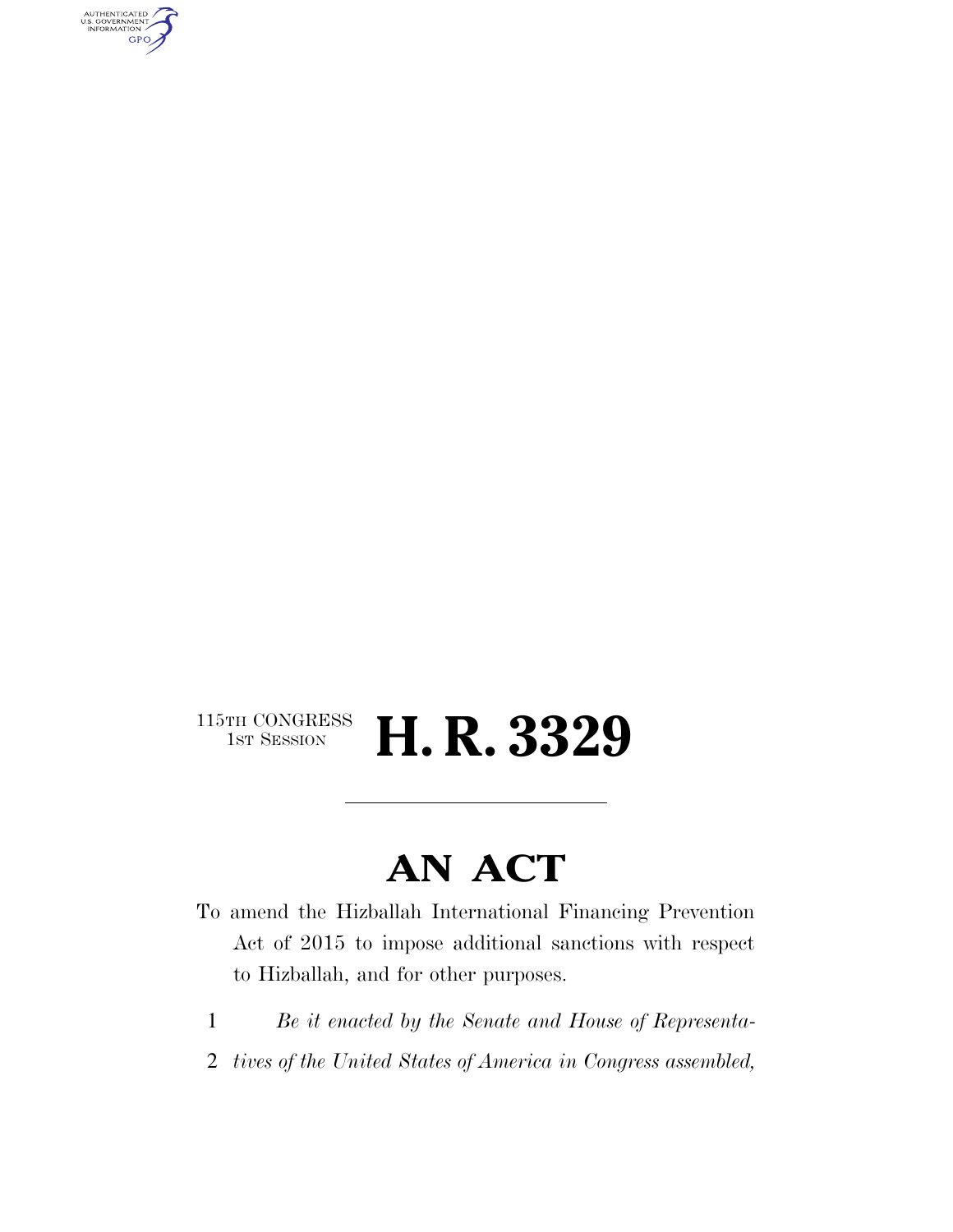#### 1 **SECTION 1. SHORT TITLE; TABLE OF CONTENTS.**

- 2 (a) SHORT TITLE.—This Act may be cited as the
- 3 ''Hizballah International Financing Prevention Amend-
- 4 ments Act of 2017''.
- 5 (b) TABLE OF CONTENTS.—The table of contents for
- 6 this Act is as follows:
	- Sec. 1. Short title; table of contents.

#### TITLE I—PREVENTION OF ACCESS BY HIZBALLAH TO INTERNATIONAL FINANCIAL AND OTHER INSTITUTIONS

- Sec. 101. Mandatory sanctions with respect to fundraising and recruitment activities for Hizballah.
- Sec. 102. Modification of report with respect to financial institutions that engage in certain transactions.
- Sec. 103. Sanctions against foreign states that support Hizballah.
- Sec. 104. Prohibitions and conditions with respect to certain accounts held by foreign financial institutions.
- Sec. 105. United States strategy to prevent hostile activities by Iran and disrupt and degrade Hizballah's illicit networks in the Western Hemisphere.

#### TITLE II—NARCOTICS TRAFFICKING AND SIGNIFICANT TRANSNATIONAL CRIMINAL ACTIVITIES OF HIZBALLAH

- Sec. 201. Blocking of property of affiliated networks of Hizballah.
- Sec. 202. Report on racketeering activities engaged in by Hizballah.
- Sec. 203. Modification of report on activities of foreign governments to disrupt global logistics networks and fundraising, financing, and money laundering activities of Hizballah.
- Sec. 204. Report on combating the illicit tobacco trafficking networks used by Hizballah and other foreign terrorist organizations.

#### TITLE III—GENERAL PROVISIONS

- Sec. 301. Regulatory authority.
- Sec. 302. Implementation; penalties; judicial review; exemptions.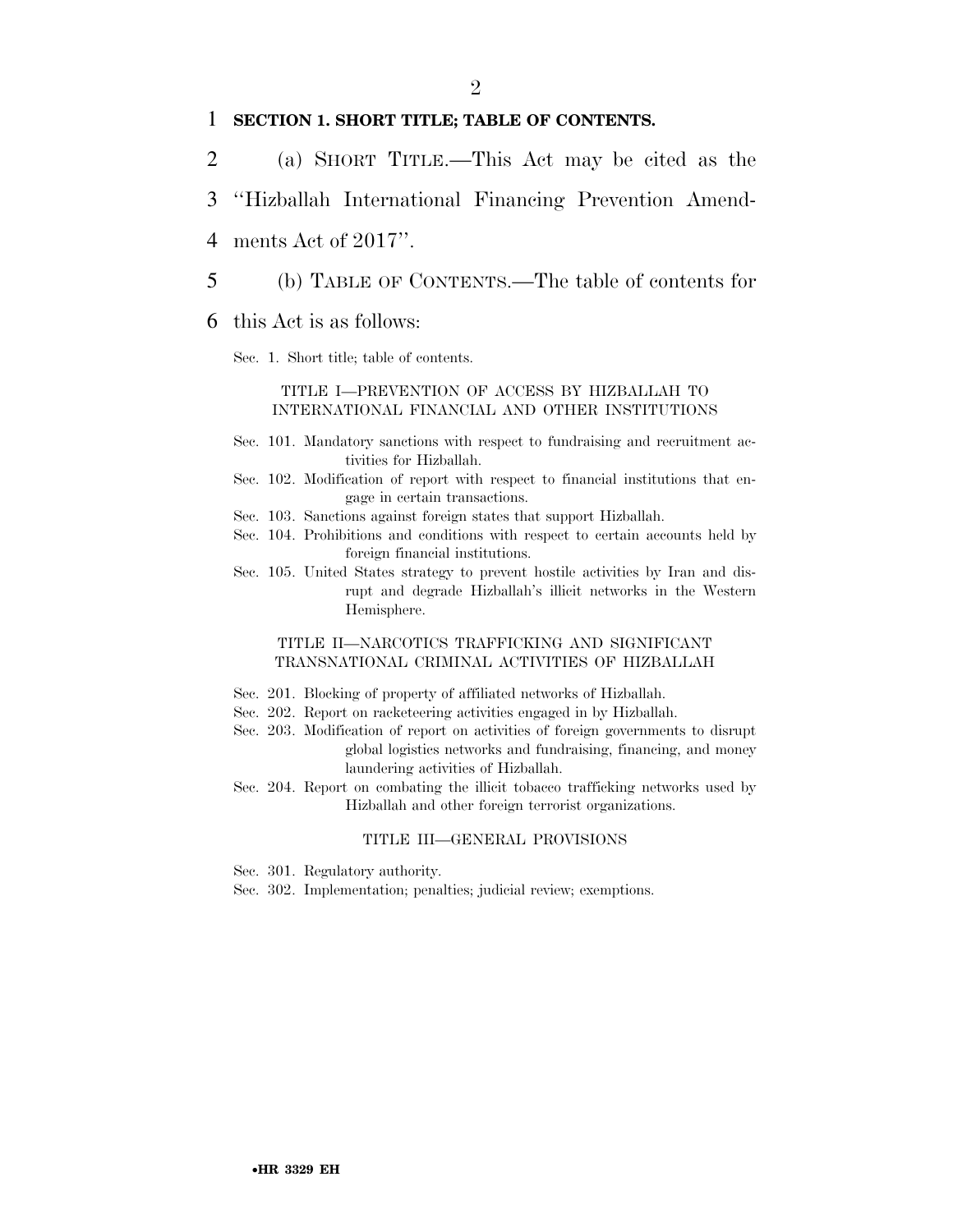## **TITLE I—PREVENTION OF AC- CESS BY HIZBALLAH TO INTERNATIONAL FINANCIAL AND OTHER INSTITUTIONS**

## **SEC. 101. MANDATORY SANCTIONS WITH RESPECT TO FUNDRAISING AND RECRUITMENT ACTIVI-TIES FOR HIZBALLAH.**

 (a) IN GENERAL.—Section 101 of the Hizballah International Financing Prevention Act of 2015 (Public Law 114–102; 50 U.S.C. 1701 note) is amended to read as follows:

## **''SEC. 101. MANDATORY SANCTIONS WITH RESPECT TO FUNDRAISING AND RECRUITMENT ACTIVI-TIES FOR HIZBALLAH.**

 ''(a) IN GENERAL.—The President shall, on or after the date of the enactment of this section, impose the sanc- tions described in subsection (b) with respect to any for- eign person that the President determines knowingly as- sists, sponsors, or, provides significant financial, material, or technological support for—

21 ''(1) Bayt al-Mal, Jihad al-Bina, the Islamic Resistance Support Association, the Foreign Rela- tions Department of Hizballah, the External Secu- rity Organization of Hizballah, or any successor or affiliate thereof;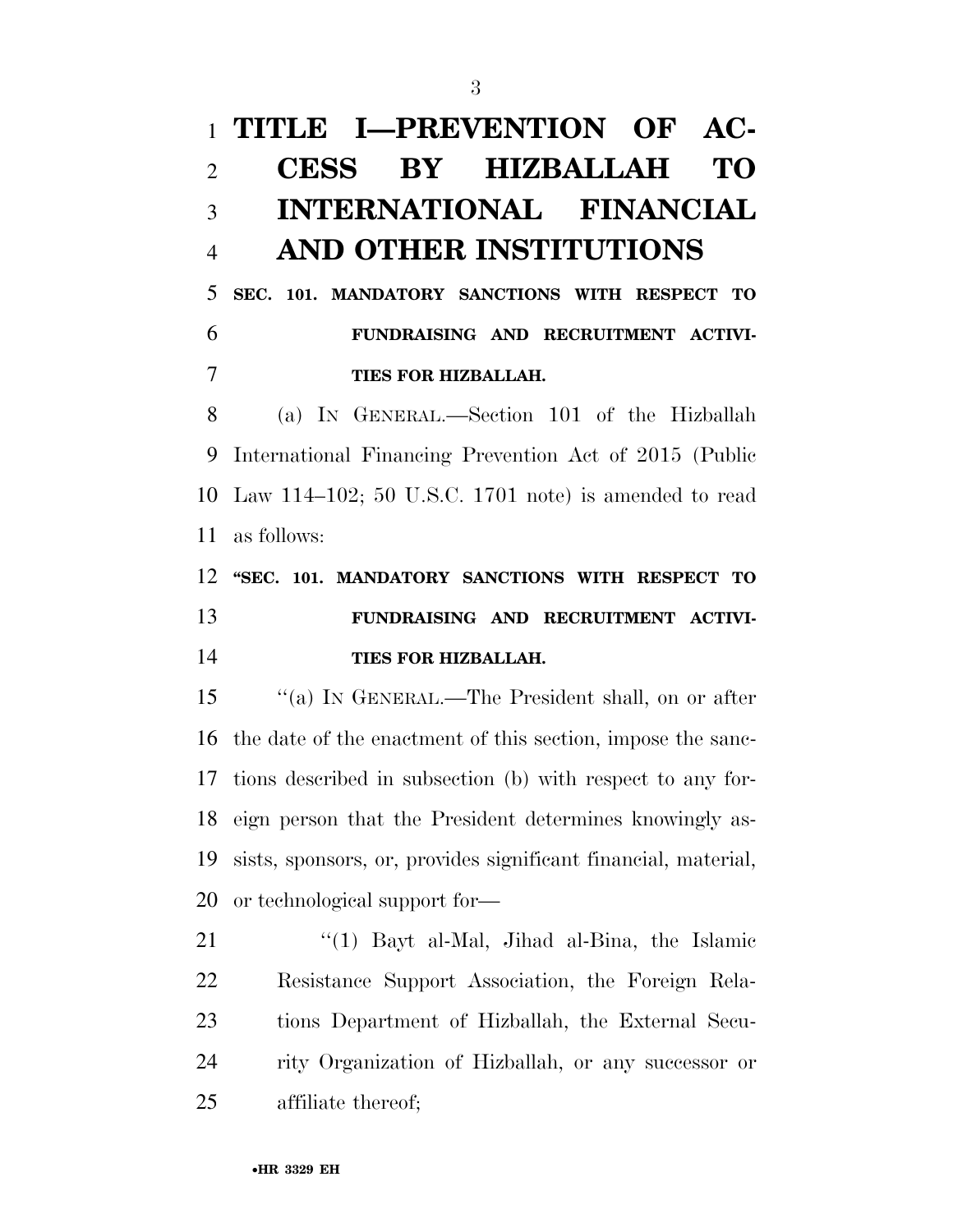| $\mathbf{1}$   | " $(2)$ al-Manar TV, al Nour Radio, or the Leba-                 |
|----------------|------------------------------------------------------------------|
| $\overline{2}$ | nese Media Group, or any successor or affiliate                  |
| 3              | thereof;                                                         |
| $\overline{4}$ | $\cdot\cdot\cdot(3)$ a foreign person determined by the Presi-   |
| 5              | dent to be engaged in fundraising or recruitment ac-             |
| 6              | tivities for Hizballah; or                                       |
| $\overline{7}$ | "(4) a foreign person owned or controlled by a                   |
| 8              | foreign person described in paragraph $(1)$ , $(2)$ , or         |
| 9              | (3).                                                             |
| 10             | "(b) SANCTIONS DESCRIBED.—                                       |
| 11             | "(1) IN GENERAL.—The sanctions described in                      |
| 12             | this subsection are the following:                               |
| 13             | "(A) ASSET BLOCKING.—The exercise of                             |
| 14             | all powers granted to the President by the                       |
| 15             | International Emergency Economic Powers Act                      |
| 16             | $(50 \text{ U.S.C. } 1701 \text{ et seq.})$ (except that the re- |
| 17             | quirements of section 202 of such Act (50                        |
| 18             | U.S.C. 1701) shall not apply) to the extent nec-                 |
| 19             | essary to block and prohibit all transactions in                 |
| 20             | all property and interests in property of a for-                 |
| 21             | eign person determined by the President to be                    |
| 22             | subject to subsection (a) if such property and                   |
| 23             | interests in property are in the United States,                  |
| 24             | come within the United States, or are or come                    |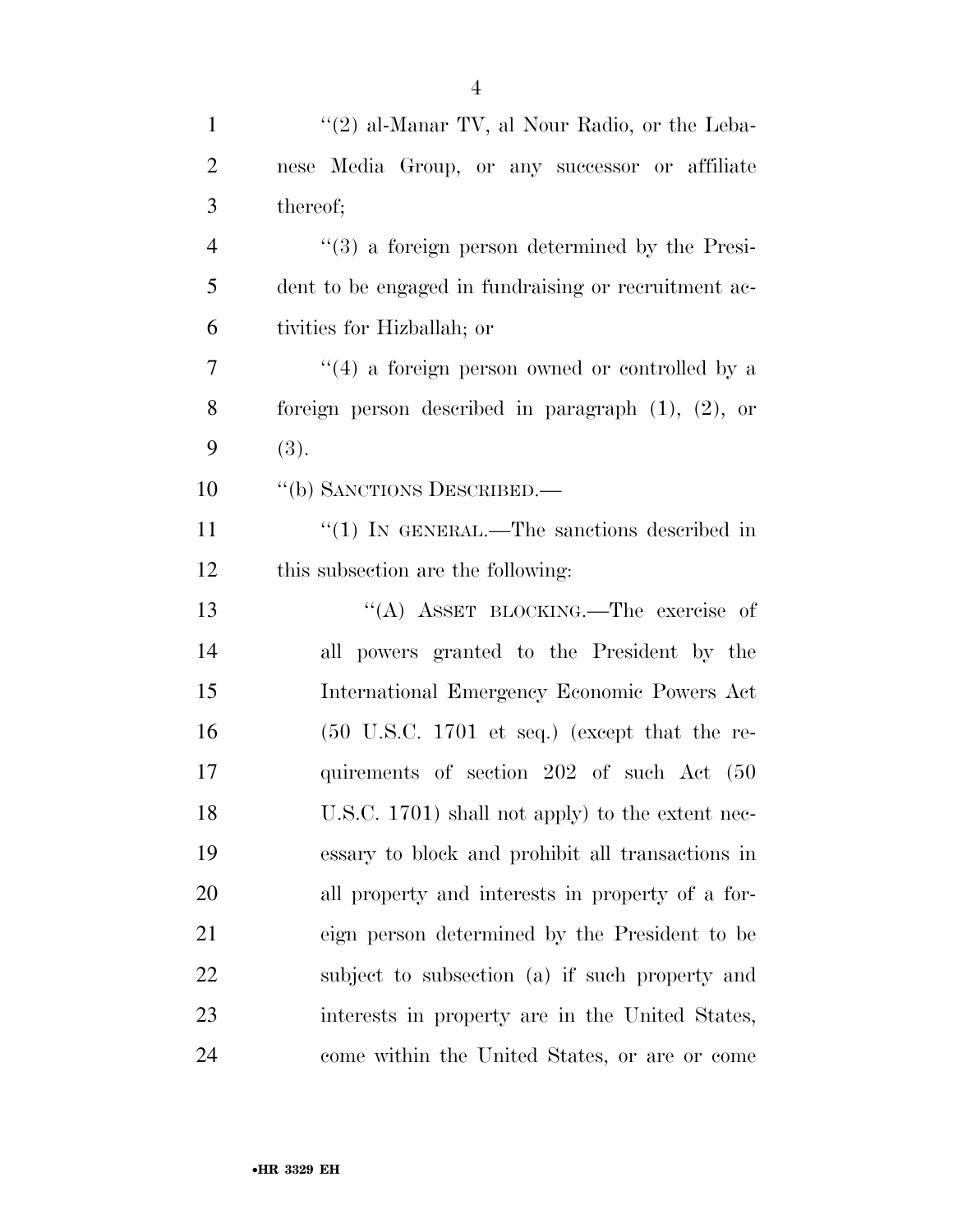| $\mathbf{1}$   | within the possession or control of a United                   |
|----------------|----------------------------------------------------------------|
| $\overline{2}$ | States person.                                                 |
| 3              | "(B) ALIENS INELIGIBLE FOR VISAS, AD-                          |
| $\overline{4}$ | MISSION, OR PAROLE.-                                           |
| 5              | "(i) VISAS, ADMISSION, OR PAROLE.—                             |
| 6              | An alien who the Secretary of State or the                     |
| $\overline{7}$ | Secretary of Homeland Security (or des-                        |
| 8              | ignee of one of such Secretaries) deter-                       |
| 9              | mines is subject to subsection (a) is $\overline{\phantom{a}}$ |
| 10             | $\lq\lq$ in admissible to the United                           |
| 11             | States;                                                        |
| 12             | "(II) ineligible to receive a visa                             |
| 13             | or other documentation to enter the                            |
| 14             | United States; and                                             |
| 15             | "(III) otherwise ineligible to be                              |
| 16             | admitted or paroled into the United                            |
| 17             | States or to receive any other benefit                         |
| 18             | under the Immigration and Nation-                              |
| 19             | ality Act (8 U.S.C. 1101 et seq.).                             |
| 20             | "(ii) CURRENT VISAS REVOKED.—                                  |
| 21             | "(I) IN GENERAL.—The Sec-                                      |
| 22             | retary of State or the Secretary of                            |
| 23             | Homeland Security shall revoke any                             |
| 24             | visa or other entry documentation                              |
| 25             | issued to an alien who the President                           |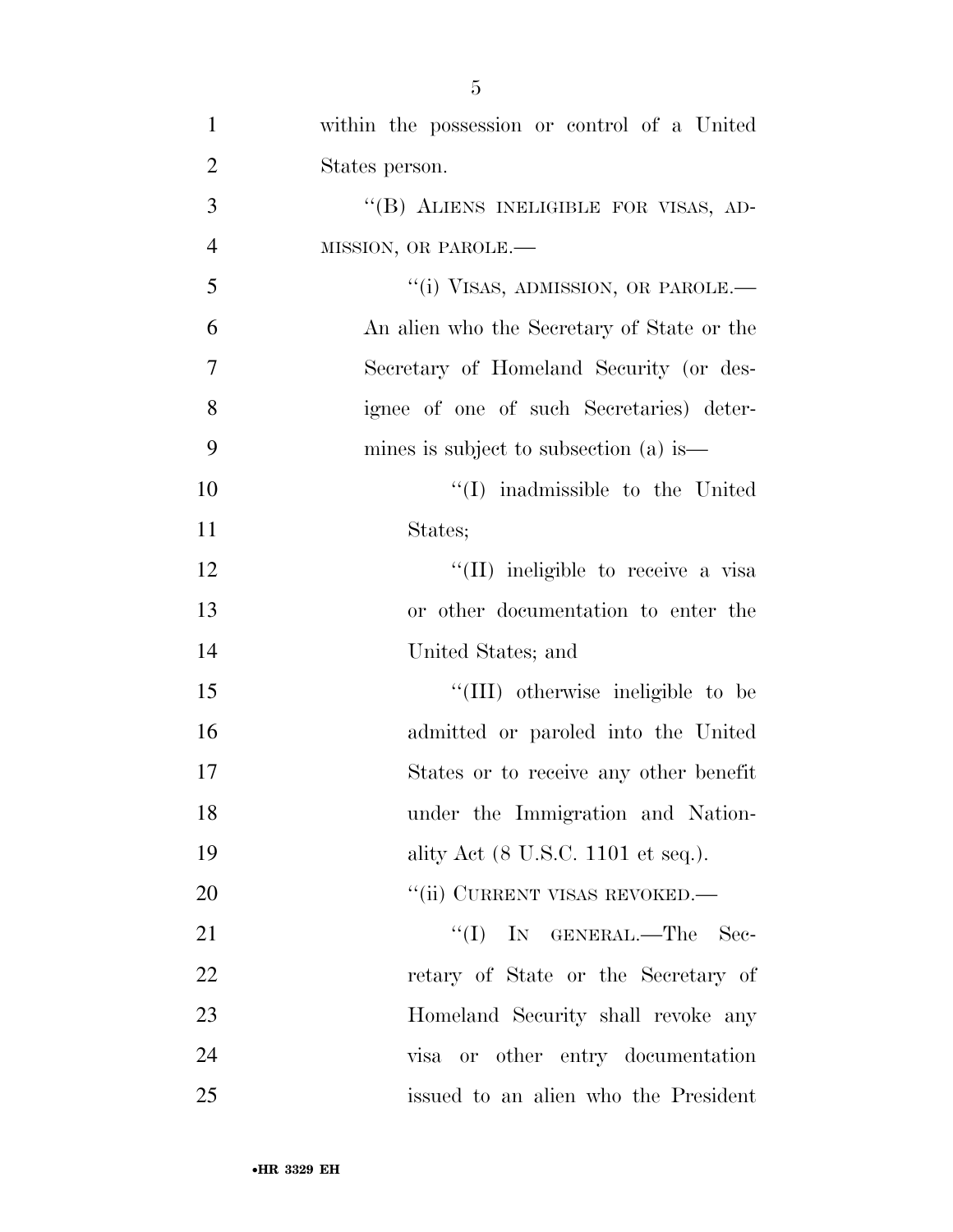| $\mathbf{1}$   | determines is subject to subsection                        |
|----------------|------------------------------------------------------------|
| $\overline{2}$ | (a), regardless of when issued.                            |
| 3              | "(II) EFFECT OF REVOCATION.-                               |
| $\overline{4}$ | A revocation under subclause (I) shall                     |
| 5              | take effect immediately and shall                          |
| 6              | automatically cancel any other valid                       |
| $\overline{7}$ | visa or entry documentation that is in                     |
| 8              | the possession of the alien.                               |
| 9              | "(2) PENALTIES.—The penalties provided for                 |
| 10             | in subsections (b) and (c) of section 206 of the           |
| 11             | International Emergency Economic Powers Act (50)           |
| 12             | U.S.C. 1705) shall apply to a person that violates,        |
| 13             | attempts to violate, conspires to violate, or causes a     |
| 14             | violation of regulations prescribed under paragraph        |
| 15             | $(1)(A)$ to the same extent that such penalties apply      |
| 16             | to a person that commits an unlawful act described         |
| 17             | in subsection $(a)$ of such section 206.                   |
| 18             | "(c) IMPLEMENTATION.—The President may exercise            |
| 19             | all authorities provided under sections 203 and 205 of the |
| 20             | International Emergency Economic Powers Act<br>(50)        |
| 21             | U.S.C. 1702 and 1704) to carry out this section.           |
| 22             | $``$ (d) WAIVER.—                                          |
| 23             | $\lq(1)$ In GENERAL.—The President may, for pe-            |
| 24             | riods not to exceed 180 days, waive the imposition         |
| 25             | of sanctions under this section with respect to a for-     |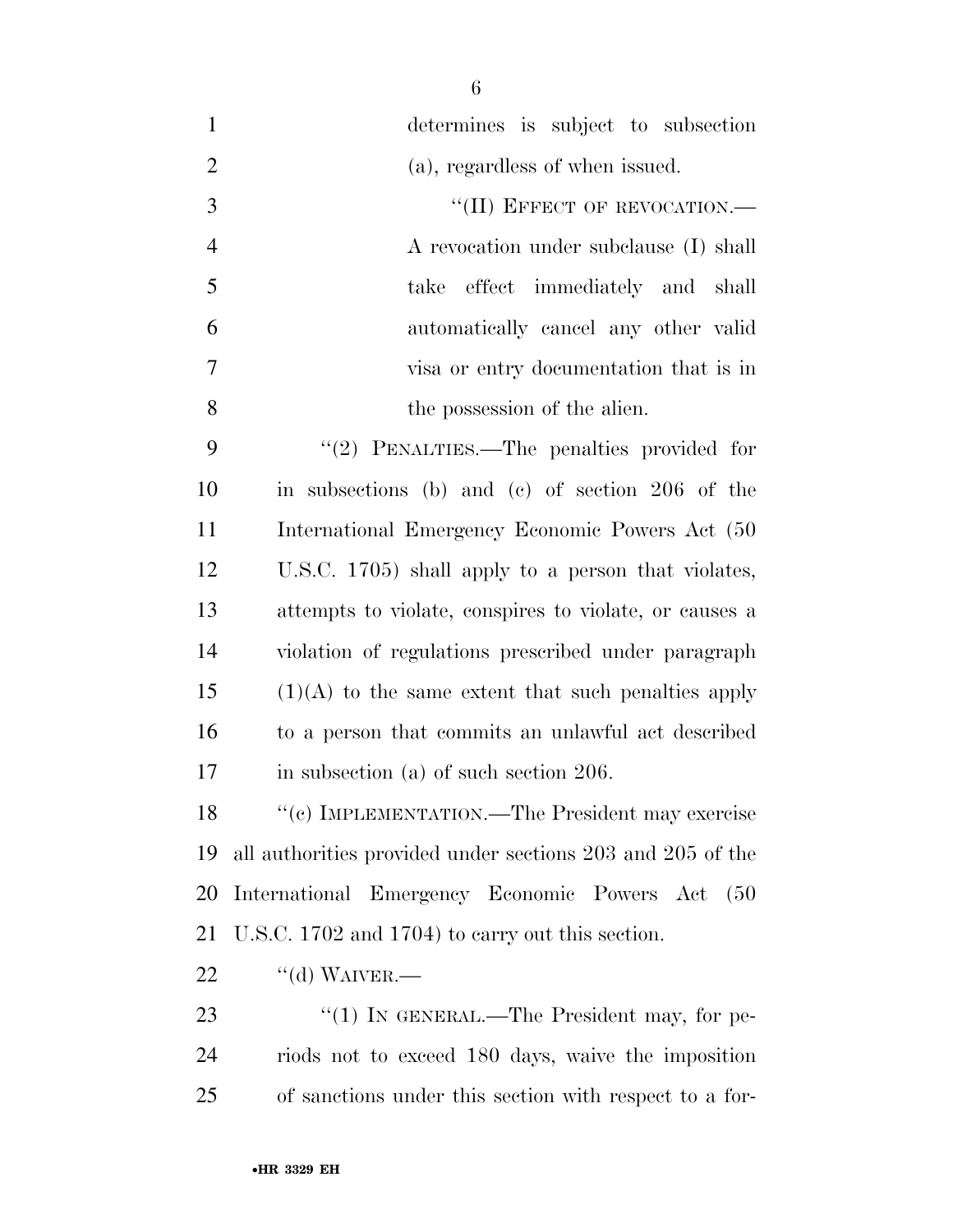eign person or foreign persons if the President cer- tifies to the appropriate congressional committees that such waiver is in the national security interests of the United States.

"(2) CONSULTATION.—

 ''(A) BEFORE WAIVER EXERCISED.—Be- fore a waiver under paragraph (1) takes effect with respect to a foreign person, the President shall notify and brief the appropriate congres- sional committees on the status of the involve- ment of the foreign person in activities de-scribed in subsection (a).

 ''(B) AFTER WAIVER EXERCISED.—Not 14 later than 90 days after the issuance of a waiv- er under paragraph (1) with respect to a for- eign person, and every 120 days thereafter while the waiver remains in effect, the Presi- dent shall brief the appropriate congressional committees on the status of the involvement of the foreign person in activities described in sub-section (a).

22 ''(e) REPORT.—Not later than 90 days after the date of the enactment of the Hizballah International Financing Prevention Amendments Act of 2017, and every 180 days thereafter, the President shall submit to the appropriate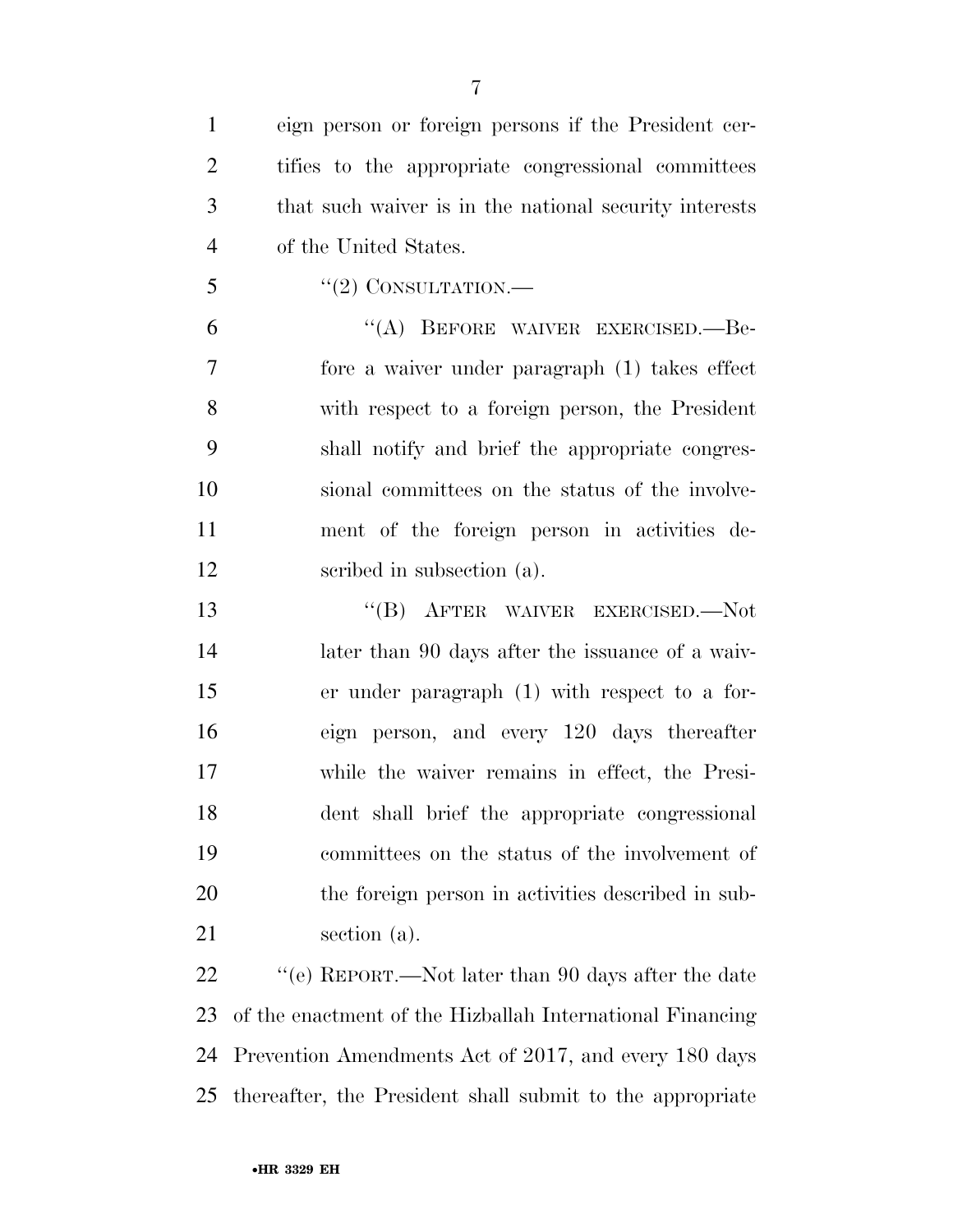congressional committees and the Permanent Select Com- mittee on Intelligence of the House of Representatives and the Select Committee on Intelligence of the Senate a re- port that lists the foreign persons that the President has credible evidence knowingly assists, sponsors, or provides significant financial, material, or technological support for the foreign persons described in paragraph (1), (2), (3), or (4) of subsection (a). 9 ""(f) DEFINITIONS.—In this section: 10 "(1) ADMITTED; ALIEN.—The terms 'admitted' and 'alien' have meanings given those terms in sec- tion 101 of the Immigration and Nationality Act (8 U.S.C. 1101).

14 "(2) APPROPRIATE CONGRESSIONAL COMMIT- TEES.—The term 'appropriate congressional com-mittees' means—

 $\langle (A)$  the Committee on Foreign Affairs, the Committee on Ways and Means, the Com- mittee on the Judiciary, and the Committee on Financial Services of the House of Representa-21 tives; and

22 "'(B) the Committee on Foreign Relations, the Committee on Banking, Housing, and Urban Affairs, and the Committee on the Judi-ciary of the Senate.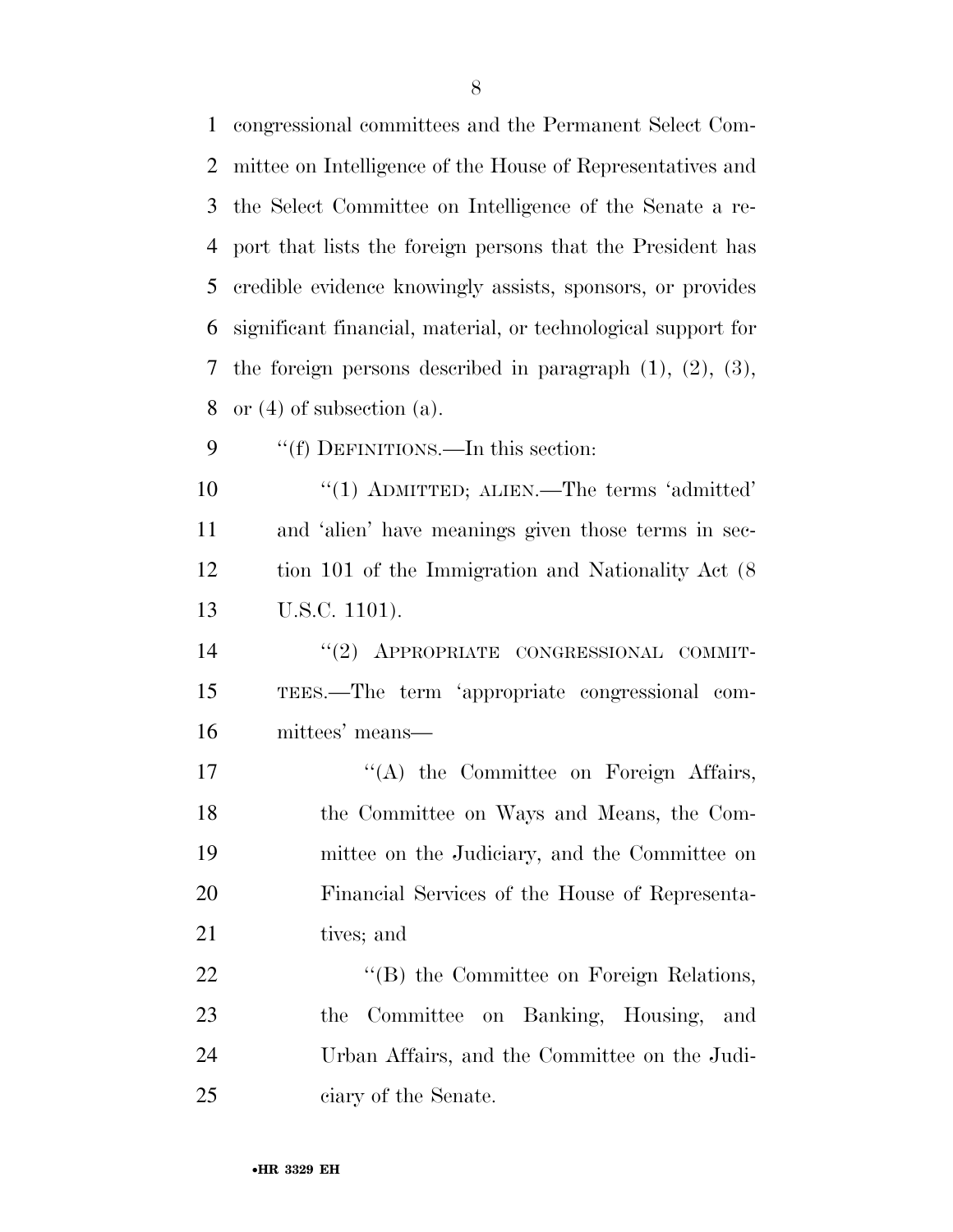| $\mathbf{1}$   | "(3) ENTITY.—The term 'entity'—                             |
|----------------|-------------------------------------------------------------|
| $\overline{2}$ | $\lq\lq$ means a partnership, association, cor-             |
| 3              | poration, or other organization, group, or sub-             |
| $\overline{4}$ | group; and                                                  |
| 5              | $\lq\lq (B)$ includes a governmental entity                 |
| 6              | "(4) FUNDRAISING OR RECRUITMENT ACTIVI-                     |
| 7              | TIES.—The term 'fundraising or recruitment activi-          |
| 8              | ties' includes online fundraising and other online          |
| 9              | commercial activities, or other means of such fund-         |
| 10             | raising, recruitment, and retention, as determined by       |
| 11             | the President.                                              |
| 12             | "(5) HIZBALLAH.—The term 'Hizballah' has                    |
| 13             | the meaning given such term in section $102(f)$ .           |
| 14             | "(6) PERSON.—The term 'person' means an in-                 |
| 15             | dividual or entity.                                         |
| 16             | $``(7)$ UNITED STATES PERSON.—The<br>term                   |
| 17             | 'United States person' means a United States cit-           |
| 18             | izen, permanent resident alien, entity organized            |
| 19             | under the laws of the United States (including for-         |
| 20             | eign branches), or a person in the United States.".         |
| 21             | (b) CLERICAL AMENDMENT.—The table of contents               |
| 22             | for the Hizballah International Financing Prevention Act    |
| 23             | of 2015 is amended by striking the item relating to section |
| 24             | 101 and inserting the following new item:                   |
|                |                                                             |

<sup>&#</sup>x27;'Sec. 101. Mandatory sanctions with respect to fundraising and recruitment activities for Hizballah.''.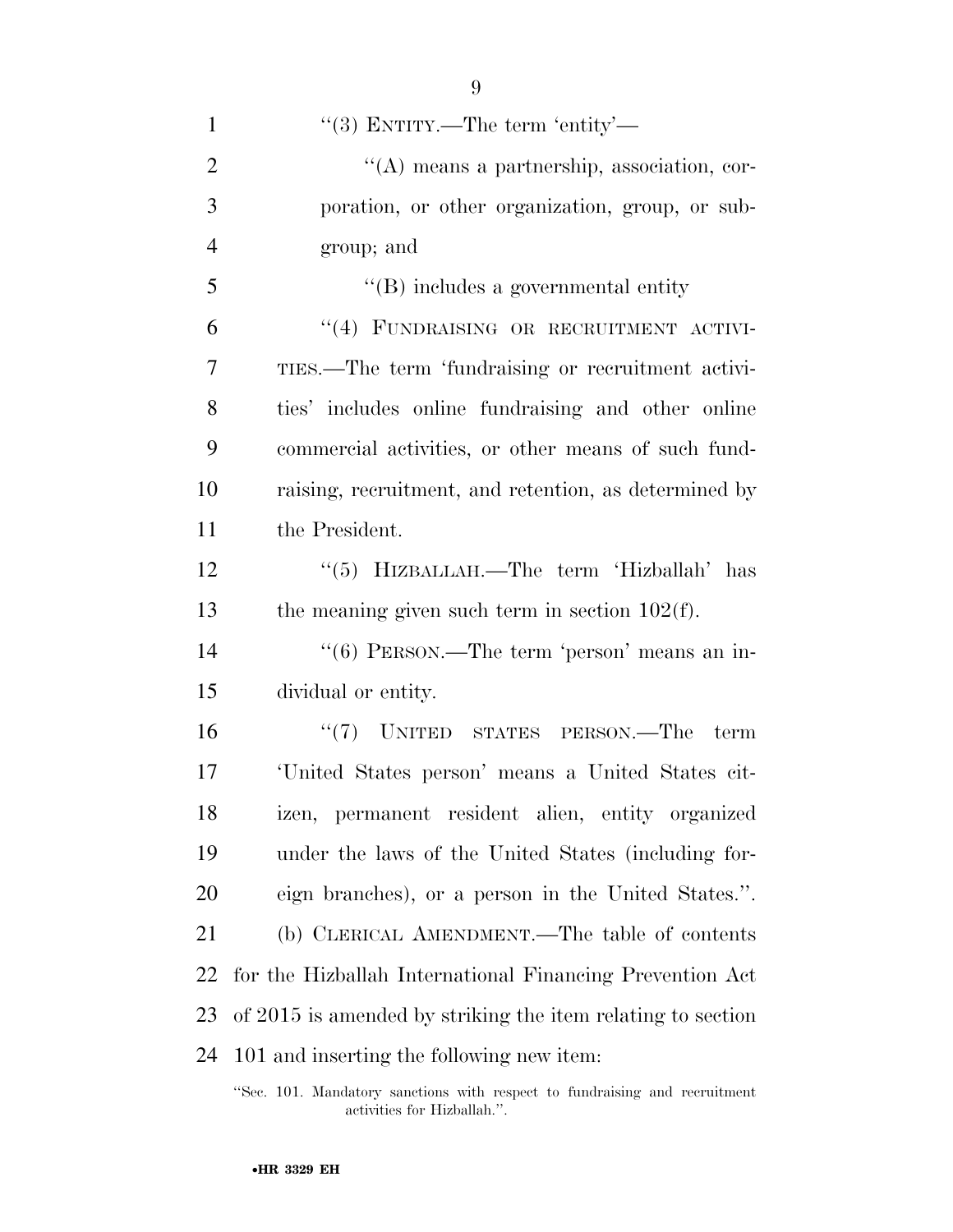## **SEC. 102. MODIFICATION OF REPORT WITH RESPECT TO FI- NANCIAL INSTITUTIONS THAT ENGAGE IN CERTAIN TRANSACTIONS.**

 (a) IN GENERAL.—Subsection (d) of section 102 of the Hizballah International Financing Prevention Act of 2015 (Public Law 114–102; 50 U.S.C. 1701 note) is amended to read as follows:

8 "(d) REPORT ON FINANCIAL INSTITUTIONS ORGA- NIZED UNDER THE LAWS OF STATE SPONSORS OF TER-RORISM.—

11 "(1) In GENERAL.—Not later than 90 days after the date of the enactment of the Hizballah International Financing Prevention Amendments Act of 2017, and annually thereafter for a period not to exceed 3 years, the President shall submit to the appropriate congressional committees and the Committee on Appropriations of the House of Rep- resentatives and the Committee on Appropriations of the Senate a report that—

 $\langle (A)$  identifies each foreign financial insti- tution described in paragraph (2) that the President determines engages in one or more 23 activities described in subsection (a)(2);

 ''(B) provides a detailed description of each such activity; and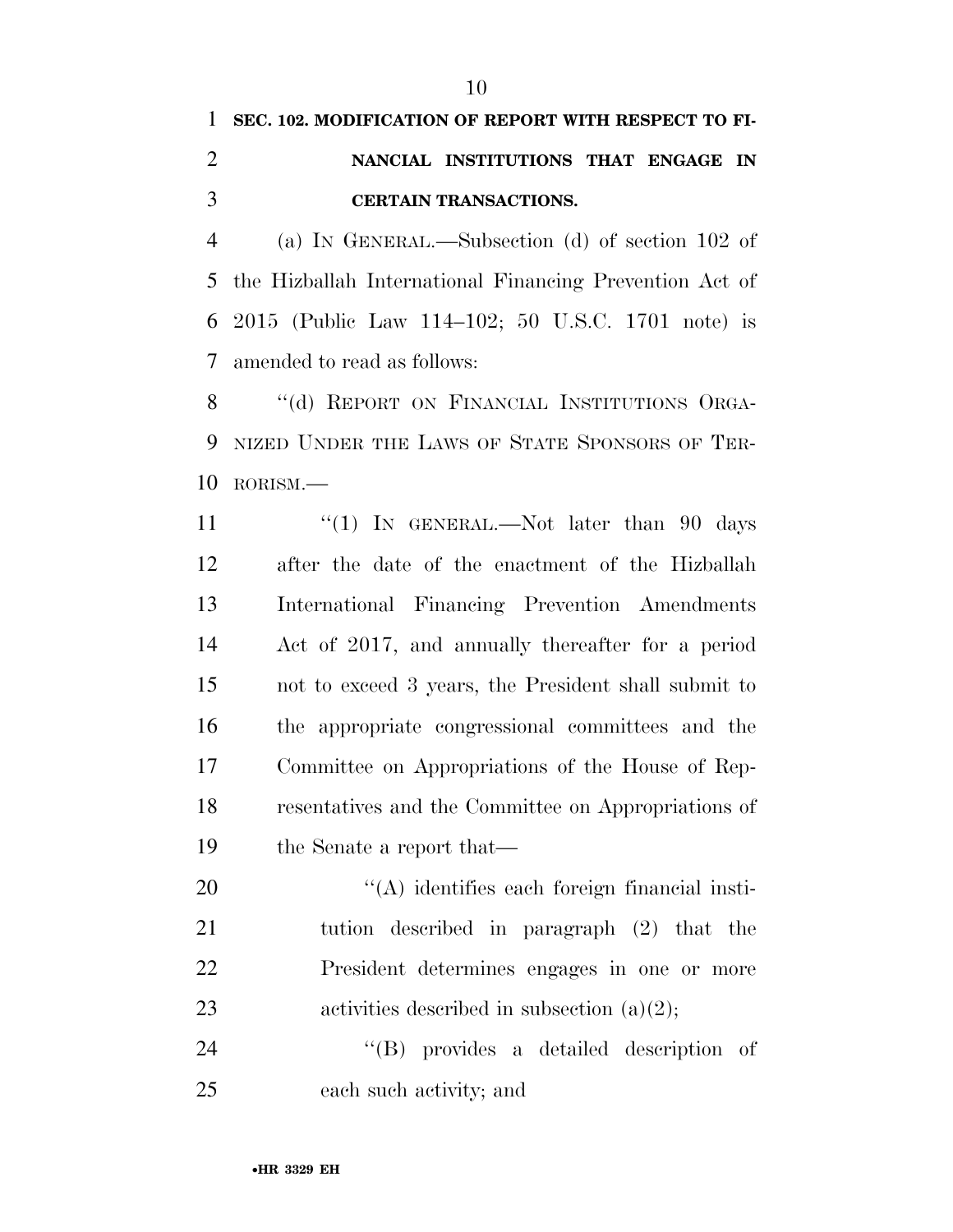| $\mathbf{1}$   | $\lq\lq$ contains a determination with respect     |
|----------------|----------------------------------------------------|
| $\overline{2}$ | to each such foreign financial institution that is |
| 3              | identified under subparagraph (A) as engaging      |
| $\overline{4}$ | in one or more activities described in subsection  |
| 5              | $(a)(2)$ as to whether or not such foreign finan-  |
| 6              | cial institution is in violation of Executive      |
| 7              | Order No. 13224 (50 U.S.C. 1701 note; relat-       |
| 8              | ing to blocking property and prohibiting trans-    |
| 9              | actions with persons who commit, threaten to       |
| 10             | commit, or support terrorism) or section 2339B     |
| 11             | of title 18, United States Code, by reason of en-  |
| 12             | gaging in one or more such activities.             |
| 13             | "(2) FOREIGN FINANCIAL INSTITUTION<br>DE-          |
| 14             | SCRIBED.                                           |
| 15             | "(A) IN GENERAL.—A foreign financial in-           |
| 16             | stitution described in this paragraph is a for-    |
| 17             | eign financial institution-                        |
| 18             | "(i) that, wherever located, is                    |
| 19             | $\lq\lq$ (I) organized under the laws of           |
| 20             | a state sponsor of terrorism or any ju-            |
| 21             | risdiction within a state sponsor of               |
| 22             | terrorism;                                         |
| 23             | $\lq\lq$ (II) owned or controlled by the           |
| 24             | government of a state sponsor of ter-              |
|                |                                                    |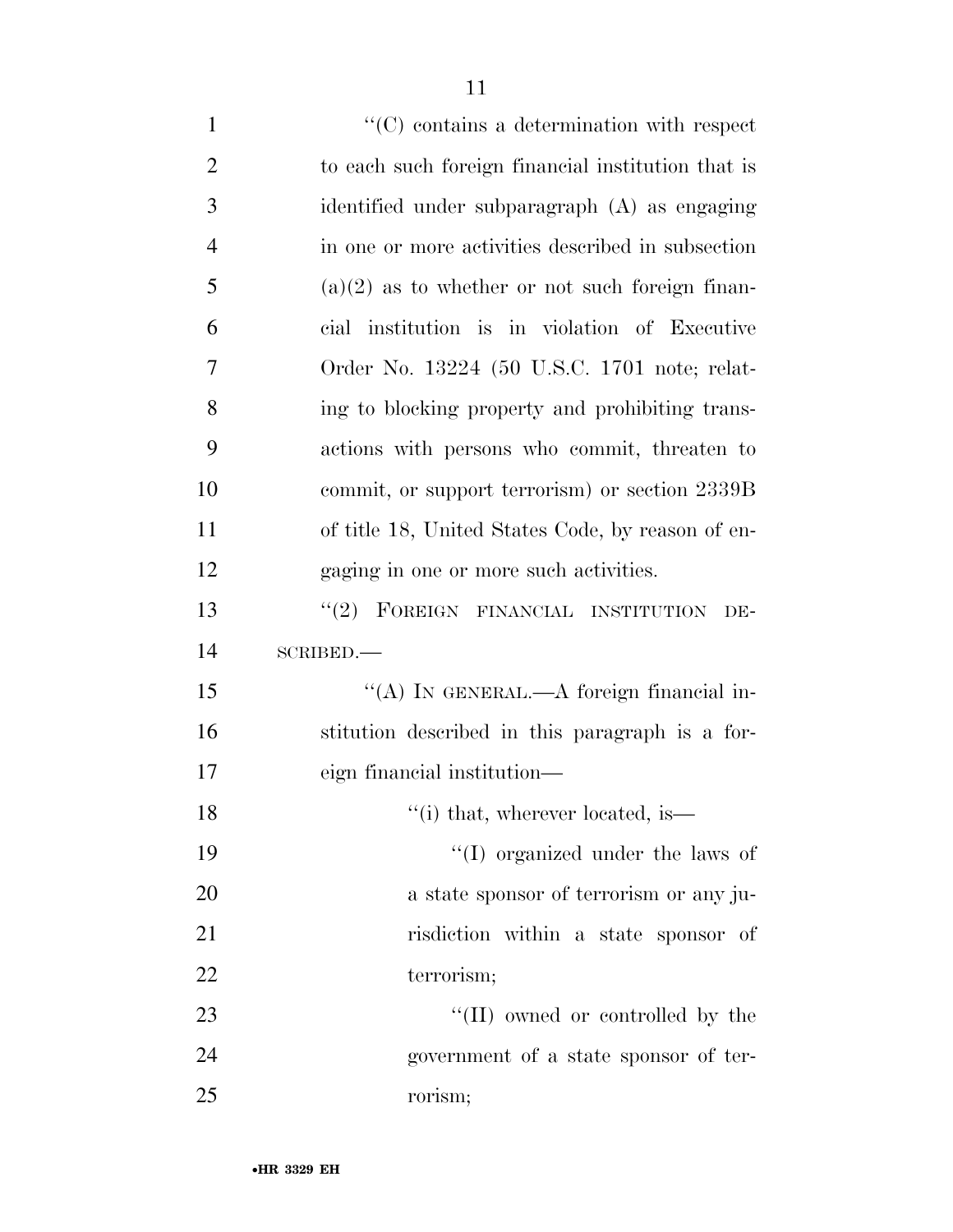| $\mathbf{1}$   | "(III) located in the territory of                   |
|----------------|------------------------------------------------------|
| $\overline{2}$ | a state sponsor of terrorism; or                     |
| $\overline{3}$ | "(IV) owned or controlled by a                       |
| $\overline{4}$ | foreign financial institution described              |
| 5              | in subclause $(I)$ , $(II)$ , or $(III)$ ; and       |
| 6              | "(ii) the capitalization of which ex-                |
| 7              | ceeds \$10,000,000.                                  |
| 8              | "(B) STATE SPONSOR OF TERRORISM.—In                  |
| 9              | this paragraph, the term 'state sponsor of ter-      |
| 10             | rorism' means a country the government of            |
| 11             | which the Secretary of State has determined is       |
| 12             | a government that has repeatedly provided sup-       |
| 13             | port for acts of international terrorism for pur-    |
| 14             | poses of-                                            |
| 15             | "(i) section $6(j)$ of the Export Admin-             |
| 16             | istration Act of 1979 $(50 \text{ U.S.C. } 4605(j))$ |
| 17             | (as continued in effect pursuant to the              |
| 18             | <b>International Emergency Economic Powers</b>       |
| 19             | Act $(50 \text{ U.S.C. } 1701 \text{ et seq.}));$    |
| 20             | "(ii) section $620A$ of the Foreign As-              |
| 21             | sistance Act of 1961 (22 U.S.C. 2371);               |
| 22             | "(iii) section 40 of the Arms Export                 |
| 23             | Control Act (22 U.S.C. 2780); or                     |
| 24             | "(iv) any other provision of law.".                  |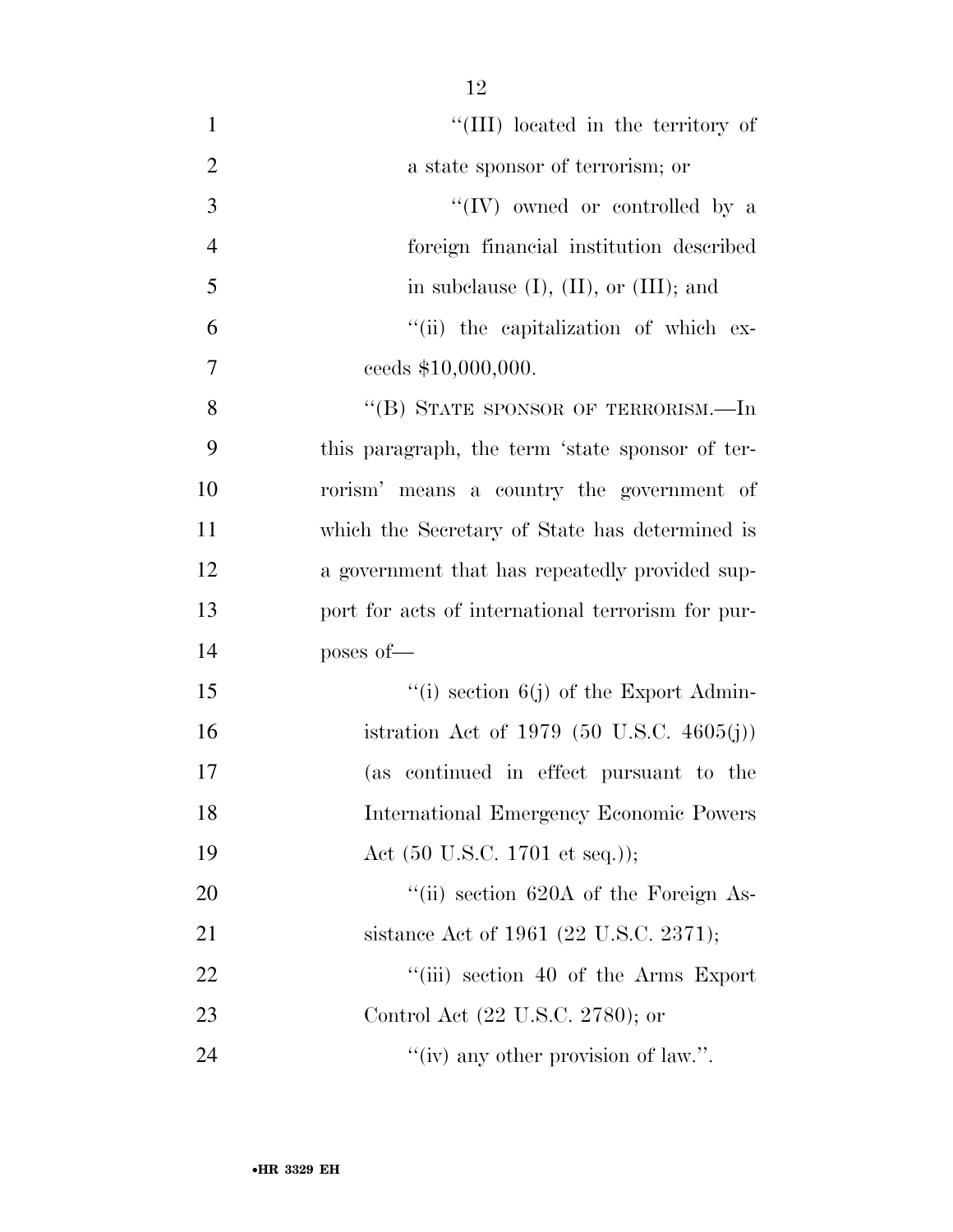(b) SENSE OF CONGRESS.—It is the sense of the Congress that—

 (1) all countries should designate the entirety of Hizballah as a terrorist organization; and

 (2) the notion of separate Hizballah political and military ''wings'' is an artificial construct that attempts to legitimize Hizballah members of par- liament and Hizballah cabinet officials who are complicit in Hizballah's use of violence and coercion against its political opponents.

 (c) MODIFICATION OF DEFINITION OF 12 HIZBALLAH.—Clause (ii) of section  $102(f)(1)(E)$  of the Hizballah International Financing Prevention Act of 2015 (Public Law 114–102; 50 U.S.C. 1701 note) is amend-ed—

16 (1) by striking "(I)" and inserting "(I)(aa)"; 17 (2) by striking " $(II)$ " and inserting " $(bb)$ "; (3) by striking ''of Hizballah.'' and inserting ''of Hizballah; or''; and (4) by adding at the end the following: 21 ''(II) who the President deter- mines is an agent or affiliate of, or is 23 owned or controlled by Hizballah.".

(d) REPORT.—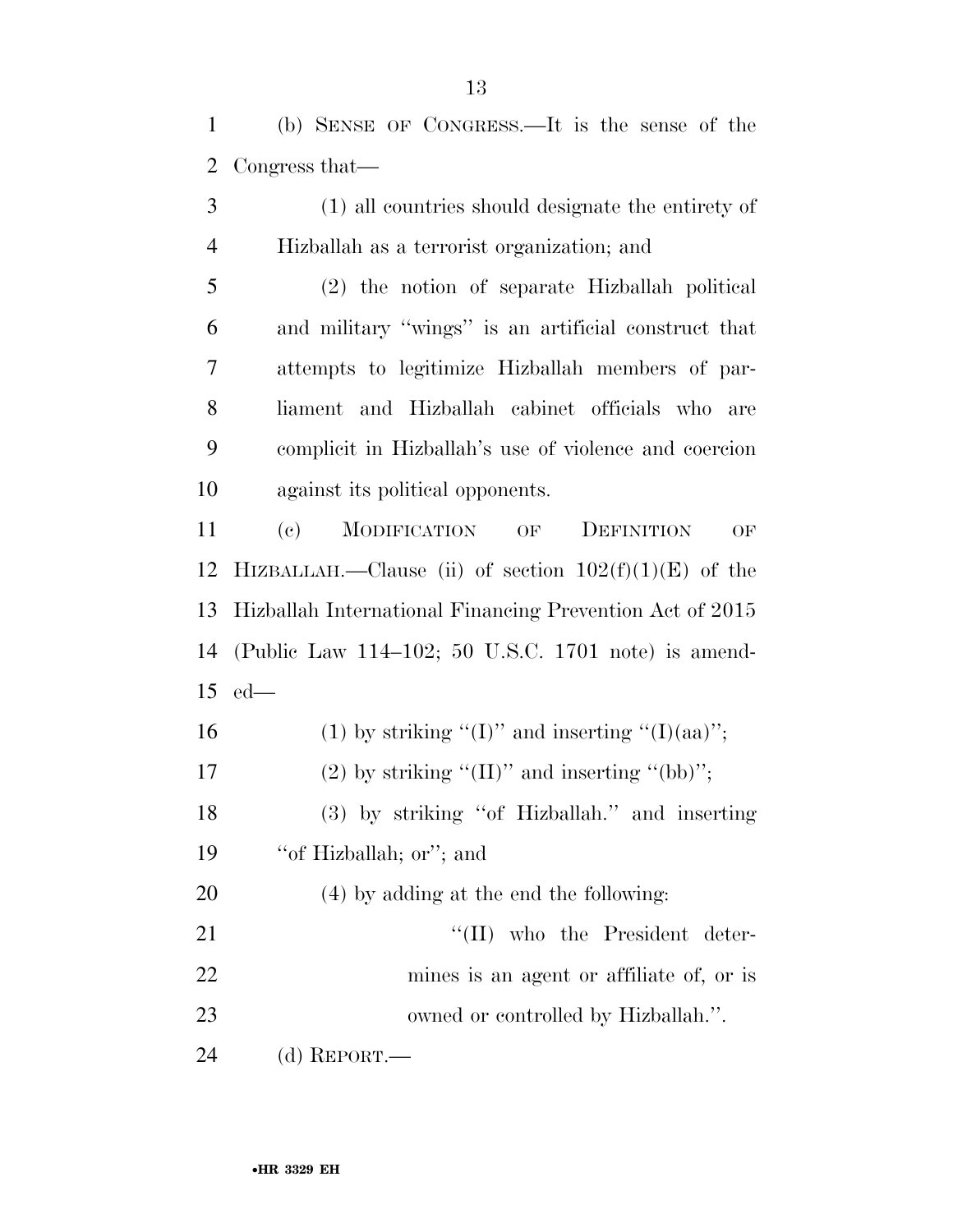| $\mathbf{1}$   | $(1)$ IN GENERAL.—Not later than 120 days             |
|----------------|-------------------------------------------------------|
| $\overline{2}$ | after the date of the enactment of this Act, the      |
| 3              | President shall transmit to the appropriate congres-  |
| $\overline{4}$ | sional committees a report that contains a descrip-   |
| 5              | tion of any sanctions described in section 102 of the |
| 6              | Hizballah International Financing Prevention Act of   |
| 7              | 2015 (Public Law 114-102; 50 U.S.C. 1701 note)        |
| 8              | apply with respect to a foreign financial institution |
| 9              | by reason of engaging in an activity described in     |
| 10             | subsection $(a)(2)$ of such section with a member of  |
| 11             | the Lebanese parliament or any cabinet official of    |
| 12             | Lebanese Republic who is a member of<br>the           |
| 13             | Hizballah or identifies as such.                      |
| 14             | (2) FORM.—The report required by this sub-            |
| 15             | section shall be transmitted in unclassified form but |
| 16             | may include a classified annex.                       |
| 17             | (3)<br>APPROPRIATE CONGRESSIONAL<br>COMMIT-           |
| 18             | TEES DEFINED.—In this subsection, the term "ap-       |
| 19             | propriate congressional committees" means-            |
| 20             | (A) the Committee on Foreign Affairs, the             |
| 21             | Committee on Appropriations, the Permanent            |
| 22             | Select Committee on Intelligence, and the Com-        |
| 23             | mittee on Financial Services of the House of          |
| 24             | Representatives; and                                  |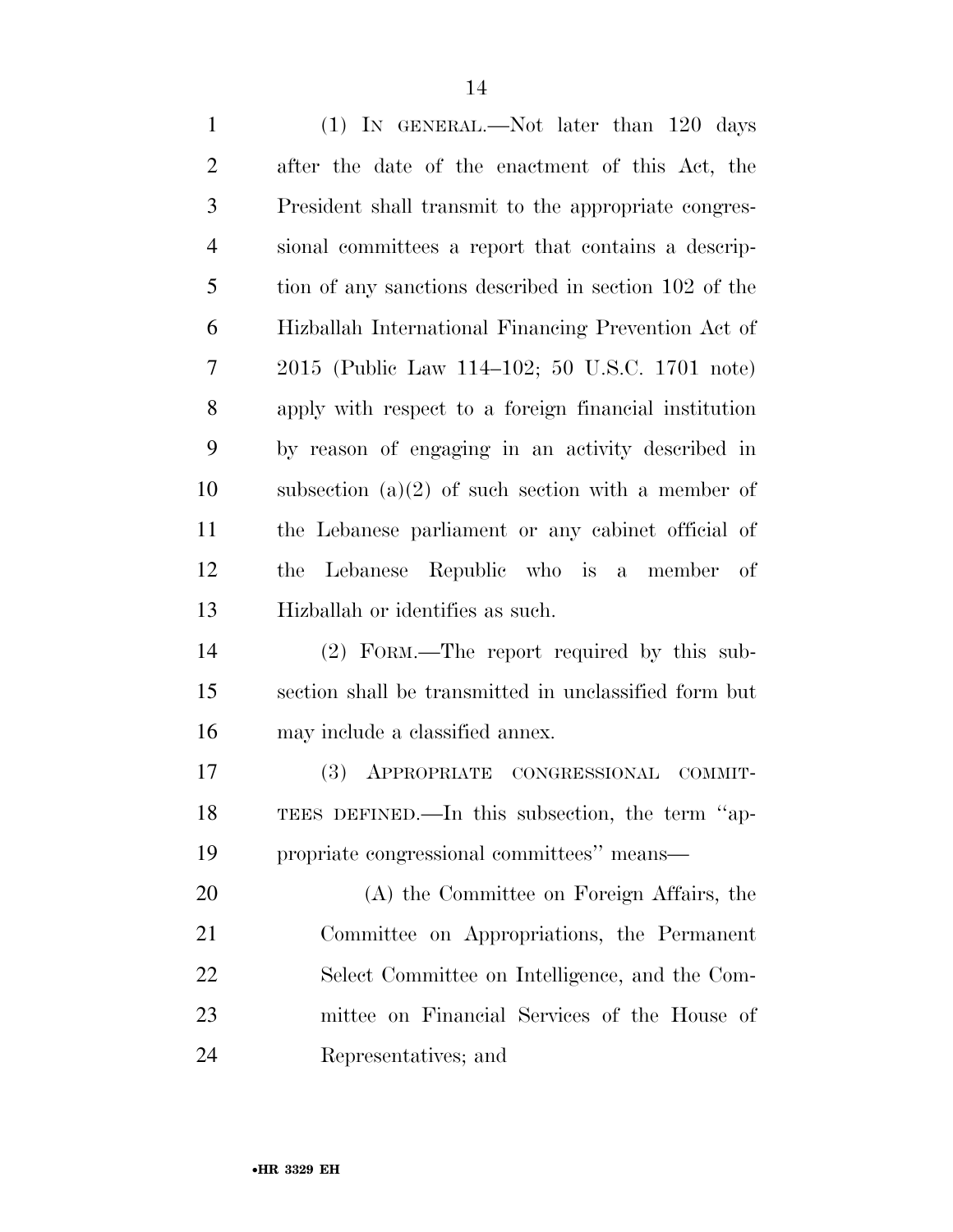(B) the Committee on Foreign Relations, the Committee on Appropriations, the Select Committee on Intelligence, and the Committee on Banking, Housing, and Urban Affairs of the Senate.

## **SEC. 103. SANCTIONS AGAINST FOREIGN STATES THAT SUP-PORT HIZBALLAH.**

 (a) IN GENERAL.—Title I of the Hizballah Inter- national Financing Prevention Act of 2015 (Public Law 114–102; 50 U.S.C. 1701 note) is amended by adding at the end the following:

## **''SEC. 103. SANCTIONS AGAINST FOREIGN STATES THAT SUPPORT HIZBALLAH.**

 ''(a) SANCTIONS AGAINST CERTAIN AGENCIES AND INSTRUMENTALITIES OF FOREIGN STATES.—

16 ''(1) In GENERAL.—Not later than 90 days after the date of the enactment of this section, and as appropriate thereafter, the President shall impose the sanctions described in paragraph (3) with re- spect to any agency or instrumentality of a foreign state described in paragraph (2).

22 "(2) AGENCY OR INSTRUMENTALITY DE- SCRIBED.—An agency or instrumentality of a for- eign state described in this paragraph is an agency or instrumentality of a foreign state that the Presi-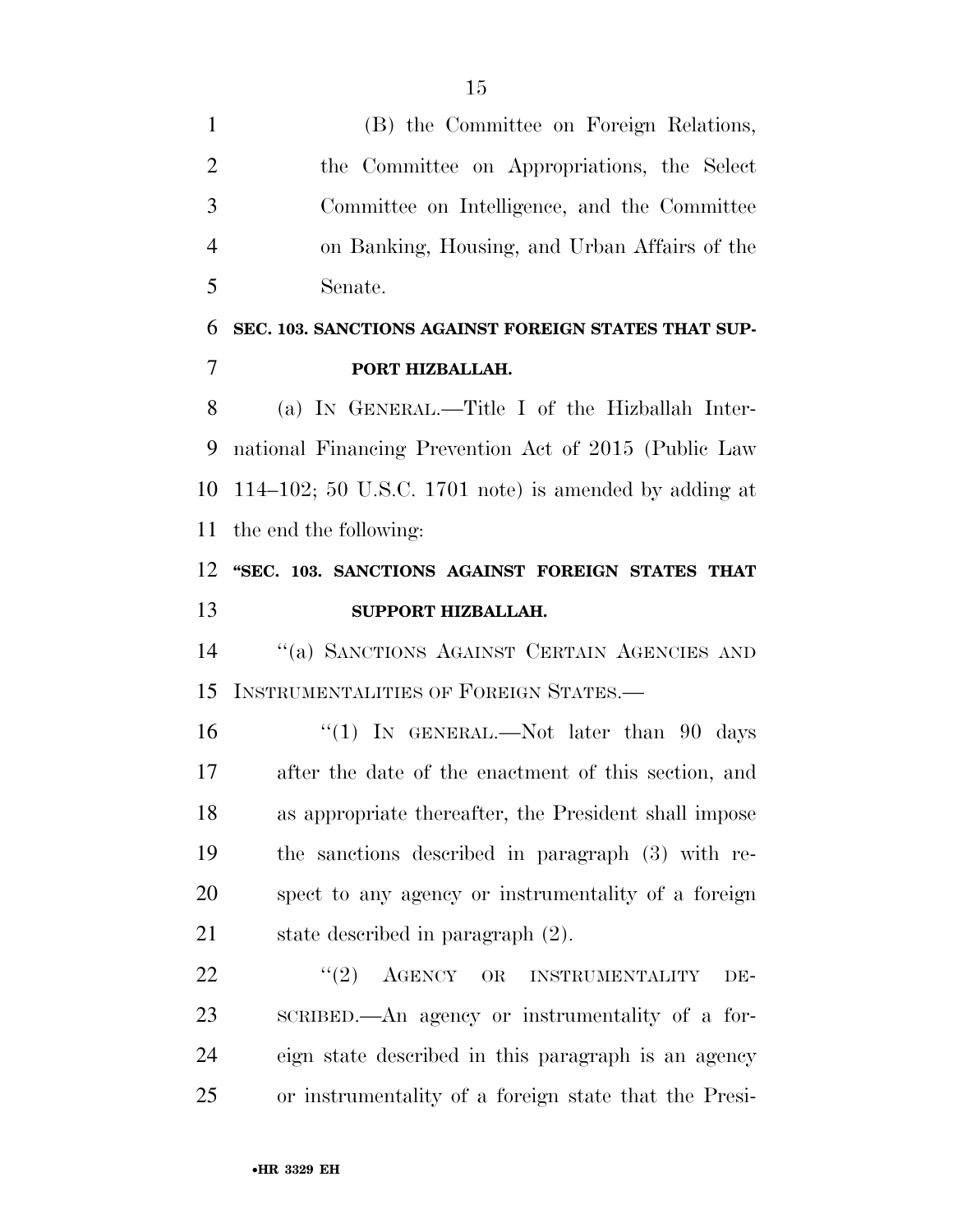| $\mathbf{1}$   | dent determines has, on or after the date of the en-            |
|----------------|-----------------------------------------------------------------|
| $\overline{2}$ | actment of this section, knowingly-                             |
| 3              | "(A) directly or indirectly conducted com-                      |
| $\overline{4}$ | bat operations with, or supported combat oper-                  |
| 5              | ations of, Hizballah or an entity owned or con-                 |
| 6              | trolled by Hizballah; or                                        |
| $\overline{7}$ | "(B) directly or indirectly provided signifi-                   |
| 8              | cant financial or material support for, or sig-                 |
| 9              | nificant arms or related material to, Hizballah                 |
| 10             | or an entity owned or controlled by Hizballah.                  |
| 11             | "(3) SANCTIONS DESCRIBED.—The sanctions                         |
| 12             | described in this paragraph are the exercise of all             |
| 13             | powers granted to the President by the International            |
| 14             | Emergency Economic Powers Act (50 U.S.C. 1701                   |
| 15             | et seq.) (except that the requirements of section 202)          |
| 16             | of such Act $(50 \text{ U.S.C. } 1701)$ shall not apply) to the |
| 17             | extent necessary to block and prohibit all trans-               |
| 18             | actions in all property and interests in property of            |
| 19             | an agency or instrumentality of a foreign state if              |
| 20             | such property and interests in property are in the              |
| 21             | United States, come within the United States, or are            |
| 22             | or come within the possession or control of a United            |
| 23             | States person.                                                  |
| 24             | "(b) SANCTIONS AGAINST STATE SPONSORS OF TER-                   |

RORISM.—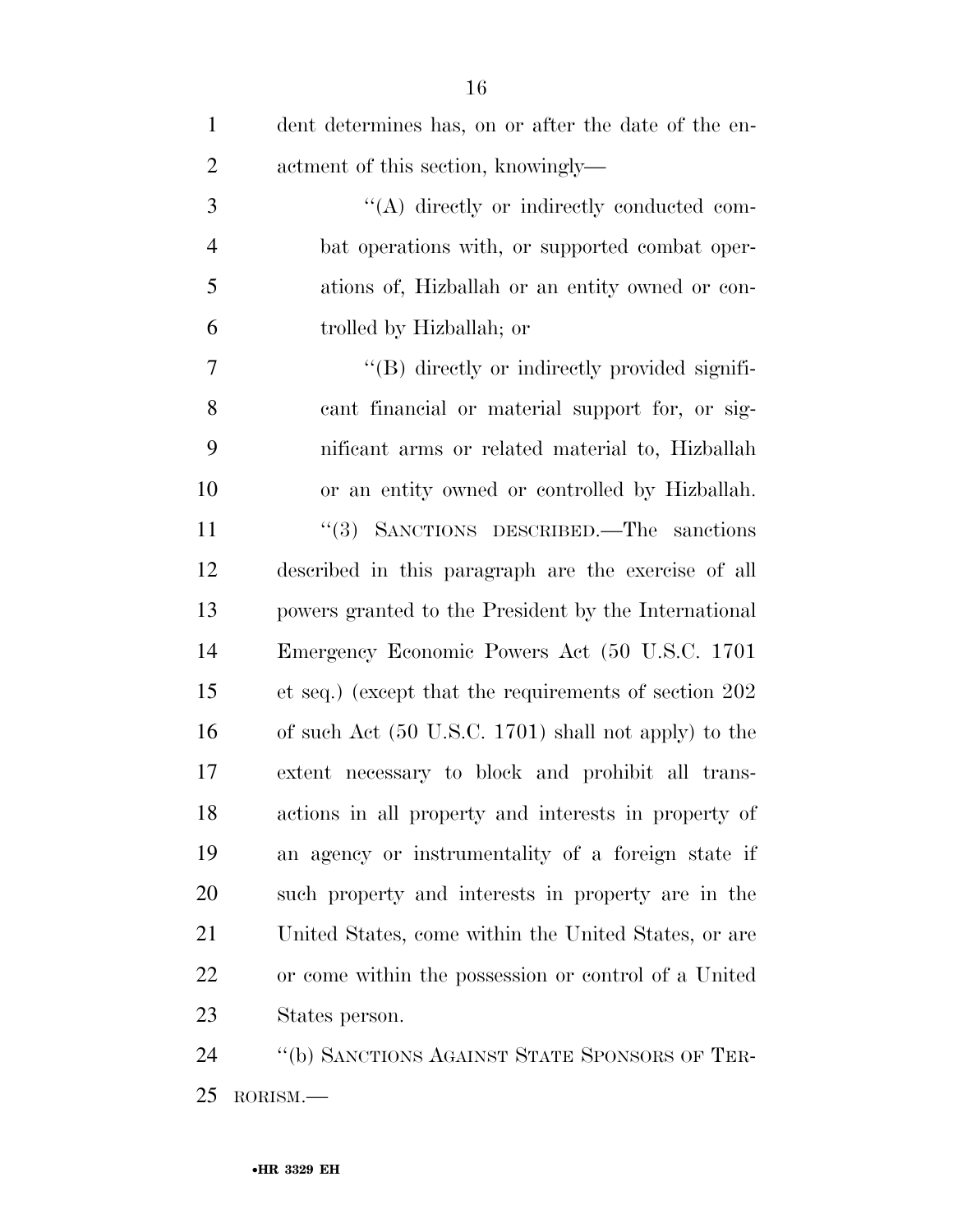$\frac{1}{1}$  In GENERAL.—In the case of an agency or instrumentality of a foreign state that engages in the activities described in subsection (a) that is an agency or instrumentality of a foreign state de- scribed in paragraph (3), the President shall, pursu- ant to section 6 of the Export Administration Act of 1979 (as continued in effect pursuant to the Inter- national Emergency Economic Powers Act (50 U.S.C. 1701 et seq.)), require a license under the Export Administration Regulations to export or re- export to that foreign state any item designated by the Secretary of Commerce as 'EAR 99', other than food, medicine, medical devices, or similarly licensed items.

15 "(2) AUDITING REQUIREMENTS.—In the case of an agency or instrumentality of a foreign state that engages in the activities described in subsection (a) that is an agency or instrumentality of a foreign state described in paragraph (3), or the Government of the Russian Federation if the President deter- mines such Government is engaged in the activities described in subsection (a), the President shall—

23 "(A) ensure that United States persons, and foreign persons subject to United States ju-risdiction, exercise enhanced due diligence in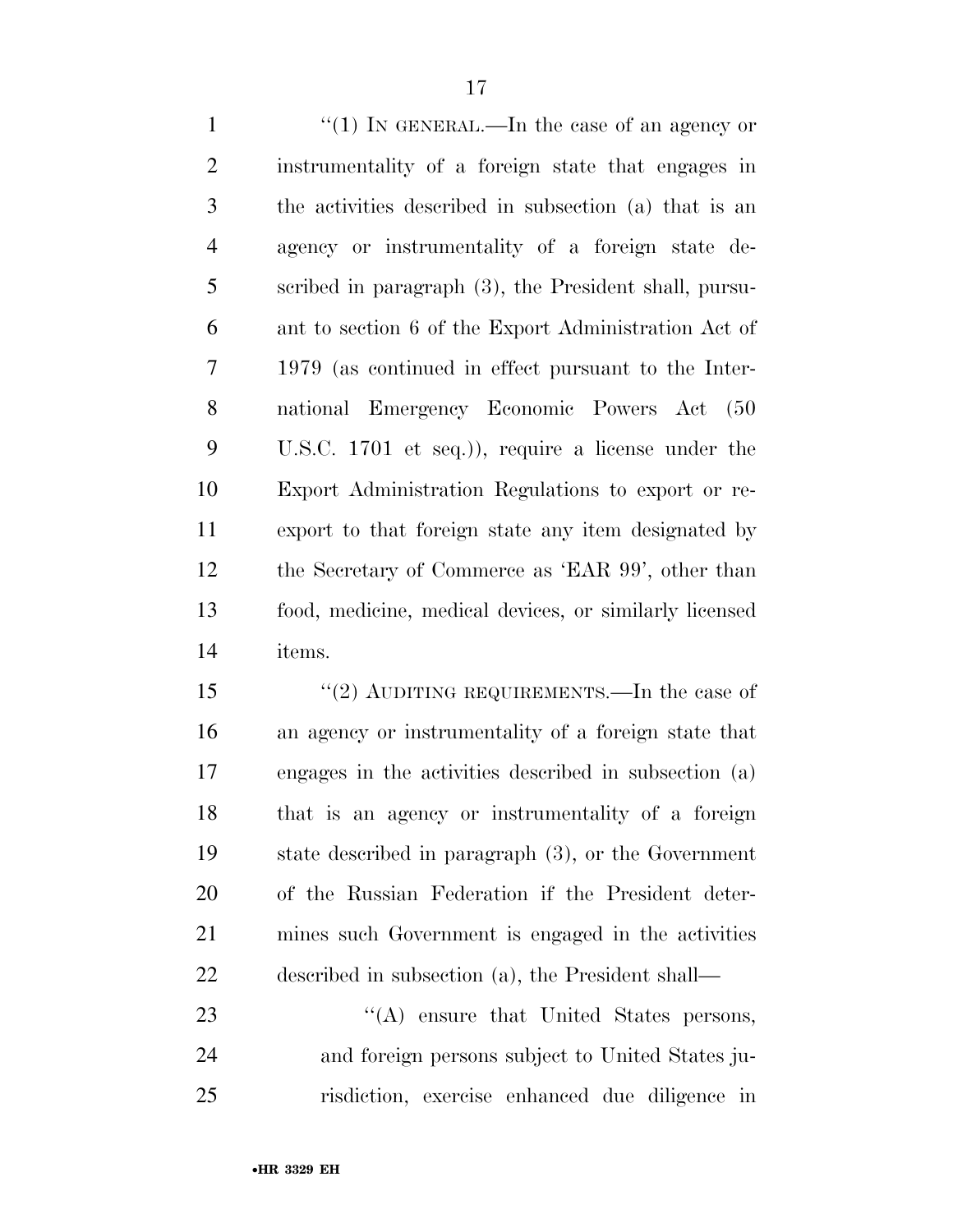| $\mathbf{1}$   | the jurisdiction of that foreign state to ensure |
|----------------|--------------------------------------------------|
| $\overline{2}$ | such persons do not directly or indirectly fi-   |
| 3              | nance Hizballah or engage in transactions with   |
| $\overline{4}$ | foreign persons that directly or indirectly fi-  |
| 5              | nance Hizballah;                                 |
| 6              | "(B) ensure that United States persons,          |
| $\overline{7}$ | and foreign persons subject to United States ju- |
| 8              | risdiction, maintain-                            |
| 9              | "(i) internal controls to prevent such           |
| 10             | persons from engaging in a transaction or        |
| 11             | transactions with Hizballah; and                 |
| 12             | "(ii) full compliance with relevant              |
| 13             | laws and regulations;                            |
| 14             | $\cdot$ (C) ensure that United States persons,   |
| 15             | and foreign persons subject to United States ju- |
| 16             | risdiction, engage an auditor to perform due     |
| 17             | diligence to ascertain whether—                  |
| 18             | "(i) the internal controls of such per-          |
| 19             | son are effective; and                           |
| 20             | "(ii) any transactions of such person            |
| 21             | directly or indirectly financing<br>are          |
| 22             | Hizballah; and                                   |
| 23             | "(D) ensure the accuracy of the inde-            |
| 24             | pendent private sector audits and other due      |
| 25             | diligence processes by providing recommenda-     |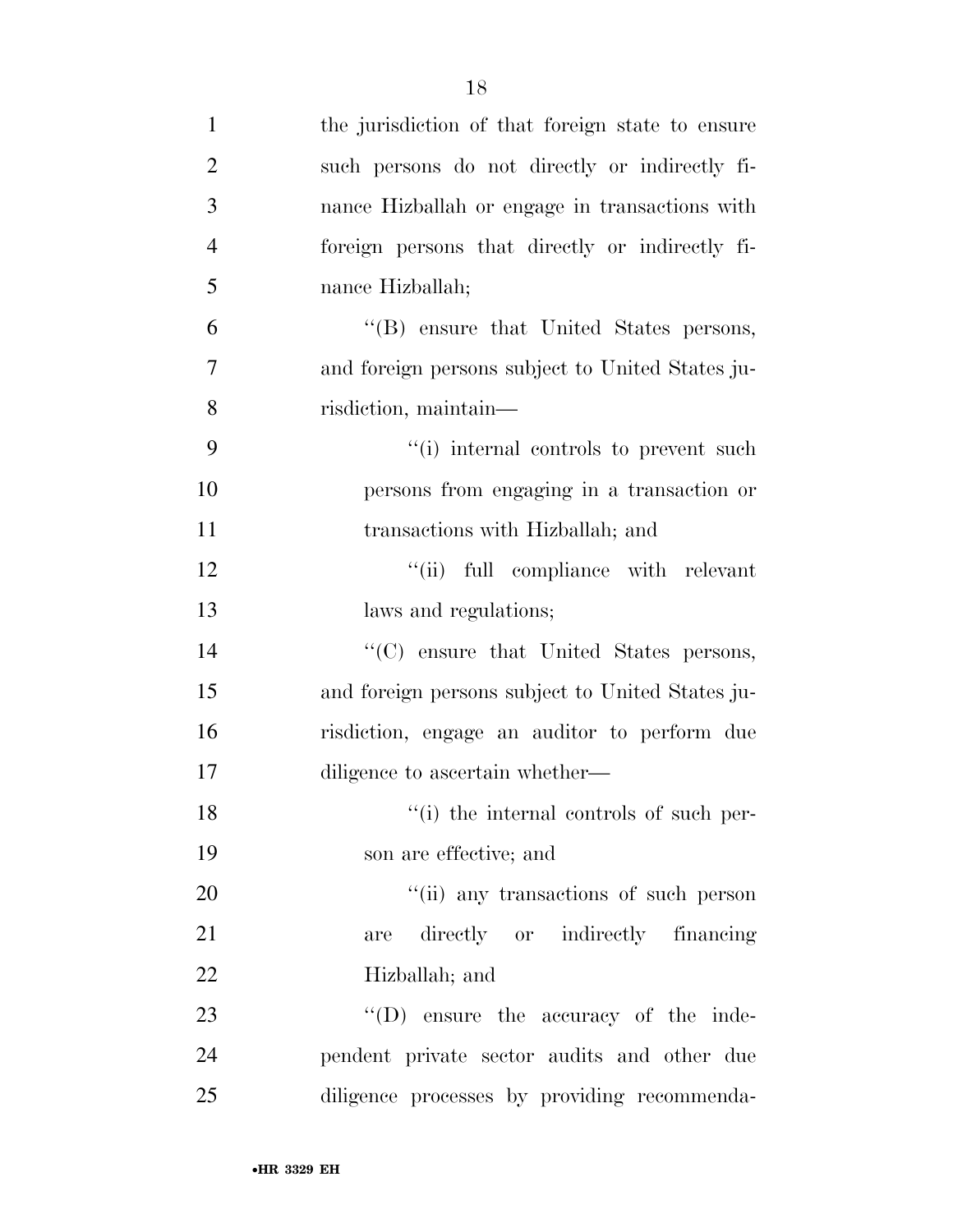| $\mathbf{1}$   | tions for the processes used to carry out such         |
|----------------|--------------------------------------------------------|
| $\overline{2}$ | audits, including to—                                  |
| 3              | "(i) improve the accuracy of such au-                  |
| $\overline{4}$ | dits; and                                              |
| 5              | "(ii) establish standards of best prac-                |
| 6              | tices.                                                 |
| $\overline{7}$ | "(3) FOREIGN STATE DESCRIBED.—A foreign                |
| 8              | state described in this paragraph is a foreign state   |
| 9              | $that-$                                                |
| 10             | "(A) the President determines has, on or               |
| 11             | after the date of the enactment of this section,       |
| 12             | knowingly provided significant financial or ma-        |
| 13             | terial support for, or arms or related material        |
| 14             | $to-$                                                  |
| 15             | $``(i)$ Hizballah; or                                  |
| 16             | "(ii) an entity owned or controlled by                 |
| 17             | Hizballah; and                                         |
| 18             | $\lq\lq$ (B) is a state sponsor of terrorism.          |
| 19             | $``(e)$ WAIVER.—                                       |
| 20             | "(1) IN GENERAL.—The President may, for pe-            |
| 21             | riods not to exceed 180 days, waive the imposition     |
| 22             | of sanctions under this section with respect to a for- |
| 23             | eign state or an agency or instrumentality of a for-   |
| 24             | eign state if the President certifies to the appro-    |
| 25             | priate congressional committees that such waiver is    |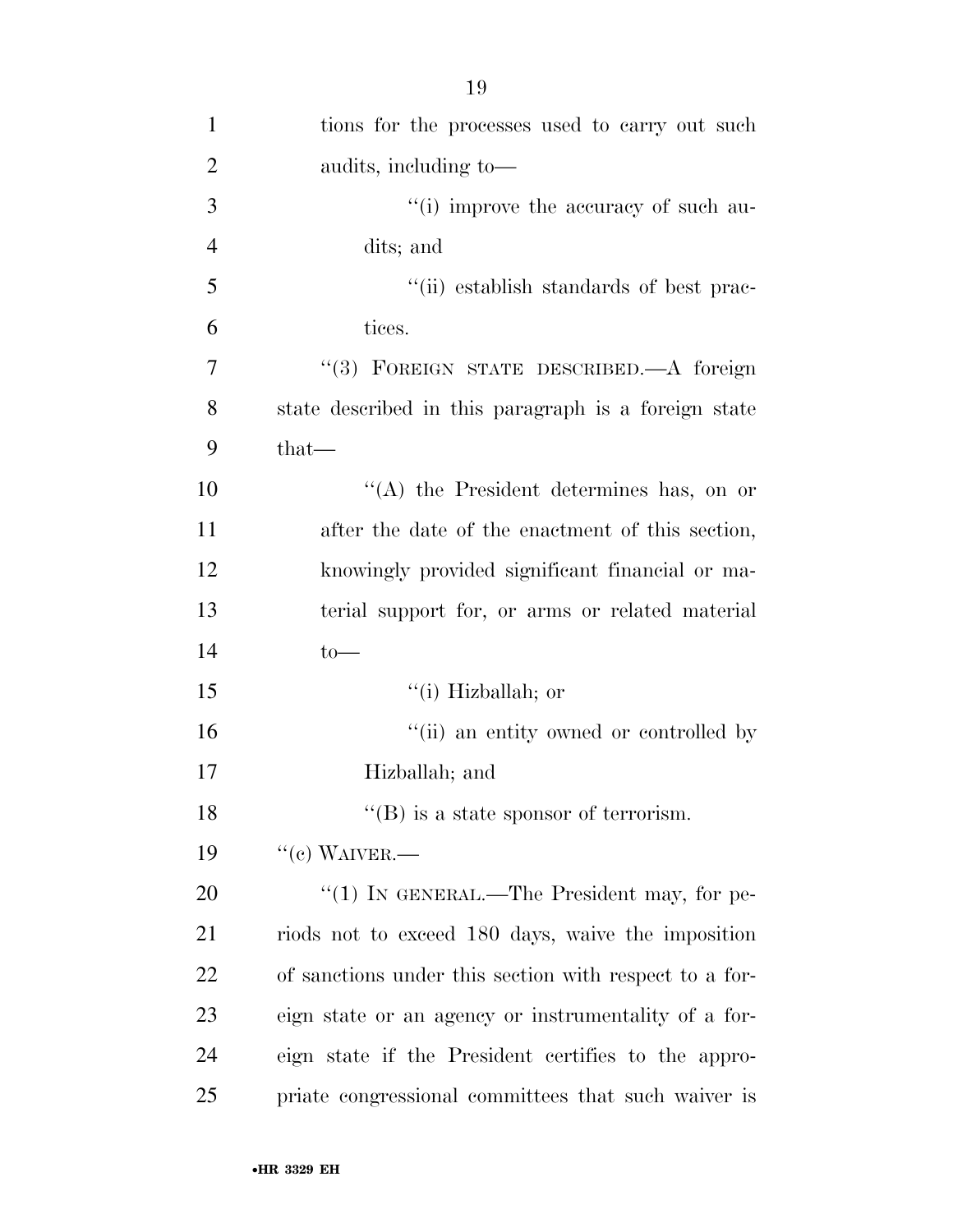vital to the national security interests of the United States.

 $\frac{3}{2}$  ''(2) CONSULTATION.

4 "(A) BEFORE WAIVER EXERCISED.—Be- fore a waiver under paragraph (1) takes effect with respect to a foreign state or an agency or instrumentality of a foreign state, the President shall notify and brief the appropriate congres- sional committees on the status of the involve- ment of the foreign state in activities described 11 in subsection  $(b)(3)$  or involvement of the agen- cy or instrumentality of a foreign state in ac-13 tivities described in subsection  $(a)(2)$ , as the case may be.

 ''(B) AFTER WAIVER EXERCISED.—Not later than 90 days after the issuance of a waiv- er under paragraph (1) with respect to a for- eign state or an agency or instrumentality of a foreign state, and every 120 days thereafter while the waiver remains in effect, the Presi- dent shall brief the appropriate congressional committees on the status of the involvement of the foreign state in activities described in sub- section (b)(3) or involvement of the agency or instrumentality of a foreign state in activities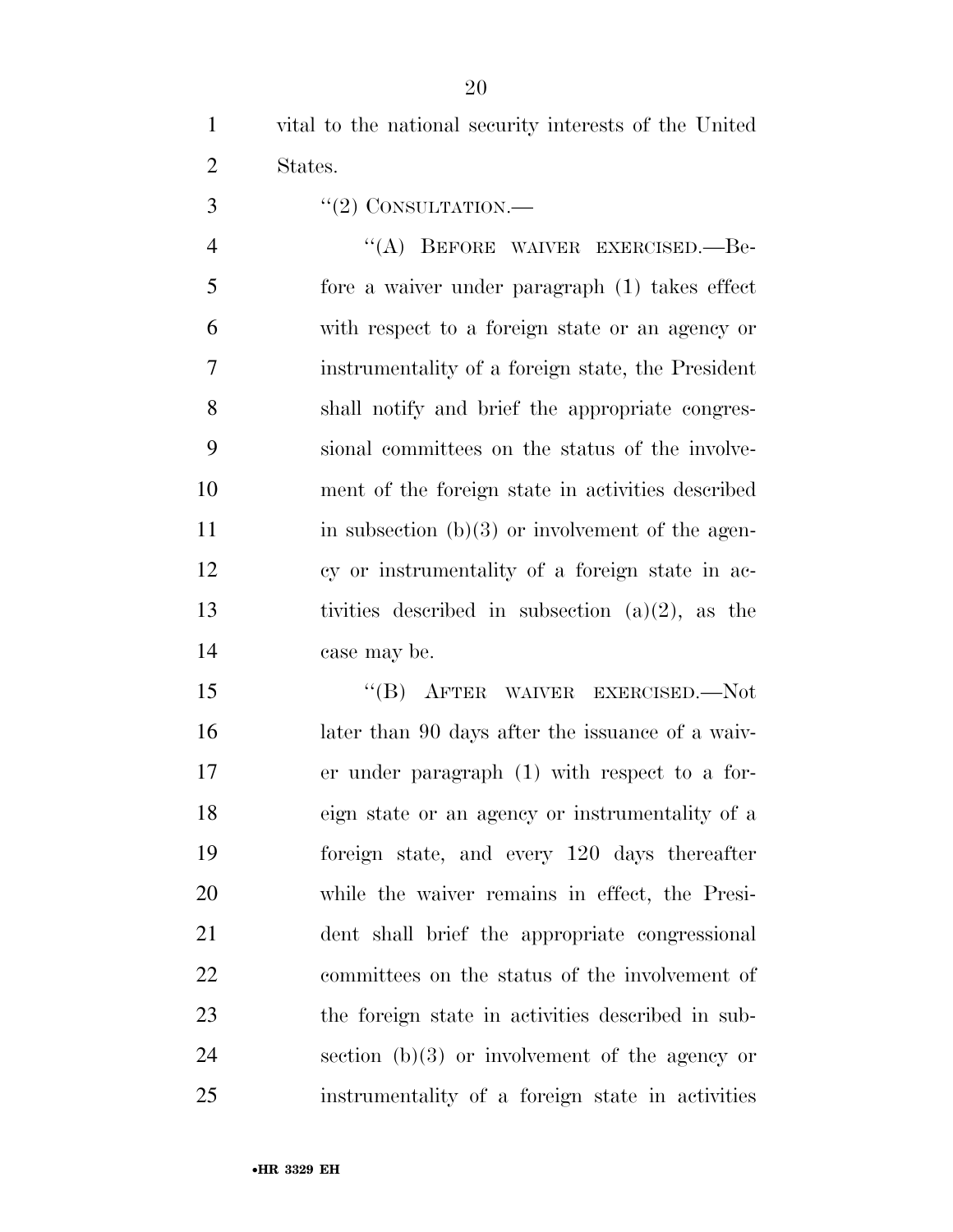1 described in subsection  $(a)(2)$ , as the case may be. 3 "(d) REPORT ON SUPPLY CHAIN OF HIZBALLAH'S MISSILE PRODUCTION FACILITIES.— 5 "(1) IN GENERAL.—Not later than 120 days after the date of the enactment of this subsection, the President shall submit to the appropriate con- gressional committees and the Committee on Appro- priations and the Permanent Select Committee on Intelligence of the House of Representatives and the Committee on Appropriations and the Select Com- mittee on Intelligence of the Senate on a report that contains the following: 14 ''(A) An analysis of the foreign and domes- tic supply chain that significantly facilitates, supports, or otherwise aids Hizballah's acquisi- tion or development of missile production facili- ties. ''(B) A description of the geographic dis- tribution of the foreign and domestic supply chain described in subparagraph (A).  $\text{``(C)}$  An assessment of the provision of

 goods, services, or technology transferred to Hizballah by the Government of Iran or its af-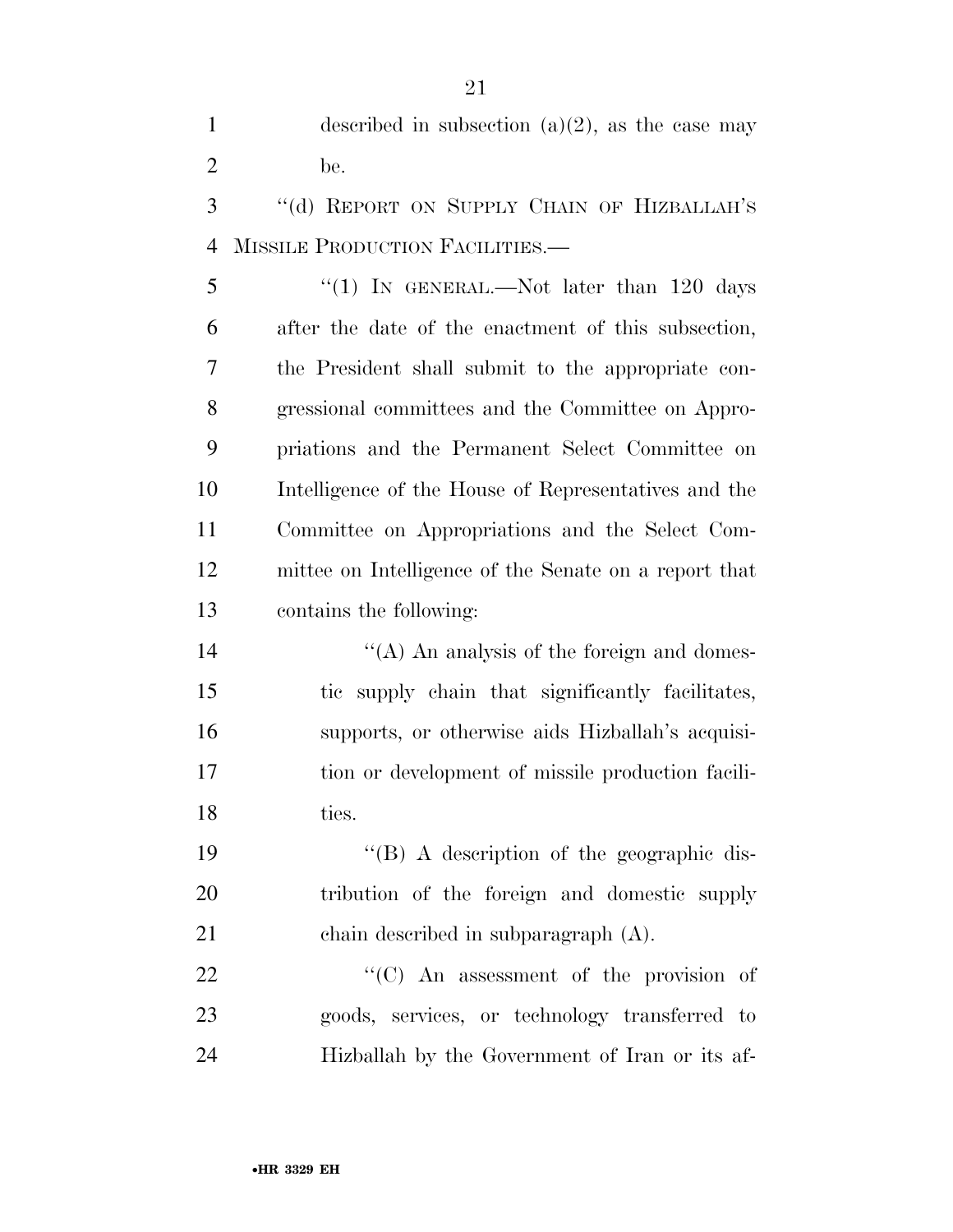| $\mathbf{1}$   | filiates to indigenously manufacture or other-     |
|----------------|----------------------------------------------------|
| $\overline{2}$ | wise produce missiles.                             |
| 3              | "(D) An identification of foreign persons          |
| $\overline{4}$ | that have, on or after the date of the enactment   |
| 5              | of this subsection, and based on credible evi-     |
| 6              | dence—                                             |
| 7              | "(i) knowingly provided significant fi-            |
| 8              | nancial or material support for, or signifi-       |
| 9              | cant arms or related material to, Hizballah        |
| 10             | entity owned or controlled by<br><b>or</b><br>an   |
| 11             | Hizballah; or                                      |
| 12             | "(ii) knowingly facilitated the transfer           |
| 13             | of significant arms or related materiel to         |
| 14             | Hizballah utilizing commercial aircraft or         |
| 15             | air carriers.                                      |
| 16             | " $(E)$ A description of the steps that the        |
| 17             | President is taking to disrupt the foreign and     |
| 18             | domestic supply chain described in subpara-        |
| 19             | graph(A).                                          |
| 20             | "(2) FORM.—The report required under para-         |
| 21             | graph (1) shall be submitted in unclassified form, |
| 22             | but may contain a classified annex.                |
| 23             | "(e) DEFINITIONS.—In this section:                 |
| 24             | "(1) AGENCY OR INSTRUMENTALITY OF A FOR-           |
| 25             | EIGN STATE; FOREIGN STATE.—The terms 'agency       |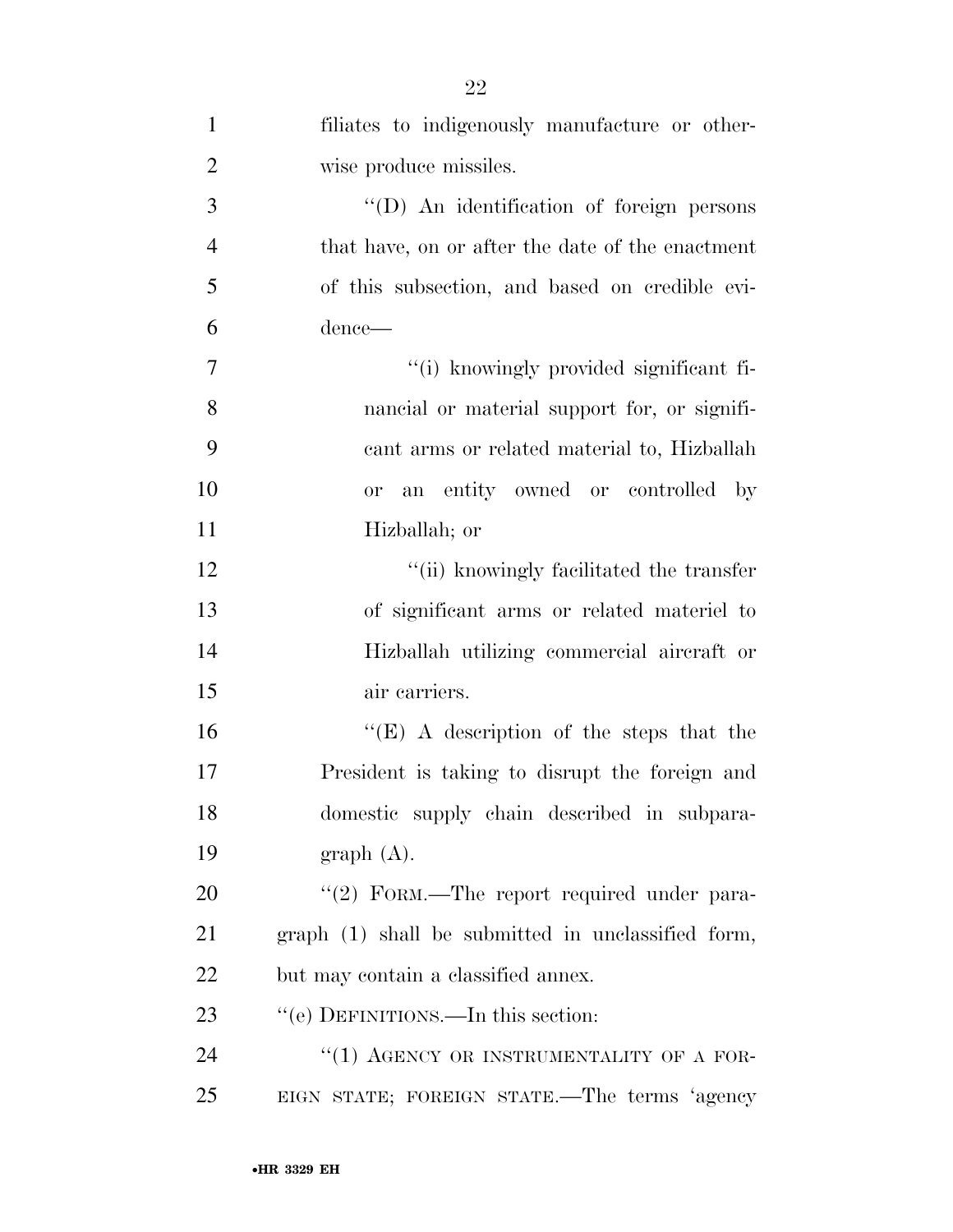| $\mathbf{1}$   | or instrumentality of a foreign state' and 'foreign |
|----------------|-----------------------------------------------------|
| $\overline{2}$ | state' have the meanings given those terms in sec-  |
| 3              | tion 1603 of title 28, United States Code.          |
| $\overline{4}$ | "(2) APPROPRIATE CONGRESSIONAL COMMIT-              |
| 5              | TEES.—The term 'appropriate congressional com-      |
| 6              | mittees' means—                                     |
| $\overline{7}$ | "(A) the Committee on Foreign Affairs,              |
| 8              | the Committee on Financial Services, the Com-       |
| 9              | mittee on Ways and Means, the Committee on          |
| 10             | the Judiciary, the Committee on Appropria-          |
| 11             | tions, and the Permanent Select Committee on        |
| 12             | Intelligence of the House of Representatives;       |
| 13             | and                                                 |
| 14             | "(B) the Committee on Foreign Relations,            |
| 15             | Committee on Banking, Housing, and<br>the           |
| 16             | Urban Affairs, the Committee on Finance, the        |
| 17             | Committee on the Judiciary, the Committee on        |
| 18             | Appropriations, and the Select Committee on         |
| 19             | Intelligence of the Senate.                         |
| 20             | $(3)$ ARMS OR RELATED MATERIAL.—The term            |
| 21             | 'arms or related material' means-                   |
| 22             | $\lq\lq$ nuclear, biological, chemical, or radio-   |
| 23             | logical weapons or materials or components of       |
| 24             | such weapons;                                       |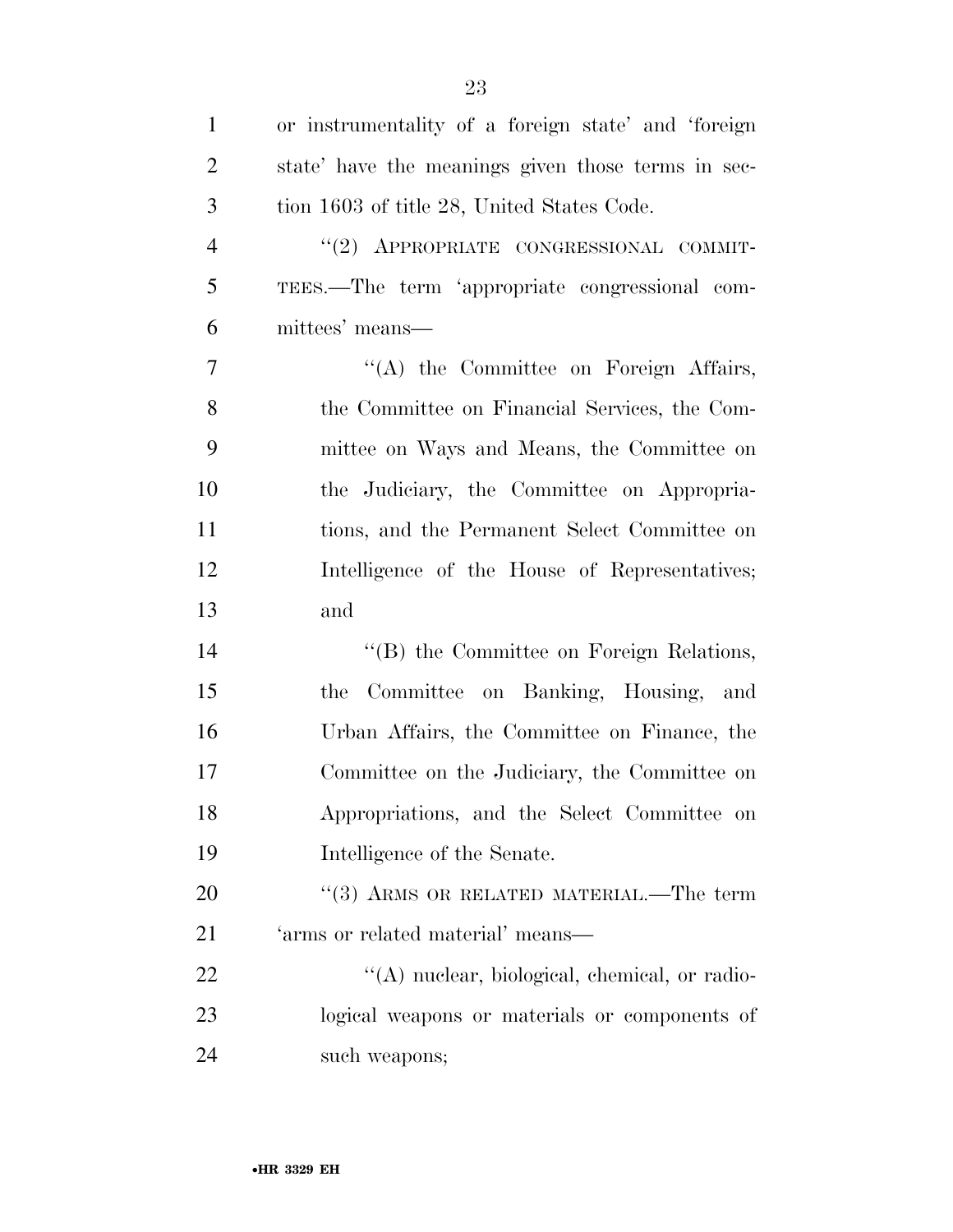| $\mathbf{1}$   | "(B) ballistic or cruise missile weapons or           |
|----------------|-------------------------------------------------------|
| $\overline{2}$ | materials or components of such weapons;              |
| 3              | "(C) destabilizing numbers and types of               |
| $\overline{4}$ | advanced conventional weapons;                        |
| 5              | "(D) defense articles or defense services,            |
| 6              | as those terms are defined in paragraphs $(3)$        |
| $\overline{7}$ | and (4), respectively, of section 47 of the Arms      |
| 8              | Export Control Act $(22 \text{ U.S.C. } 2794)$ ; or   |
| 9              | $\lq\lq(E)$ defense information, as that term is      |
| 10             | defined in section 644 of the Foreign Assist-         |
| 11             | ance Act of 1961 (22 U.S.C. 2403).                    |
| 12             | $\lq(4)$ EXPORT ADMINISTRATION<br>REGULA-             |
| 13             | TIONS.—The term 'Export Administration Regula-        |
| 14             | tions' means subchapter C of chapter VII of title 15, |
| 15             | Code of Federal Regulations (as in effect on the      |
| 16             | date of the enactment of this Act).                   |
| 17             | "(5) HIZBALLAH.—The term 'Hizballah' has              |
| 18             | the meaning given that term in section $102(f)$ .     |
| 19             | "(6) STATE SPONSOR OF TERRORISM.—In this              |
| 20             | paragraph, the term 'state sponsor of terrorism'      |
| 21             | means a country the government of which the Sec-      |
| <u>22</u>      | retary of State has determined is a government that   |
| 23             | has repeatedly provided support for acts of inter-    |
| 24             | national terrorism for purposes of—                   |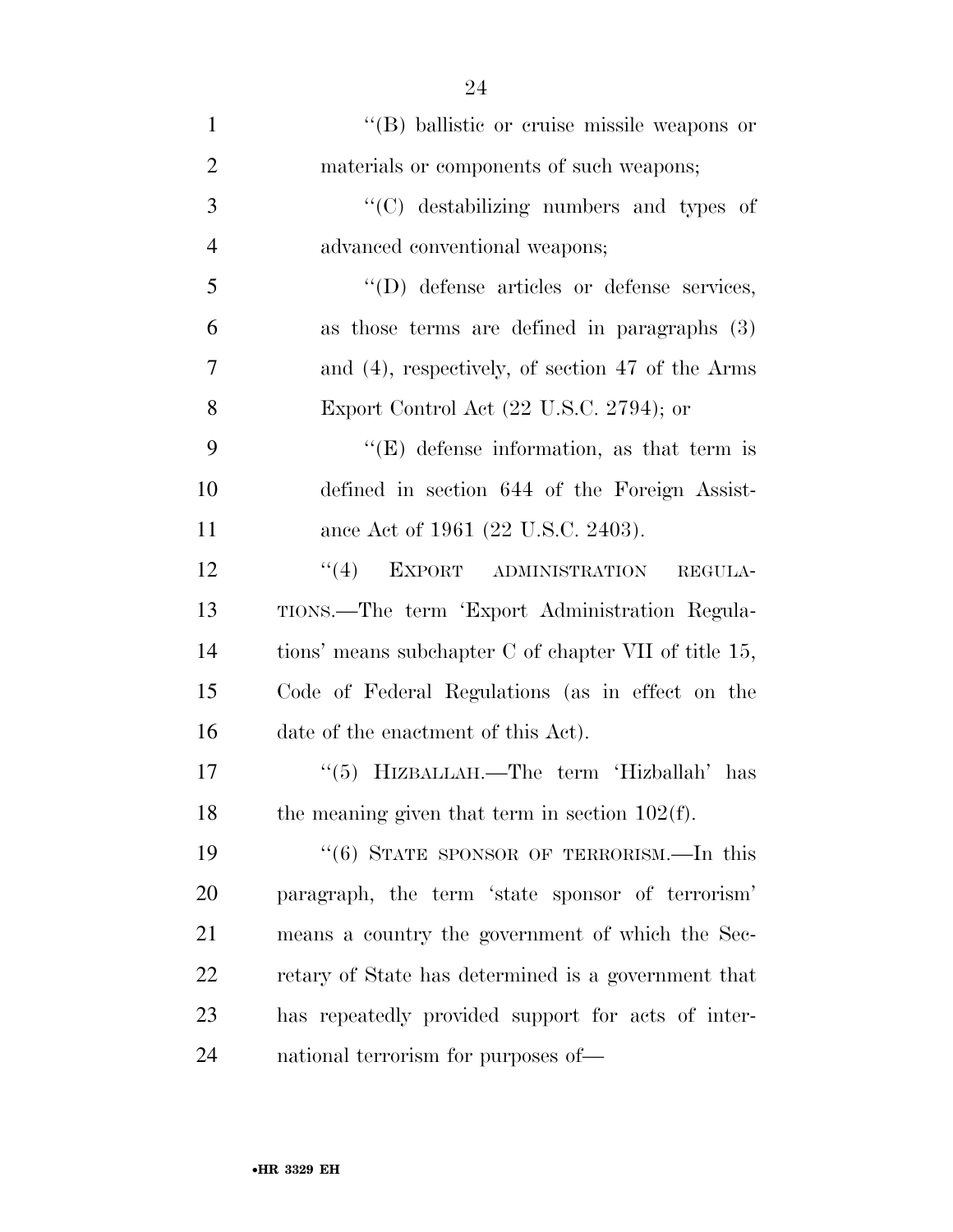| $\mathbf{1}$   | "(A) section $6(j)$ of the Export Adminis-                            |
|----------------|-----------------------------------------------------------------------|
| $\overline{2}$ | tration Act of 1979 (50 U.S.C. 4605(j)) (as                           |
| 3              | continued in effect pursuant to the Inter-                            |
| $\overline{4}$ | national Emergency Economic Powers Act (50                            |
| 5              | U.S.C. $1701$ et seq.));                                              |
| 6              | $\lq\lq (B)$ section 620A of the Foreign Assist-                      |
| $\overline{7}$ | ance Act of 1961 (22 U.S.C. 2371);                                    |
| 8              | "(C) section 40 of the Arms Export Con-                               |
| 9              | trol Act (22 U.S.C. 2780); or                                         |
| 10             | "(D) any other provision of law.".                                    |
| 11             | (b) CLERICAL AMENDMENT.—The table of contents                         |
| 12             | for the Hizballah International Financing Prevention Act              |
|                | 13 of 2015 is amended by inserting after the item relating            |
|                | 14 to section 102 the following new item:                             |
|                | "Sec. 103. Sanctions against foreign states that support Hizballah.". |
| 15             | (c) REPORT ON SIGNIFICANT MATERIAL SUPPORT                            |
| 16             | AND ARMS OR RELATED MATERIEL PROVIDED BY THE                          |
|                | 17 RUSSIAN FEDERATION TO HIZBALLAH.-                                  |
| 18             | $(1)$ IN GENERAL.—Not later than 120 days                             |
| 19             | after the date of the enactment of this Act, the                      |
| 20             | President shall submit to the appropriate congres-                    |
| 21             | sional committees a report that contains the fol-                     |
| 22             | lowing:                                                               |
| 23             | (A) A description of significant material                             |
| 24             | support and arms or related material that the                         |
| 25             | Government of the Russian Federation has, on                          |
|                | •HR 3329 EH                                                           |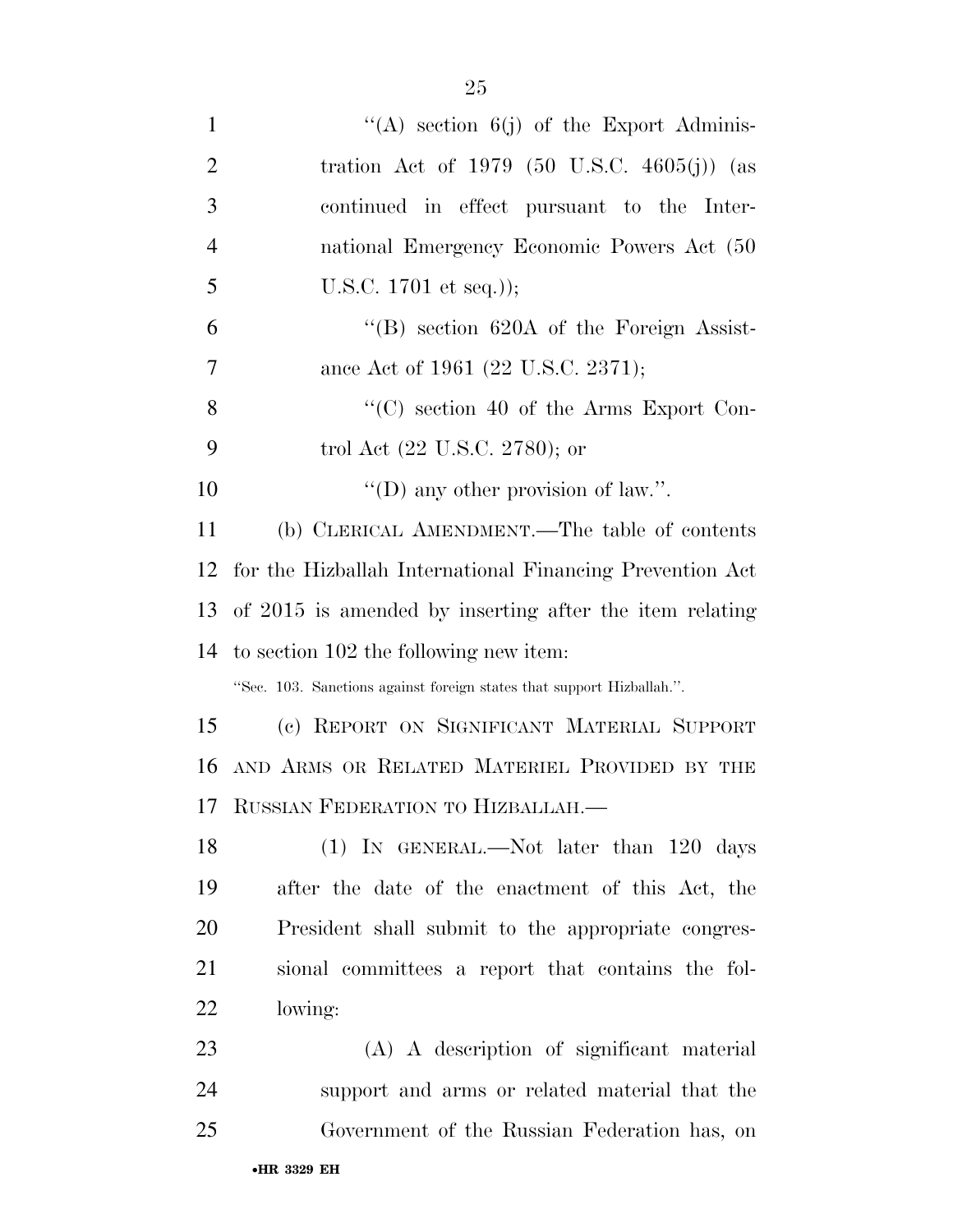| $\mathbf{1}$   | or after the date of the enactment of this Act,     |
|----------------|-----------------------------------------------------|
| $\overline{2}$ | knowingly, directly or indirectly, provided to      |
| 3              | Hizballah or an entity owned or controlled by       |
| $\overline{4}$ | Hizballah.                                          |
| 5              | (B) An analysis of the extent to which              |
| 6              | Russian strategic weapons deployed in Syria,        |
| 7              | including air defense systems, have provided        |
| 8              | protection for Hizballah fighters in Syria.         |
| 9              | (C) An assessment of whether Russian                |
| 10             | counter-proliferation safeguards can ensure that    |
| 11             | any arms or related material described in sub-      |
| 12             | paragraph (A) will not be used against Israel in    |
| 13             | the future.                                         |
| 14             | (2) FORM.—The report required by paragraph          |
| 15             | (1) shall be submitted in unclassified form but may |
| 16             | include a classified annex.                         |
| 17             | (3) DEFINITIONS.—In this subsection:                |
| 18             | (A) APPROPRIATE CONGRESSIONAL COM-                  |
| 19             | MITTEES.—The term "appropriate congres-             |
| 20             | sional committees" has the meaning given such       |
| 21             | term in section 103 of the Hizballah Inter-         |
| 22             | national Financing Prevention Act of 2015, as       |
| 23             | added by this section.                              |
| 24             | (B) ARMS OR RELATED MATERIAL.—The                   |
| 25             | term "arms or related material" has the mean-       |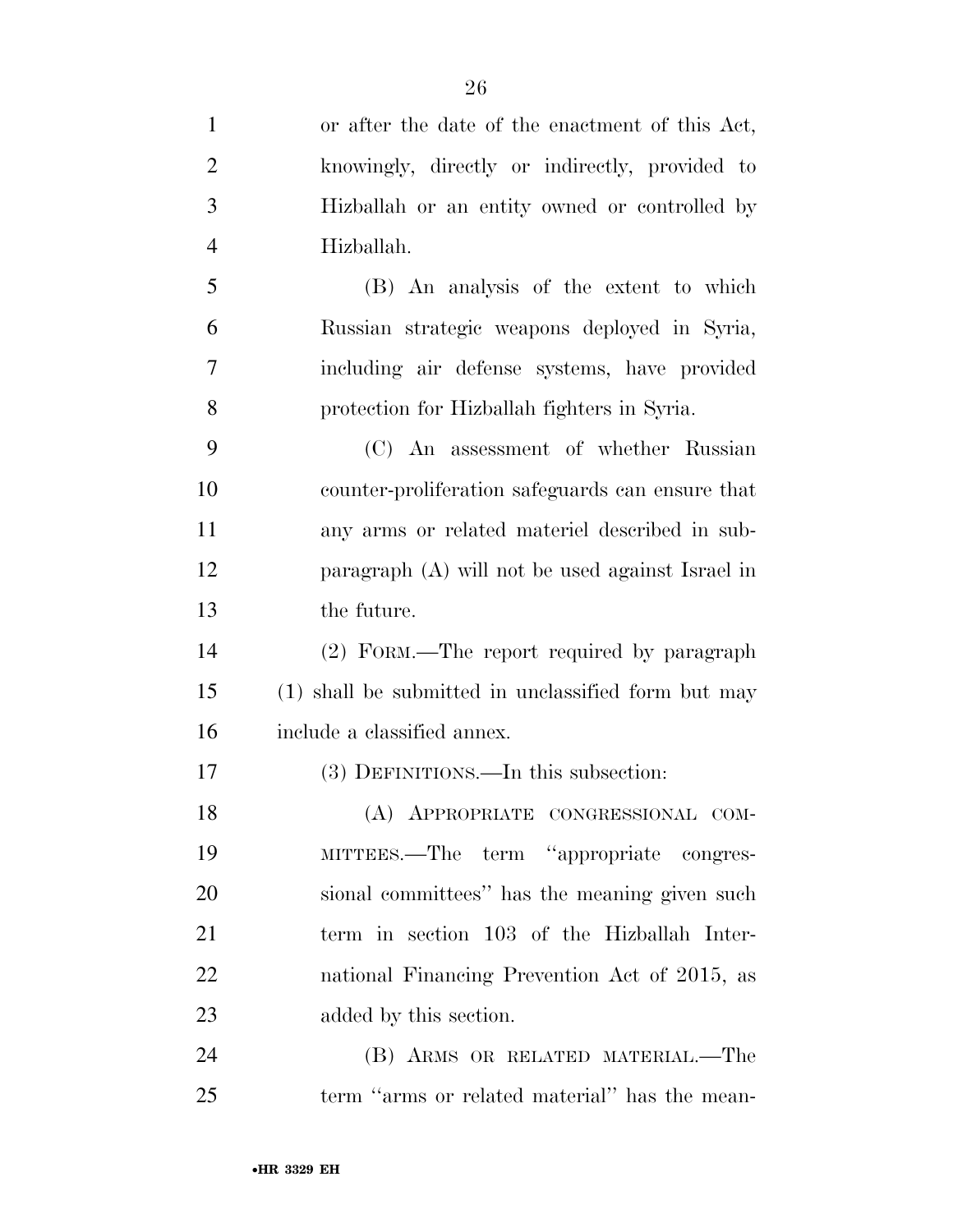| $\overline{1}$              | ing given such term in section 103 of the            |
|-----------------------------|------------------------------------------------------|
| $\mathcal{D}_{\mathcal{L}}$ | Hizballah International Financing Prevention         |
| -3                          | Act of 2015, as added by this section.               |
|                             | 4 SEC. 104. PROHIBITIONS AND CONDITIONS WITH RESPECT |

## **TO CERTAIN ACCOUNTS HELD BY FOREIGN FINANCIAL INSTITUTIONS.**

 Section 104(c)(2)(A)(ii) of the Comprehensive Iran Sanctions, Accountability, and Divestment Act of 2010 9 (22 U.S.C.  $8513(c)(2)(A)(ii)$ ) is amended by inserting be- fore ''or support for acts of international terrorism'' the following '', including Hizballah (as defined in section  $102(f)(1)(E)$  of the Hizballah International Financing Prevention Act of 2015 (Public Law 114–102; 50 U.S.C. 1701 note)), and any affiliates or successors thereof,''.

**SEC. 105. UNITED STATES STRATEGY TO PREVENT HOSTILE** 

**ACTIVITIES BY IRAN AND DISRUPT AND DE-**

#### **GRADE HIZBALLAH'S ILLICIT NETWORKS IN**

#### **THE WESTERN HEMISPHERE.**

 (a) IN GENERAL.—Not later than 180 days after the date of the enactment of this Act, the Secretary of State shall submit to the appropriate congressional committees a strategy to prevent hostile activities by Iran and disrupt and degrade Hizballah's illicit networks in the Western Hemisphere that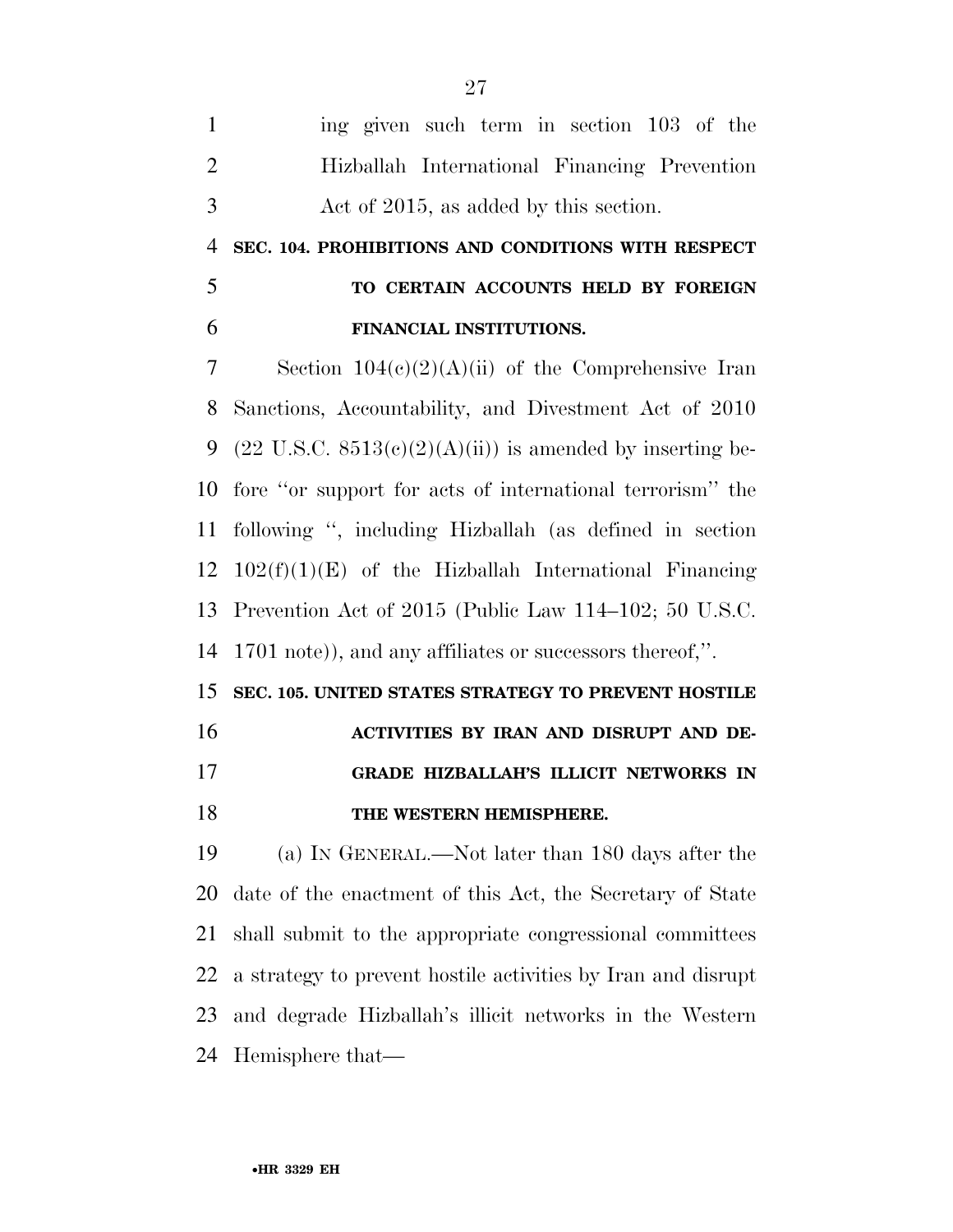(1) identifies Department of State priorities, in coordination with other executive branch agencies, for defining United States policy to protect United States interests from Iranian and Hizballah threats in the Western Hemisphere;

 (2) coordinates with other executive branch agencies to ensure that information-sharing, inter- dictions, arrests, investigations, indictments, sanc- tions, and designations related to Hizballah individ- uals or networks in the Western Hemisphere are in- tegrated, coordinated, and publicly communicated by the United States in a manner that supports United States interests;

 (3) describes Iranian and Hizballah activities in the Western Hemisphere, their relationships with transnational criminal organizations in the region, their use of the region's commodities trade to engage in illicit activities, and their use of Latin American and Caribbean visas, including through Citizenship by Investment Programs to seek admittance into the United States, as well as a plan to address any secu-22 rity vulnerabilities to the United States;

 (4) includes a review of all relevant United States sanctions that relate to Hizballah's activities in Latin America and the Caribbean and an assess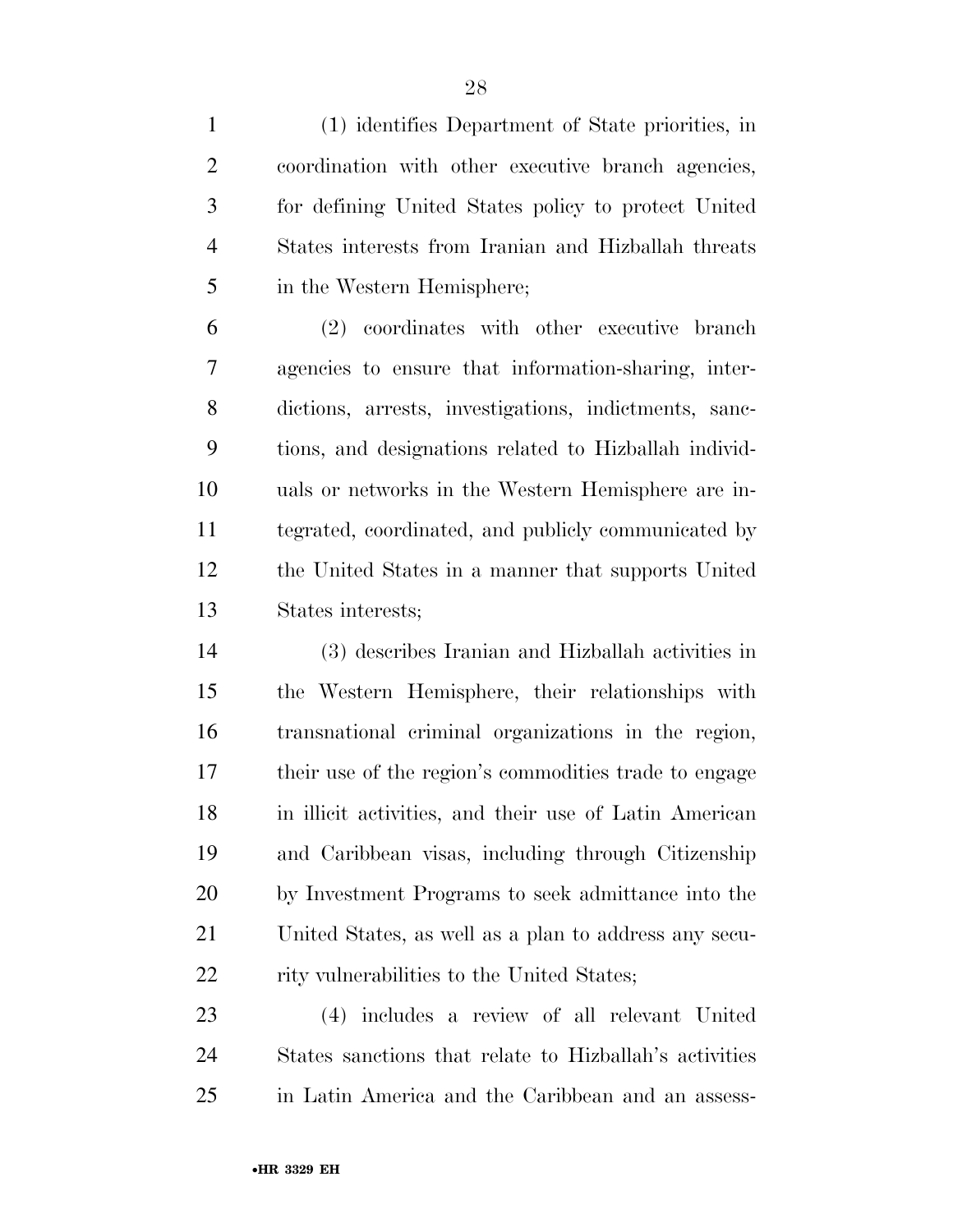ment of their use, effectiveness, and any capability gaps;

 (5) includes a review of the use of the Depart- ment of State's rewards program under section 36 of the State Department Basic Authorities Act (22 U.S.C. 2708) to obtain information related to Latin America-based Hizballah operatives and illicit net- works and an assessment of the effectiveness of this program for targeting Hizballah in the Western Hemisphere;

 (6) includes a review of all relevant United States sanctions on financial institutions in Latin America and the Caribbean that engage in activities outlined by section 102 of Hizballah International Financing Prevention Act of 2015 (Public Law 114– 102; 50 U.S.C. 1701 note) and an assessment of the use of the authorities outlined, their effectiveness, and recommendations for improvement;

 (7) describes Hizballah criminal support net- works, including country facilitation, in the Western Hemisphere and outlines a United States approach to partners in the region to address those illicit net- works and build country capacity to combat the transnational criminal activities of Hizballah; and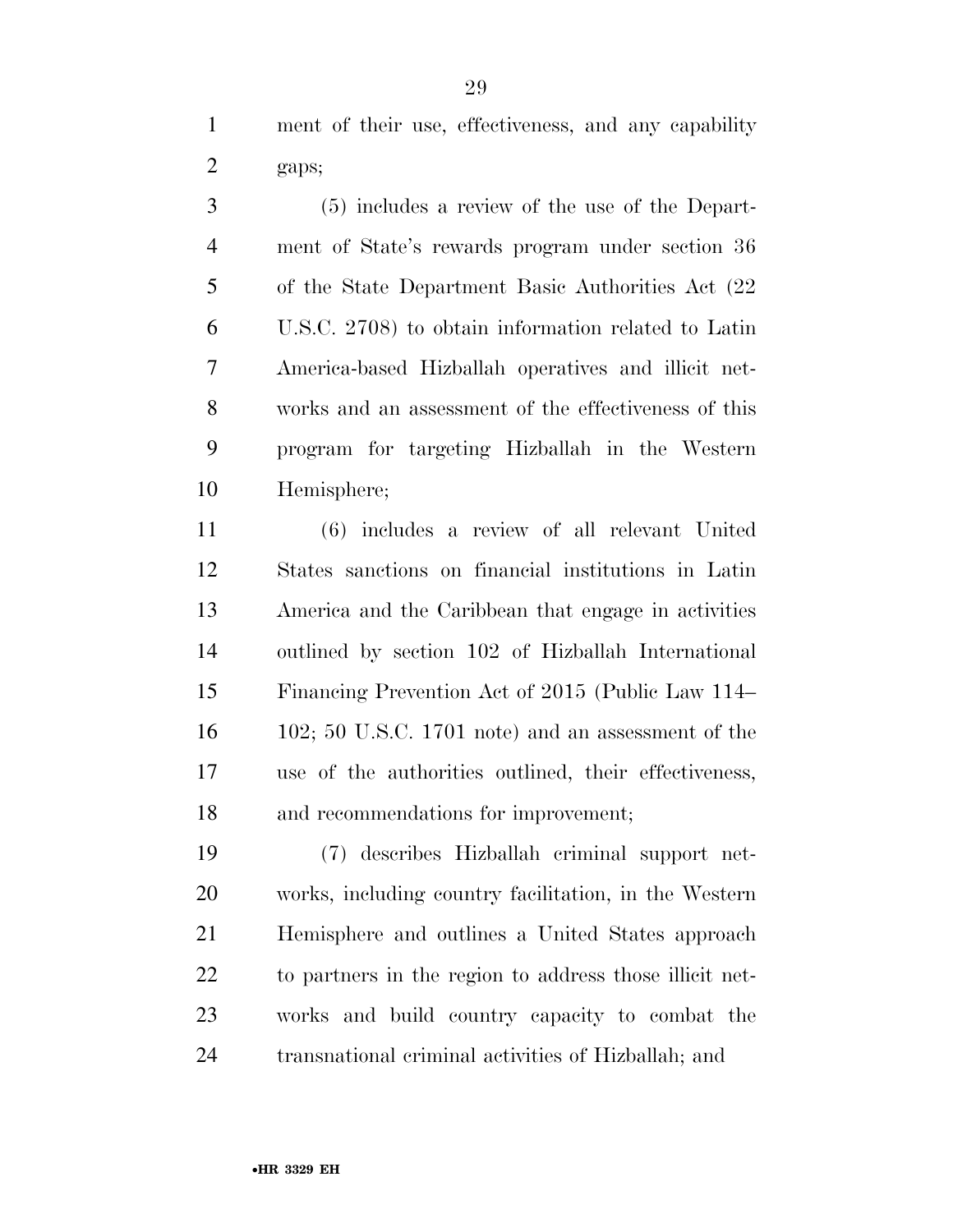(8) includes a review of the actions of govern- ments in the Western Hemisphere to identify, inves- tigate, and prosecute Latin America-based Hizballah operatives, and enforce sanctions either personally or to their business interests of Latin America-based Hizballah operatives as well as recommendations for United States action towards governments who refuse to impose sanctions or who willingly facilitate Latin America-based Hizballah illicit activities. (b) FORM.—The strategy required by subsection (a) shall be submitted in unclassified form to the greatest ex-

tent possible but may include a classified annex.

 (c) APPROPRIATE CONGRESSIONAL COMMITTEES DE- FINED.—In this section, the term ''appropriate congres-sional committees'' means—

 (1) the Committee on Foreign Affairs, the Committee on Financial Services, the Committee on Appropriations, and the Permanent Select Com- mittee on Intelligence of the House of Representa-tives; and

 (2) the Committee on Foreign Relations, the Committee on Banking, Housing, and Urban Af- fairs, the Committee on Appropriations, and the Se-lect Committee on Intelligence of the Senate.

(d) DIPLOMATIC ENGAGEMENT.—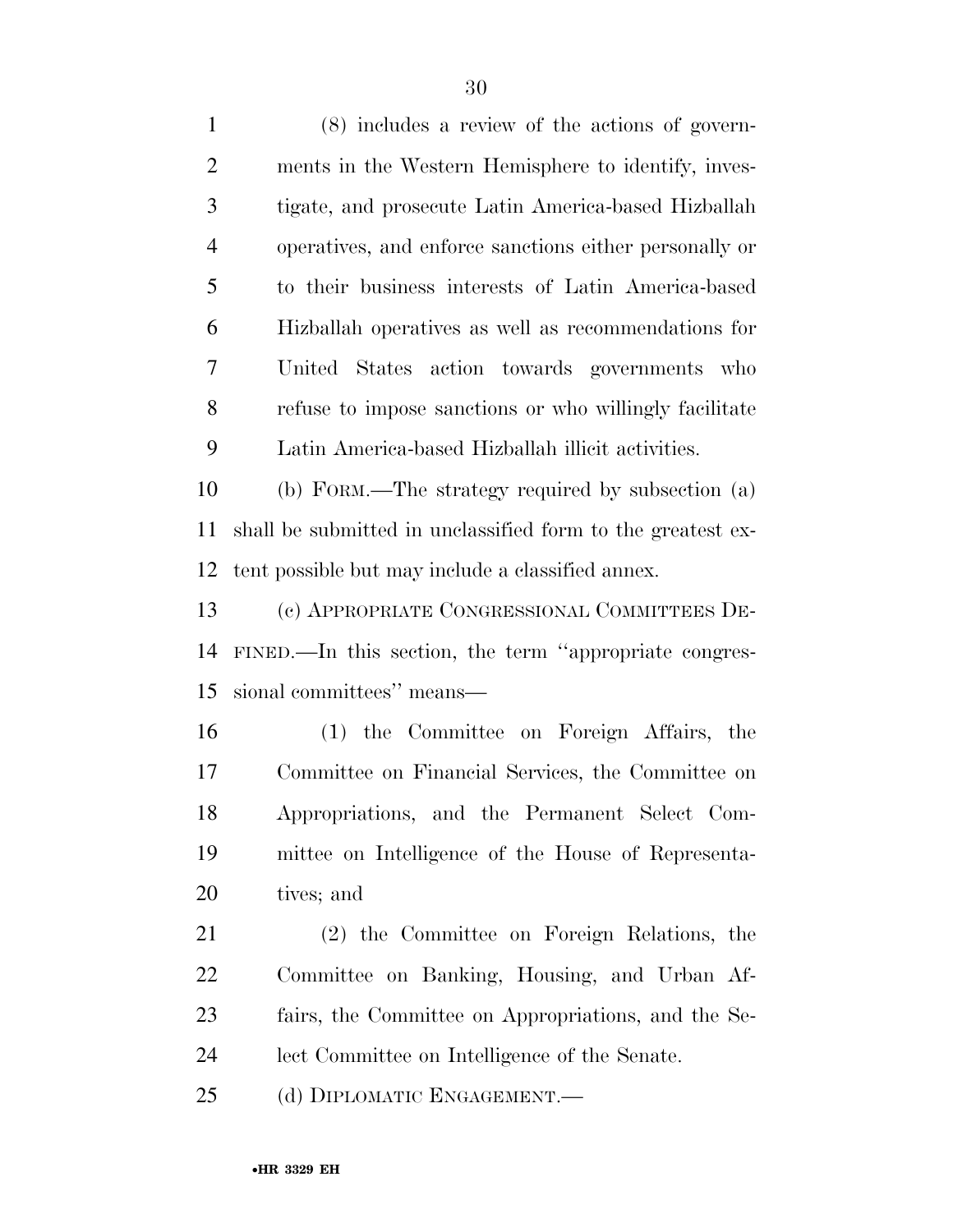(1) IN GENERAL.—Title I of the Hizballah International Financing Prevention Act of 2015 (Public Law 114–102; 129 Stat. 2206; 50 U.S.C. 1701 note), as amended by section 103 of this Act, is further amended by adding at the end the fol-lowing:

#### **''SEC. 104. DIPLOMATIC INITIATIVES.**

 ''Not later than 90 days after the date of the enact-ment of this section, the President shall instruct—

 $\frac{1}{2}$  (1) the Secretary of State to increase coopera- tion with countries in the Western Hemisphere to assist in strengthening the capacity of governments to prevent hostile activity by Iran and disrupt and degrade Hizballah's illicit networks operating in the region, including diplomatic engagement that in-volves—

 $\langle (A)$  efforts to target and expose illicit net- works, arrest perpetrators, freeze assets, and attack Iran and Hizballah's use of illicit net- works using international trade and banking systems;

22 "'(B) efforts to revoke or deny visas from those implicated in Hizballah's activity in the region, including lawyers, accountants, business partners, service providers, and politicians who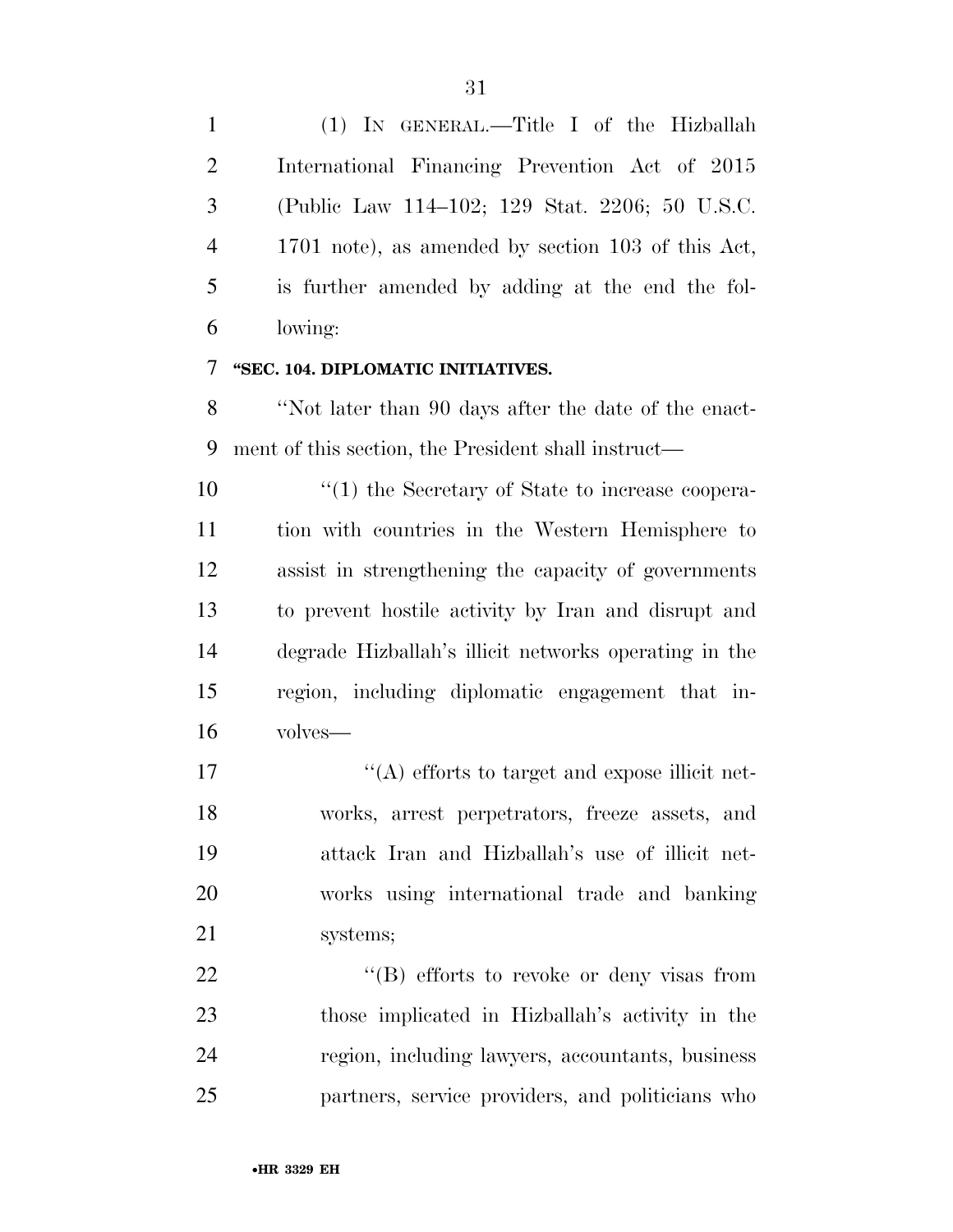| $\mathbf{1}$ | knowingly facilitate or fail to take measures to     |
|--------------|------------------------------------------------------|
| 2            | counter Hizballah's illicit finance in their own     |
| 3            | jurisdictions;                                       |
| 4            | "(C) efforts to assist willing nations with          |
| 5            | the development of counter-organized crime leg-      |
| 6            | islation, the strengthening of financial inves-      |
| 7            | tigative capacity, and a fully-vetted counter-or-    |
| 8            | ganized crime judicial model in places plagued       |
| 9            | with corruption; and                                 |
| 10           | $\lq\lq$ (D) efforts to persuade governments in      |
| 11           | the region to list Hizballah as a terrorist orga-    |
| 12           | nization;                                            |
| 13           | "(2) the United States Permanent Representa-         |
| 14           | tive to the Organization of American States to work  |
| 15           | to secure support at the Organization of American    |
| 16           | States for a resolution that would declare Hizballah |
| 17           | as a terrorist organization and address Hizballah's  |
| 18           | illicit networks operating in the region;            |
| 19           | $\cdot$ (3) the United States Ambassador to the Or-  |
| 20           | ganization for Security and Cooperation in Europe    |
| 21           | (OSCE) to work to secure a report on compliance by   |
| 22           | participating states with OSCE Decision Number       |
| 23           | 1063, the 'Consolidated Framework for the Fight      |
| 24           | Against Terrorism', in regard to Hizballah, with     |
| 25           | particular focus on the mandate to 'suppress the fi- |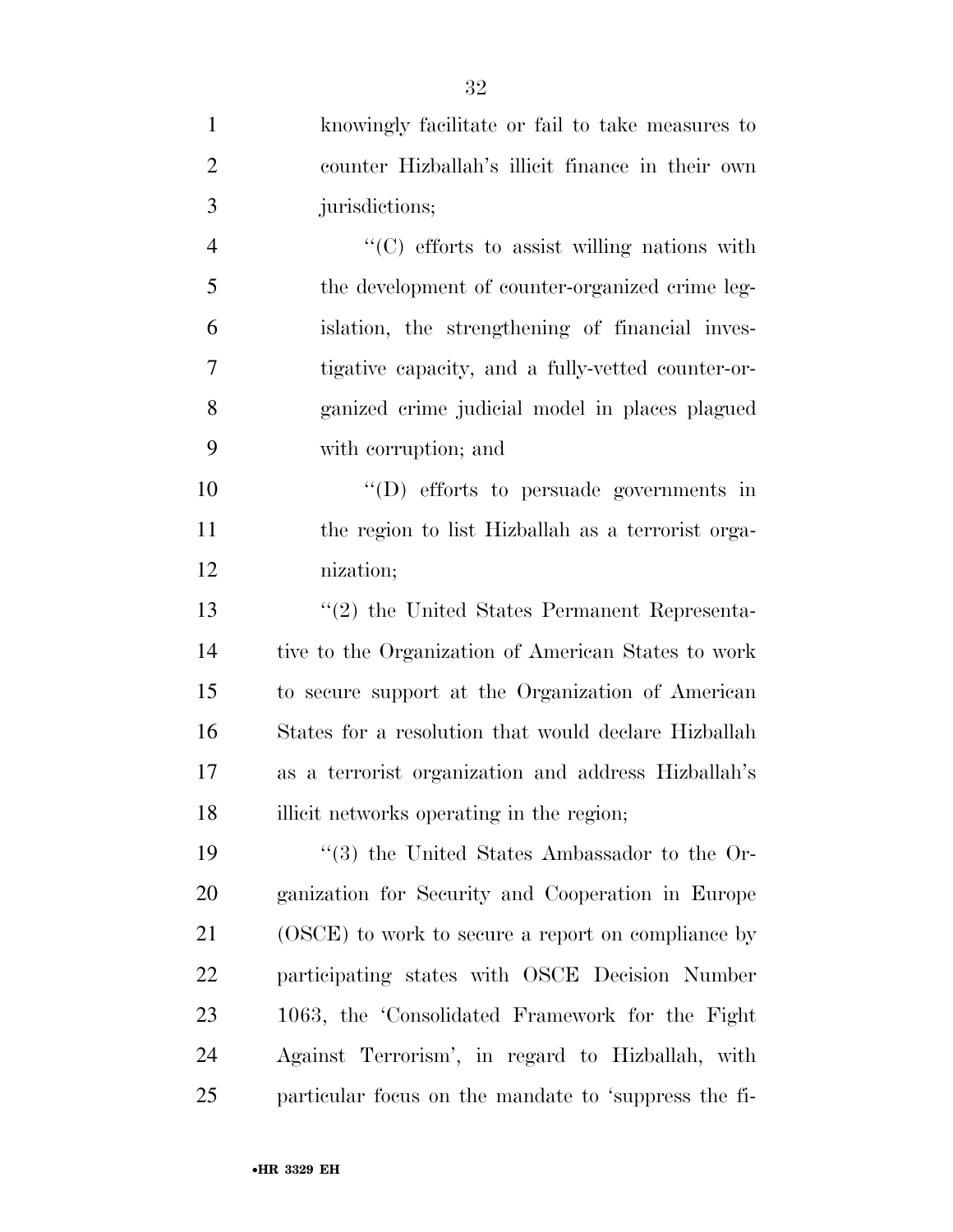nancing of terrorism, including its links with money- laundering and illegal economic activities', especially as it relates transatlantic relations, including with Latin America and the Caribbean; and

 ''(4) United States diplomats to work with international forums, including the Financial Action Task Force, to identify government entities within Latin America and the Caribbean that provide sup- port, facilitation, or assistance to individuals affili-ated with Hizballah in the Western Hemisphere.''.

 (2) CLERICAL AMENDMENT.—The table of con- tents for the Hizballah International Financing Pre- vention Act of 2015 is amended by inserting after the item related to section 103 the following new item:

''Sec. 104. Diplomatic initiatives.''.

## **TITLE II—NARCOTICS TRAF- FICKING AND SIGNIFICANT TRANSNATIONAL CRIMINAL ACTIVITIES OF HIZBALLAH**

**SEC. 201. BLOCKING OF PROPERTY OF AFFILIATED NET-**

#### **WORKS OF HIZBALLAH.**

 (a) IN GENERAL.—Section 201 of the Hizballah International Financing Prevention Act of 2015 (Public Law 114–102; 50 U.S.C. 1701 note) is amended to read as follows: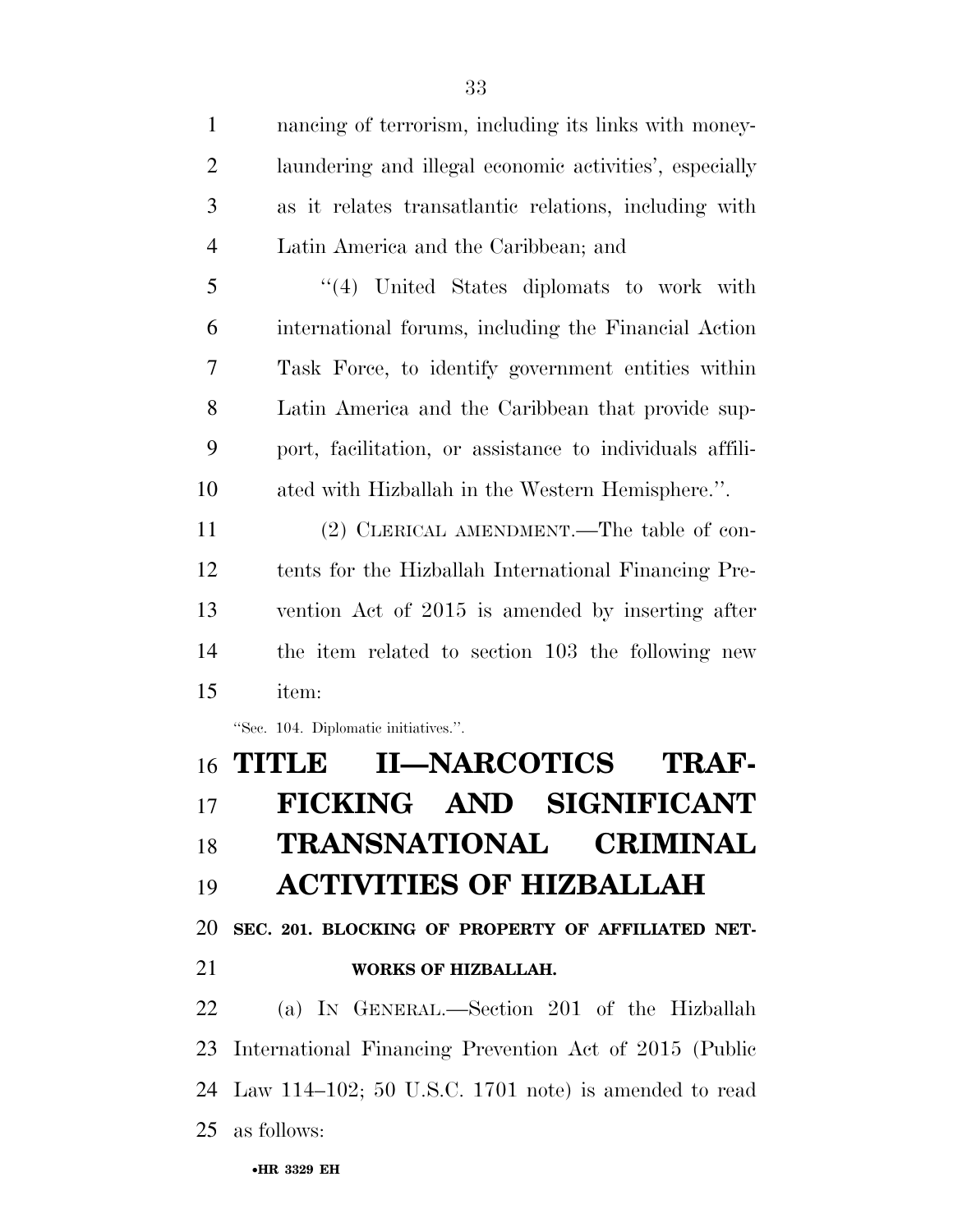### **''SEC. 201. IMPOSITION OF SANCTIONS WITH RESPECT TO AFFILIATED NETWORKS OF HIZBALLAH.**

 ''(a) IN GENERAL.—Not later than 120 days after the date of the enactment of this section, and as appro- priate thereafter, the President shall impose the sanctions described in subsection (b) with respect to affiliated net- works of Hizballah, including by reason of significant transnational criminal activities of such networks.

 ''(b) SANCTIONS DESCRIBED.—The sanctions de- scribed in this subsection are sanctions applied with re- spect to a foreign person pursuant to Executive Order No. 13581 (75 Fed. Reg. 44,757) (as such Executive order was in effect on the day before the date of the enactment of this section).

 ''(c) DEFINITION.—In this section, the term 'Hizballah' has the meaning given such term in section 102(f).''.

 (b) CLERICAL AMENDMENTS.—The table of contents for the Hizballah International Financing Prevention Act of 2015 is amended—

 (1) by striking the item relating to title II and inserting the following:

''TITLE II—IMPOSITION OF SANCTIONS WITH RESPECT TO AFFLIATED NETWORKS OF HIZBALLAH AND REPORTS AND BRIEFINGS ON NARCOTICS TRAFFICKING AND SIGNIFICANT TRANSNATIONAL CRIMINAL ACTIVITIES OF HIZBALLAH'';

and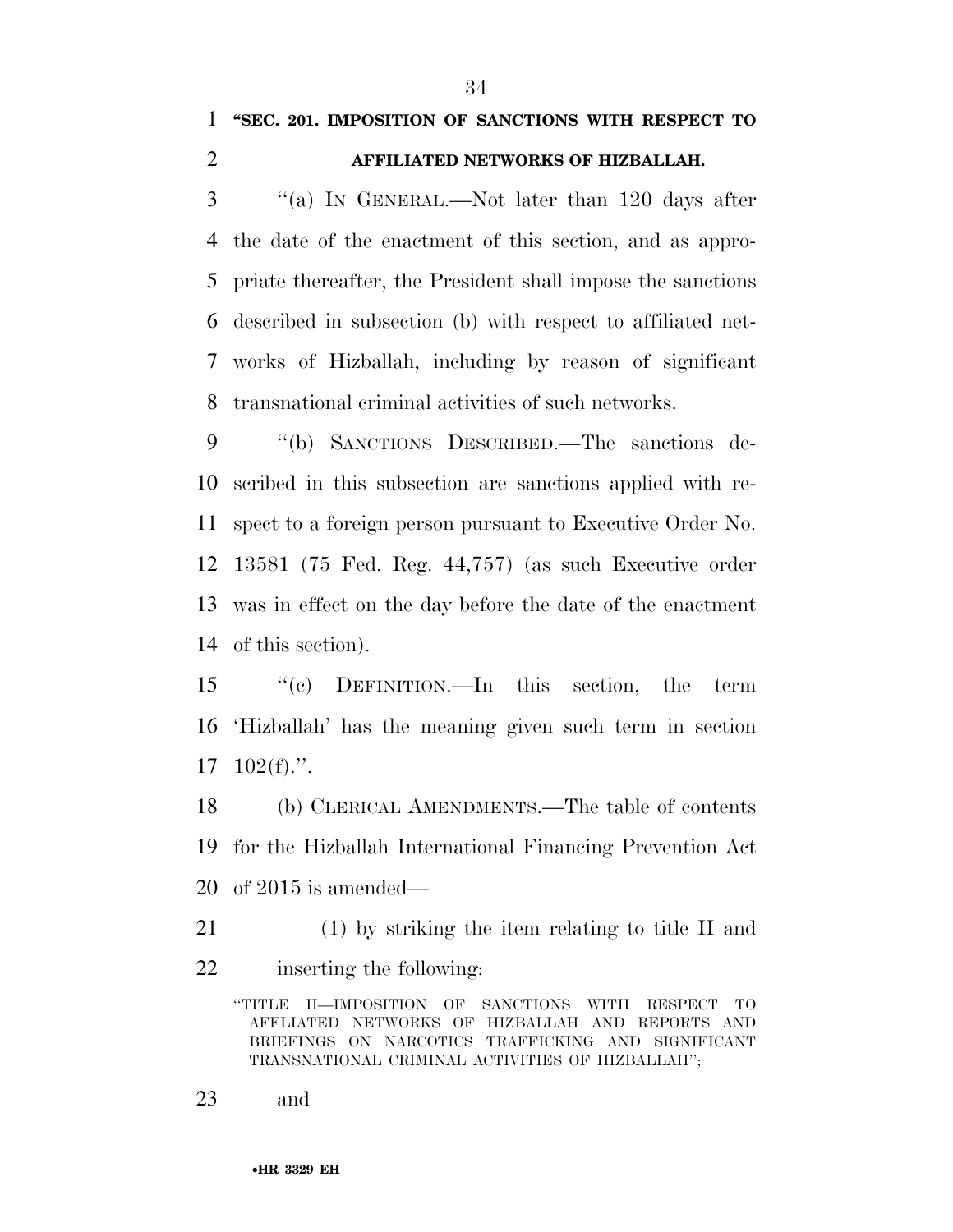| $\mathbf{1}$   | $(2)$ by striking the item relating to section 201                                        |
|----------------|-------------------------------------------------------------------------------------------|
| $\overline{2}$ | and inserting the following:                                                              |
|                | "Sec. 201. Imposition of sanctions with respect to affiliated networks of<br>Hizballah.". |
| 3              | (c) EFFECTIVE DATE.—The amendments made by                                                |
| 4              | this section take effect on the date that is 90 days after                                |
| 5              | the date of the enactment of this Act.                                                    |
| 6              | SEC. 202. REPORT ON RACKETEERING ACTIVITIES EN-                                           |
| 7              | <b>GAGED IN BY HIZBALLAH.</b>                                                             |
|                |                                                                                           |
| 8              | (a) IN GENERAL.—Section 202 of the Hizballah                                              |
| 9              | International Financing Prevention Act of 2015 (Public                                    |
|                | 10 Law 114–102; 50 U.S.C. 1701 note) is amended to read                                   |
| 11             | as follows:                                                                               |
|                | 12 "SEC. 202. REPORT ON RACKETEERING ACTIVITIES EN-                                       |

14 "(a) IN GENERAL.—Not later than 120 days after the date of the enactment of the Hizballah International Financing Prevention Amendments Act of 2017, and an- nually thereafter for the following 5 years, the Assistant Attorney General for the Criminal Division of the Depart- ment of Justice and the Administrator of the Drug En- forcement Administration, in coordination with the Sec- retary of the Treasury and the heads of other applicable Federal agencies, shall jointly submit to the appropriate congressional committees a report on the following: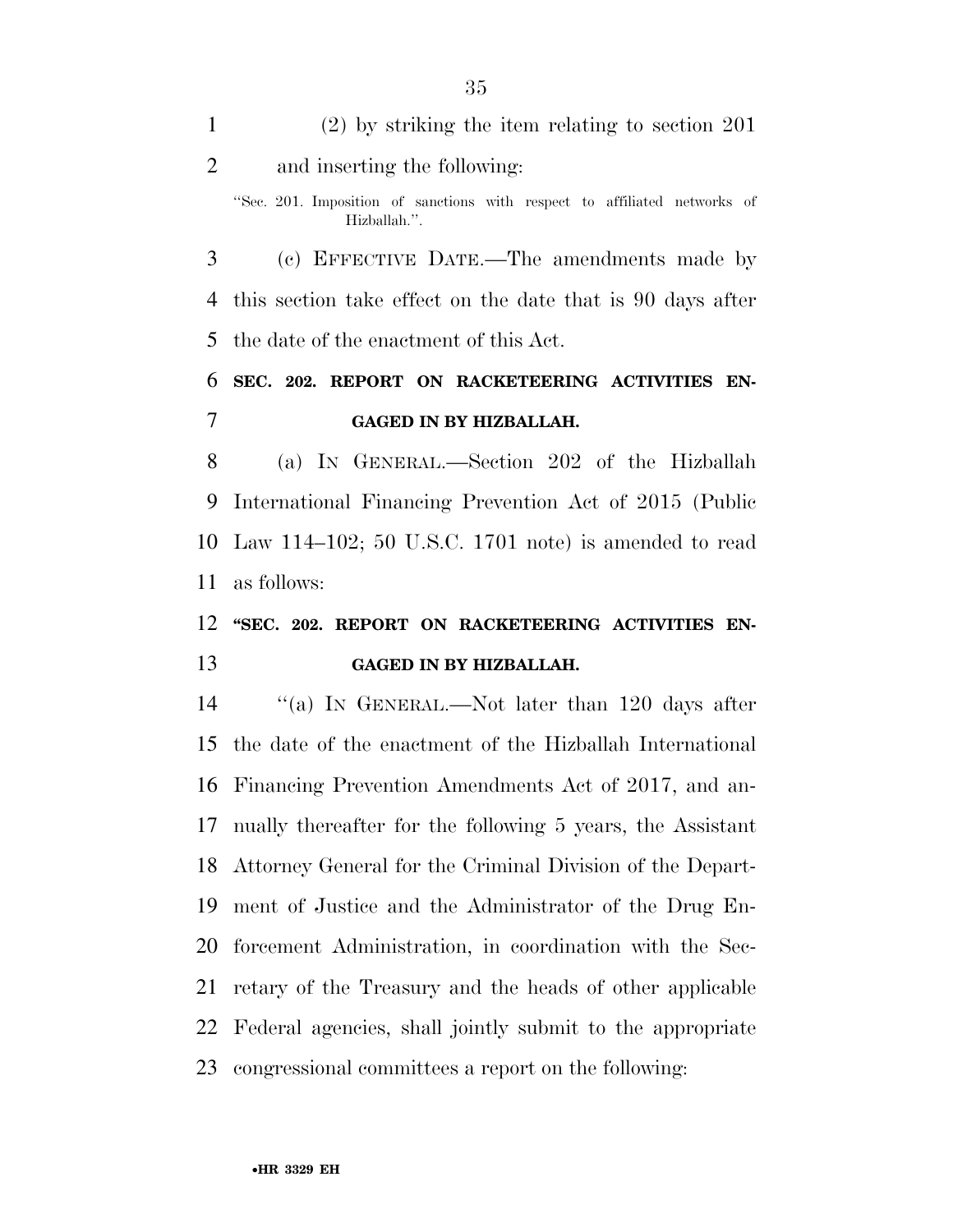| $\mathbf{1}$   | "(1) Activities that Hizballah, and agents and                                                 |
|----------------|------------------------------------------------------------------------------------------------|
| $\overline{2}$ | affiliates of Hizballah, have engaged in that are                                              |
| 3              | racketeering activities.                                                                       |
| $\overline{4}$ | $\lq(2)$ The extent to which Hizballah, and agents                                             |
| 5              | and affiliates of Hizballah, engage in a pattern of                                            |
| 6              | such racketeering activities.                                                                  |
| $\overline{7}$ | "(b) FORM OF REPORT.—Each report required under                                                |
| 8              | subsection (a) shall be submitted in an unclassified form                                      |
| 9              | but may contain a classified annex.                                                            |
| 10             | "(c) DEFINITIONS.—In this section:                                                             |
| 11             | "(1) APPROPRIATE CONGRESSIONAL COMMIT-                                                         |
| 12             | TEES.—The term 'appropriate congressional com-                                                 |
| 13             | mittees' means-                                                                                |
| 14             | $\lq\lq$ the Committee on the Judiciary, the                                                   |
| 15             | Committee on Foreign Affairs, and the Com-                                                     |
| 16             | mittee on Appropriations of the House of Rep-                                                  |
| 17             | resentatives; and                                                                              |
| 18             | "(B) the Committee on the Judiciary, the                                                       |
| 19             | Committee on Foreign Relations, and the Com-                                                   |
| 20             | mittee on Appropriations of the Senate.                                                        |
| 21             | "(2) HIZBALLAH.—The term 'Hizballah' has                                                       |
| 22             | the meaning given that term in section $102(f)$ .                                              |
| 23             | $\textbf{RACKETERING} \quad \textbf{ACTIVITY}.\textcolor{red}{---}\textbf{The}$<br>(3)<br>term |
| 24             | 'racketeering activity' has the meaning given that                                             |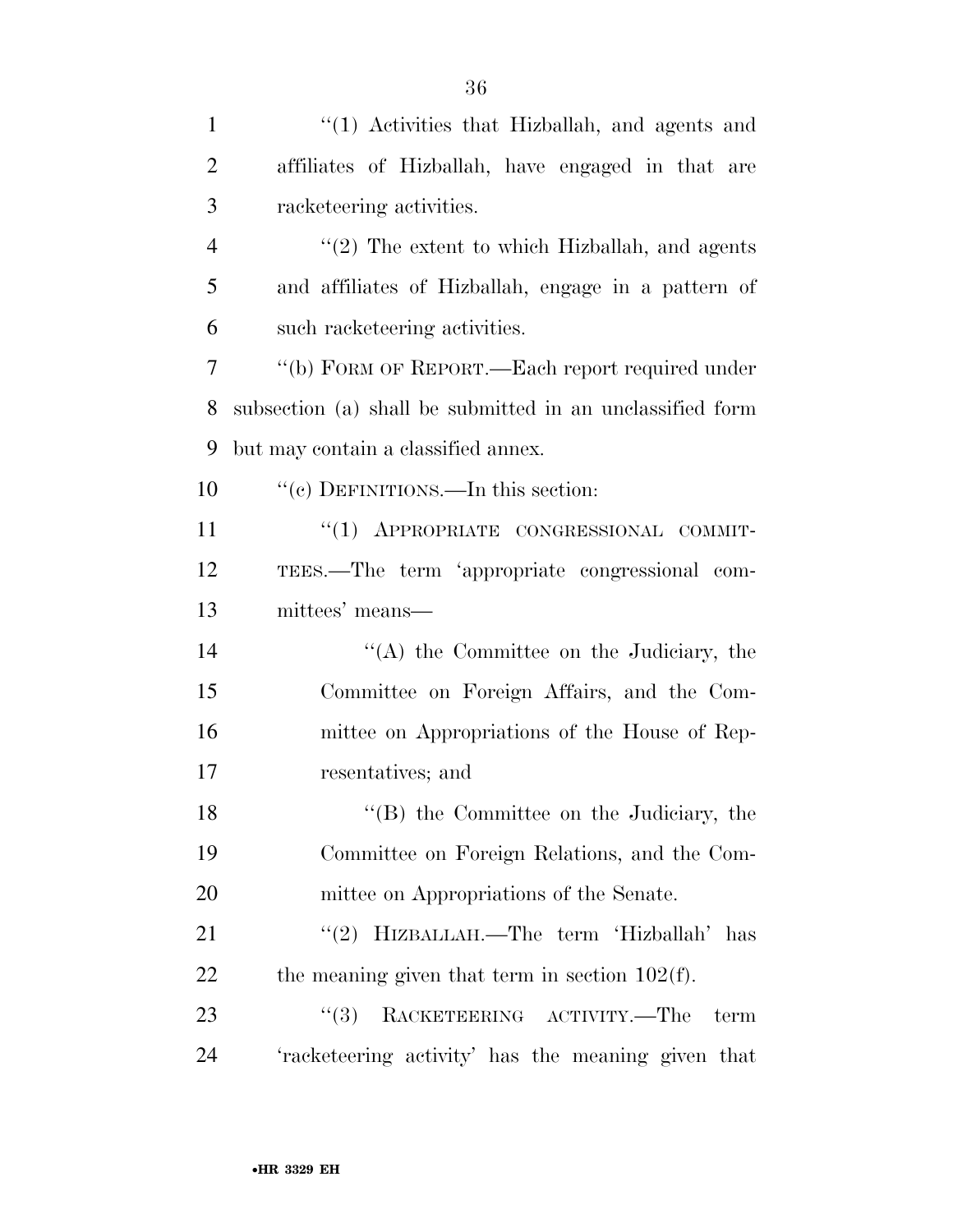(b) CLERICAL AMENDMENT.—The table of contents for the Hizballah International Financing Prevention Act of 2015 is amended by striking the item relating to section 202 and inserting the following:

''Sec. 202. Report on racketeering activities engaged in by Hizballah.''.

## **SEC. 203. MODIFICATION OF REPORT ON ACTIVITIES OF FOREIGN GOVERNMENTS TO DISRUPT GLOB- AL LOGISTICS NETWORKS AND FUND- RAISING, FINANCING, AND MONEY LAUN-DERING ACTIVITIES OF HIZBALLAH.**

12 (a) IN GENERAL.—Section  $204(a)(1)$  of the Hizballah International Financing Prevention Act of 2015 (Public Law 114–102; 50 U.S.C. 1701 note) is amend-ed—

 (1) in the matter preceding subparagraph (A), by striking ''this Act'' and inserting ''the Hizballah International Financing Prevention Amendments Act of 2017, and annually thereafter for the fol-lowing 5 years'';

21 (2) in subparagraph  $(D)(ii)(II)$ , by striking 22 "and" at the end;

•**HR 3329 EH** 23 (3) in subparagraph (E), by striking "and free- trade zones.'' and inserting ''free-trade zones, busi-ness partnerships and joint ventures, and other in-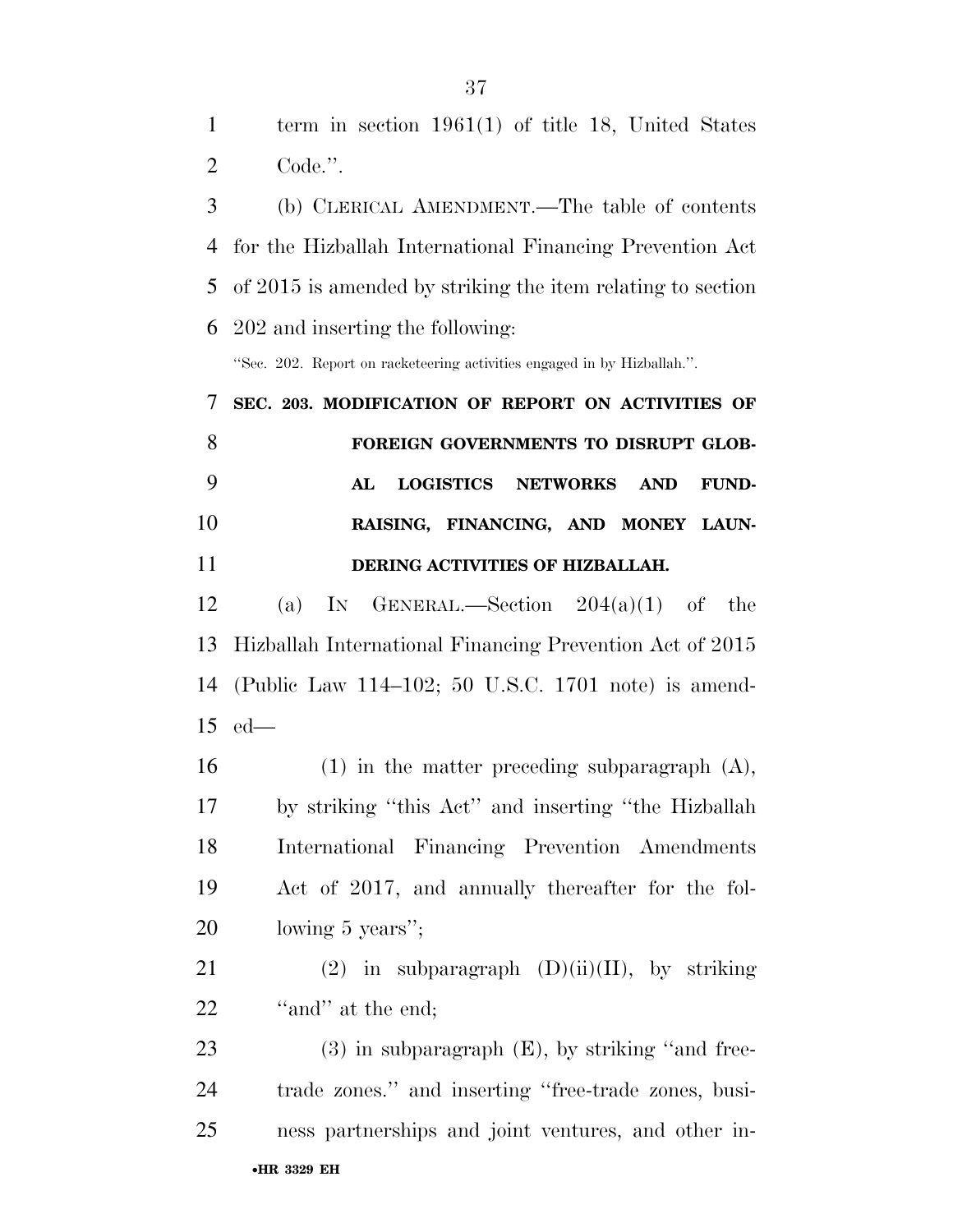| 1              | vestments in small and medium-sized enterprises;";   |
|----------------|------------------------------------------------------|
| $\overline{2}$ | and                                                  |
| 3              | (4) by adding at the end the following:              |
| $\overline{4}$ | $\lq\lq(F)$ a list of provinces, municipalities, and |
| 5              | local governments outside of Lebanon that ex-        |
| 6              | pressly consent to, or with knowledge allow, tol-    |
| $\tau$         | erate, or disregard the use of their territory by    |
| 8              | Hizballah to carry out terrorist activities, in-     |
| 9              | cluding training, financing, and recruitment;        |
| 10             | $\lq\lq(G)$ a description of the total aggregate     |
| 11             | revenues and remittances that Hizballah re-          |
| 12             | ceives from the global logistics networks of         |
| 13             | Hizballah, including-                                |
| 14             | "(i) a list of Hizballah's sources of                |
| 15             | revenue, including sources of revenue                |
| 16             | based on illicit activity, revenues from             |
| 17             | Iran, charities, and other business activi-          |
| 18             | ties; and                                            |
| 19             | "(ii) a list of Hizballah's expenditures,            |
| 20             | including expenditures for ongoing military          |
| 21             | operations, social networks, and external            |
| 22             | operations;                                          |
| 23             | $\lq\lq(H)$ a survey of national<br>and              |
| 24             | transnational legal measures available to target     |
| 25             | Hizballah's financial networks;                      |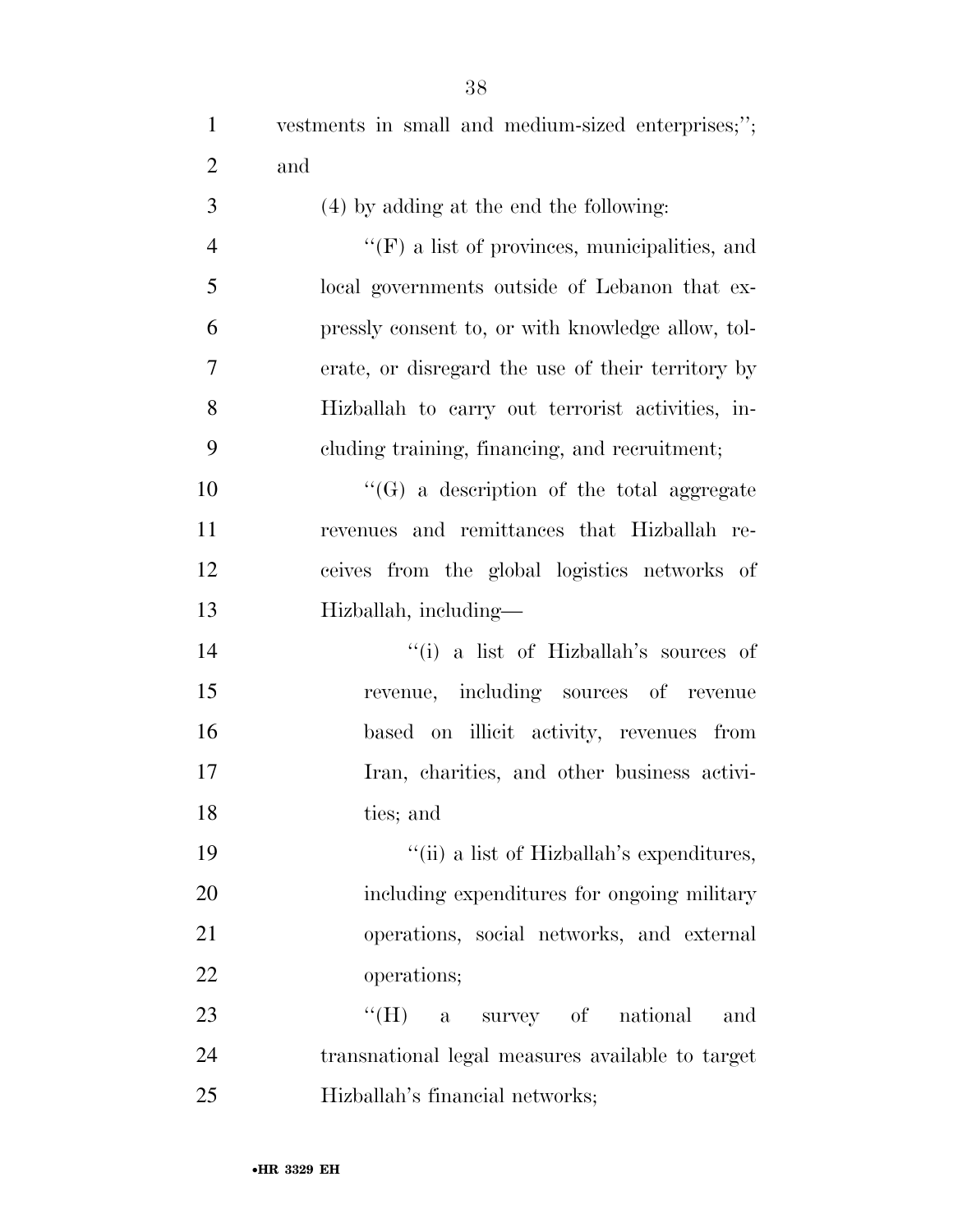| $\mathbf{1}$   | "(I) an assessment of Hizballah's financial           |
|----------------|-------------------------------------------------------|
| $\overline{2}$ | operations in areas under its operational or po-      |
| 3              | litical control in Lebanon and Syria and avail-       |
| $\overline{4}$ | able measures to target Hizballah's financial         |
| 5              | operations in those areas;                            |
| 6              | "(J) a review of Hizballah's international            |
| 7              | operational capabilities, including in the United     |
| 8              | States; and                                           |
| 9              | "(K) a review of-                                     |
| 10             | "(i) the total number and value of                    |
| 11             | Hizballah-related assets seized and for-              |
| 12             | feited; and                                           |
| 13             | "(ii) the total number of indictments,                |
| 14             | prosecutions, and extraditions of Hizballah           |
| 15             | members or affiliates.".                              |
| 16             | (b) REPORT ON ESTIMATED NET WORTH OF AND              |
| 17             | DETERMINATION WITH RESPECT TO SENIOR HIZBALLAH        |
|                | 18 MEMBERS.-                                          |
| 19             | (1) IN GENERAL.—Not later than 180 days               |
| 20             | after the date of the enactment of this Act, and not  |
| 21             | less frequently than annually thereafter for the fol- |
| 22             | lowing 2 years, the President shall submit to the ap- |
| 23             | propriate congressional committees a report that      |
| 24             | contains—                                             |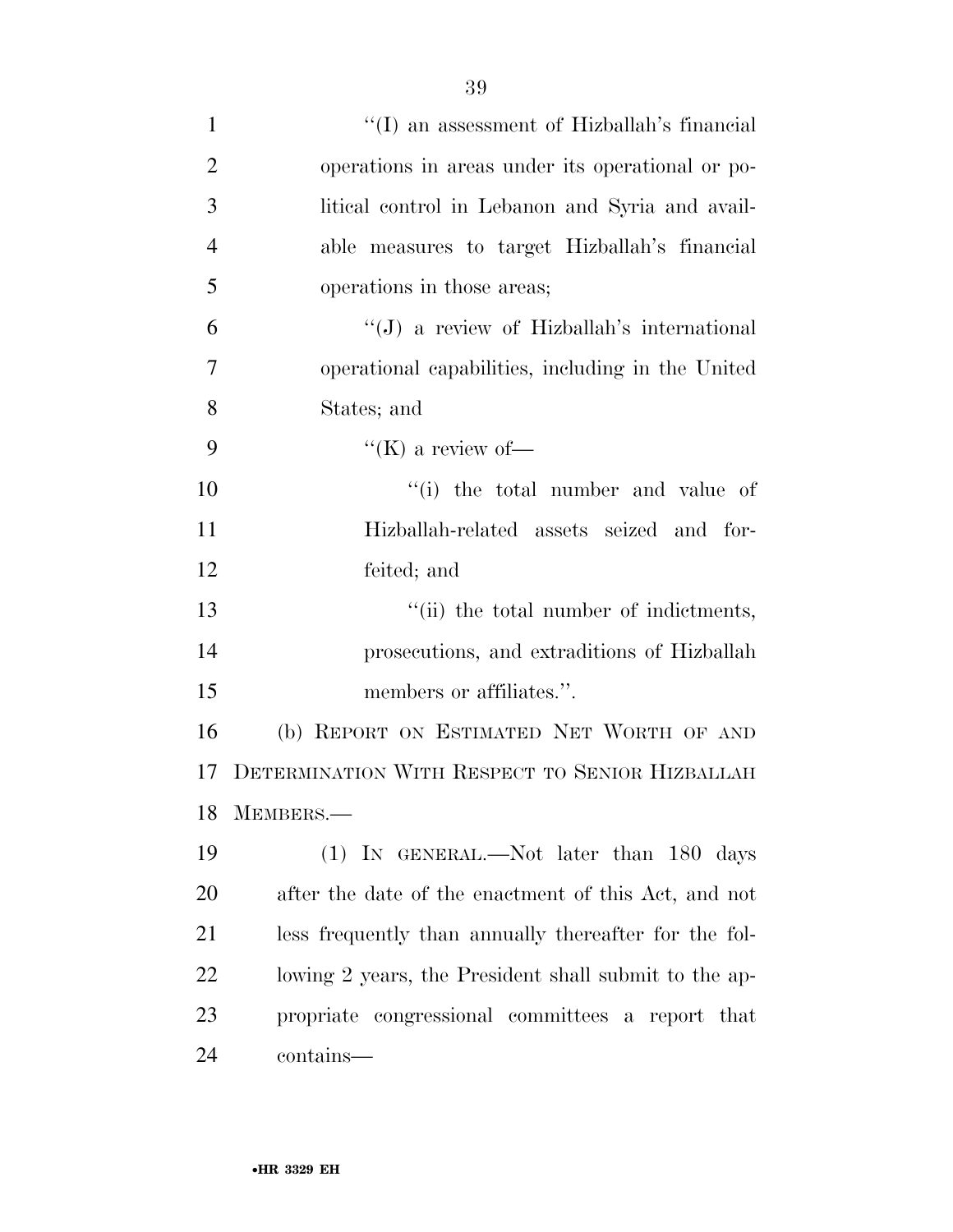| $\mathbf{1}$   | (A) the estimated total net worth of each           |
|----------------|-----------------------------------------------------|
| $\overline{2}$ | individual described in paragraph (2);              |
| 3              | (B) a description of how funds of each in-          |
| $\overline{4}$ | dividual described in paragraph (2) were ac-        |
| 5              | quired, and how such funds have been used or        |
| 6              | employed; and                                       |
| 7              | (C) a determination of whether each indi-           |
| 8              | vidual described in paragraph (2) meets the cri-    |
| 9              | teria described in paragraph $(3)$ or $(4)$ of sec- |
| 10             | tion $1263(a)$ of the National Defense Author-      |
| 11             | ization Act for Fiscal Year 2017 (Public Law        |
| 12             | 114–328; 22 U.S.C. 2656 note).                      |
| 13             | (2) INDIVIDUALS DESCRIBED.—The individuals          |
| 14             | described in this paragraph are the following:      |
| 15             | (A) The Secretary General of Hizballah.             |
| 16             | (B) Members of the Hizballah Politburo.             |
| 17             | (C) Any other individual that the President         |
| 18             | determines is a senior foreign political figure of  |
| 19             | Hizballah, is associated with Hizballah, or oth-    |
| 20             | erwise provides significant support to Hizballah.   |
| 21             | $(3)$ FORM OF REPORT; PUBLIC AVAILABILITY.—         |
| 22             | (A) FORM.—The report required under                 |
| 23             | paragraph (1) shall be submitted in unclassified    |
| 24             | form but may include a classified annex.            |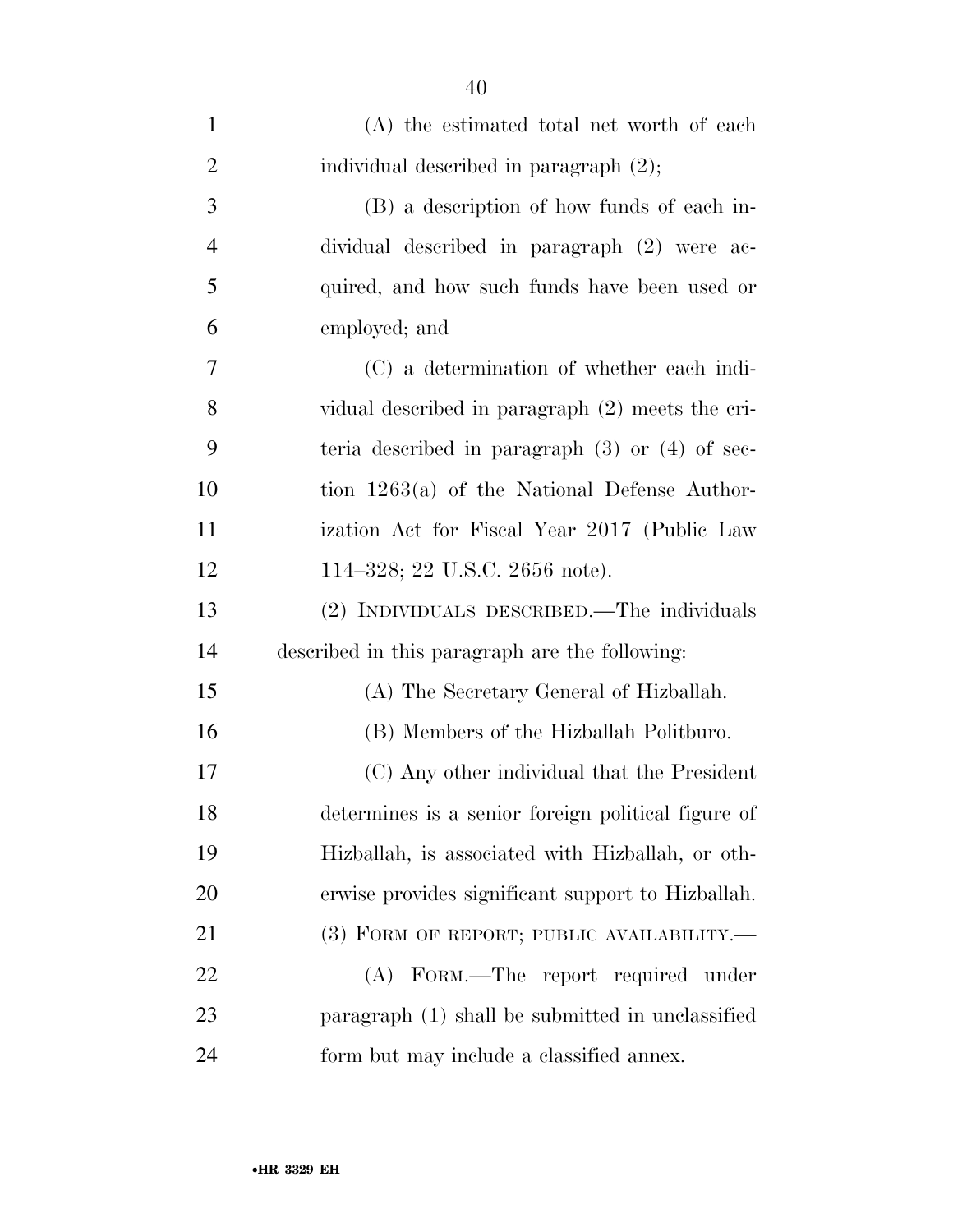| $\mathbf{1}$   | (B) PUBLIC AVAILABILITY.—The unclassi-          |
|----------------|-------------------------------------------------|
| $\overline{2}$ | fied portion of the report required under para- |
| 3              | graph (1) shall be made available to the public |
| $\overline{4}$ | and posted on the website of the Department of  |
| 5              | State and all United States Embassy websites.   |
| 6              | (4) DEFINITIONS.—In this subsection:            |
| $\overline{7}$ | (A) APPROPRIATE CONGRESSIONAL COM-              |
| 8              | MITTEES.—The term "appropriate congres-         |
| 9              | sional committees" means-                       |
| 10             | (i) the Committee on Foreign Affairs,           |
| 11             | the Committee on Financial Services, the        |
| 12             | Committee on Appropriations, and the            |
| 13             | Permanent Select Committee on Intel-            |
| 14             | ligence of the House of Representatives;        |
| 15             | and                                             |
| 16             | (ii) the Committee on Foreign Rela-             |
| 17             | tions, the Committee on Banking, Hous-          |
| 18             | ing, and Urban Affairs, the Committee on        |
| 19             | Appropriations, and the Select Committee        |
| 20             | on Intelligence of the Senate.                  |
| 21             | (B) FUNDS.—The term "funds" means—              |
| 22             | $(i)$ cash;                                     |
| 23             | (ii) equity;                                    |
| 24             | (iii) any other intangible asset the            |
| 25             | value of which is derived from a contrac-       |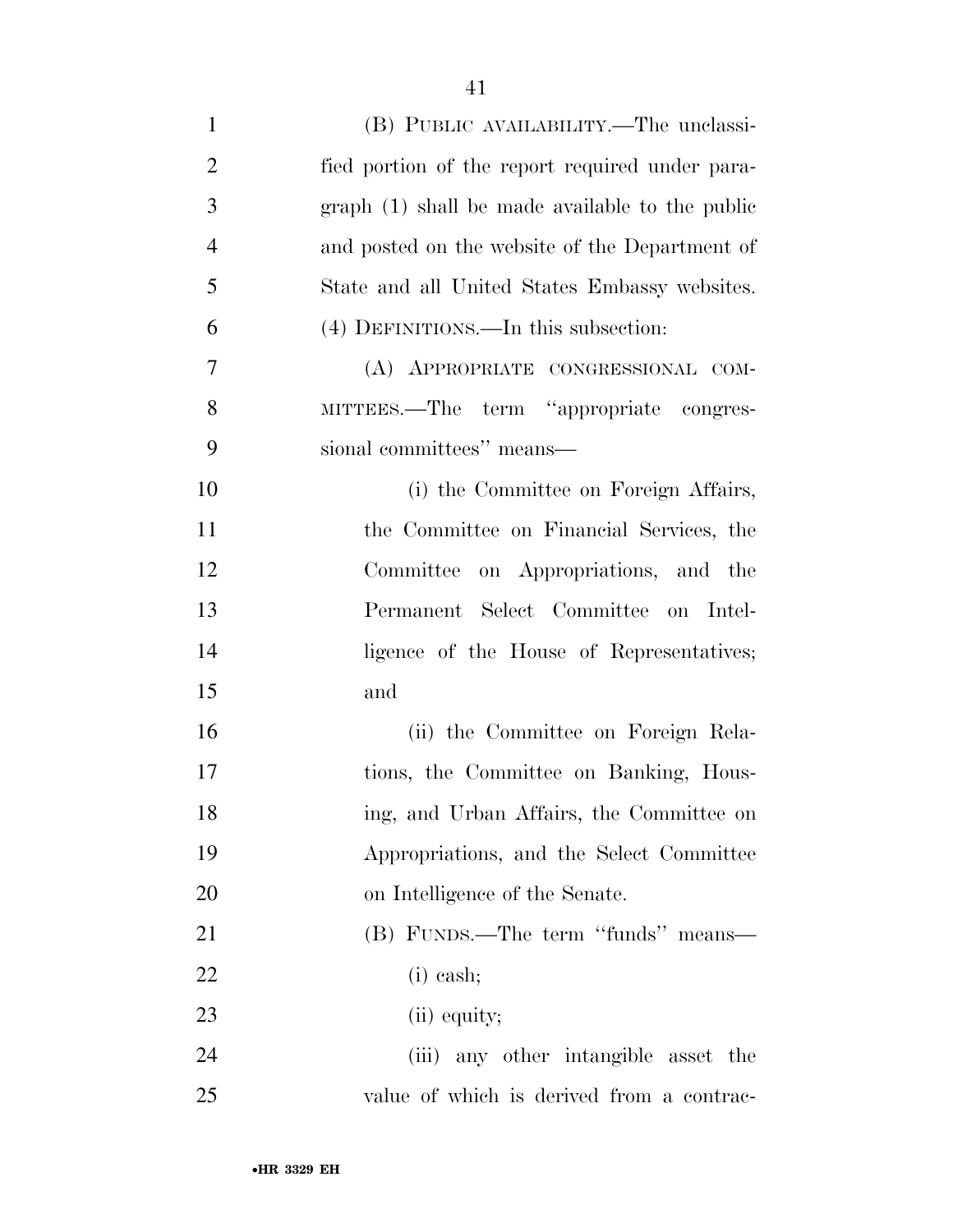| $\mathbf{1}$   | tual claim, including bank deposits, bonds,                 |
|----------------|-------------------------------------------------------------|
| $\overline{2}$ | stocks, a security (as defined in section                   |
| 3              | $2(a)$ of the Securities Act of 1933 (15                    |
| $\overline{4}$ | U.S.C. $77b(a)$ , or a security or an equity                |
| 5              | security (as those terms are defined in sec-                |
| 6              | tion $3(a)$ of the Securities Exchange Act of               |
| $\overline{7}$ | 1934 (15 U.S.C. 78 $c(a)$ )); and                           |
| 8              | (iv) anything else of value that the                        |
| 9              | President determines to be appropriate.                     |
| 10             | (C) SENIOR FOREIGN POLITICAL<br>FIG-                        |
| 11             | URE.—The term "senior foreign political fig-                |
| 12             | ure" has the meaning given that term in section             |
| 13             | 1010.605 of title 31, Code of Federal Regula-               |
| 14             | tions (or any successor regulation).                        |
| 15             | SEC. 204. REPORT ON COMBATING THE ILLICIT TOBACCO           |
| 16             | <b>TRAFFICKING</b><br><b>NETWORKS</b><br>BY<br><b>USED</b>  |
| 17             | HIZBALLAH AND OTHER<br><b>FOREIGN</b><br>TER-               |
| 18             | RORIST ORGANIZATIONS.                                       |
| 19             | (a) IN GENERAL.—Not later than 180 days after the           |
| 20             | date of the enactment of this Act, the President shall sub- |
| 21             | mit to the appropriate congressional committees a report    |
| 22             |                                                             |
|                | on combating the illicit tobacco trafficking networks used  |
| 23             | by Hizballah and other foreign terrorist organizations to   |
| 24             | finance their operations, as described in the report sub-   |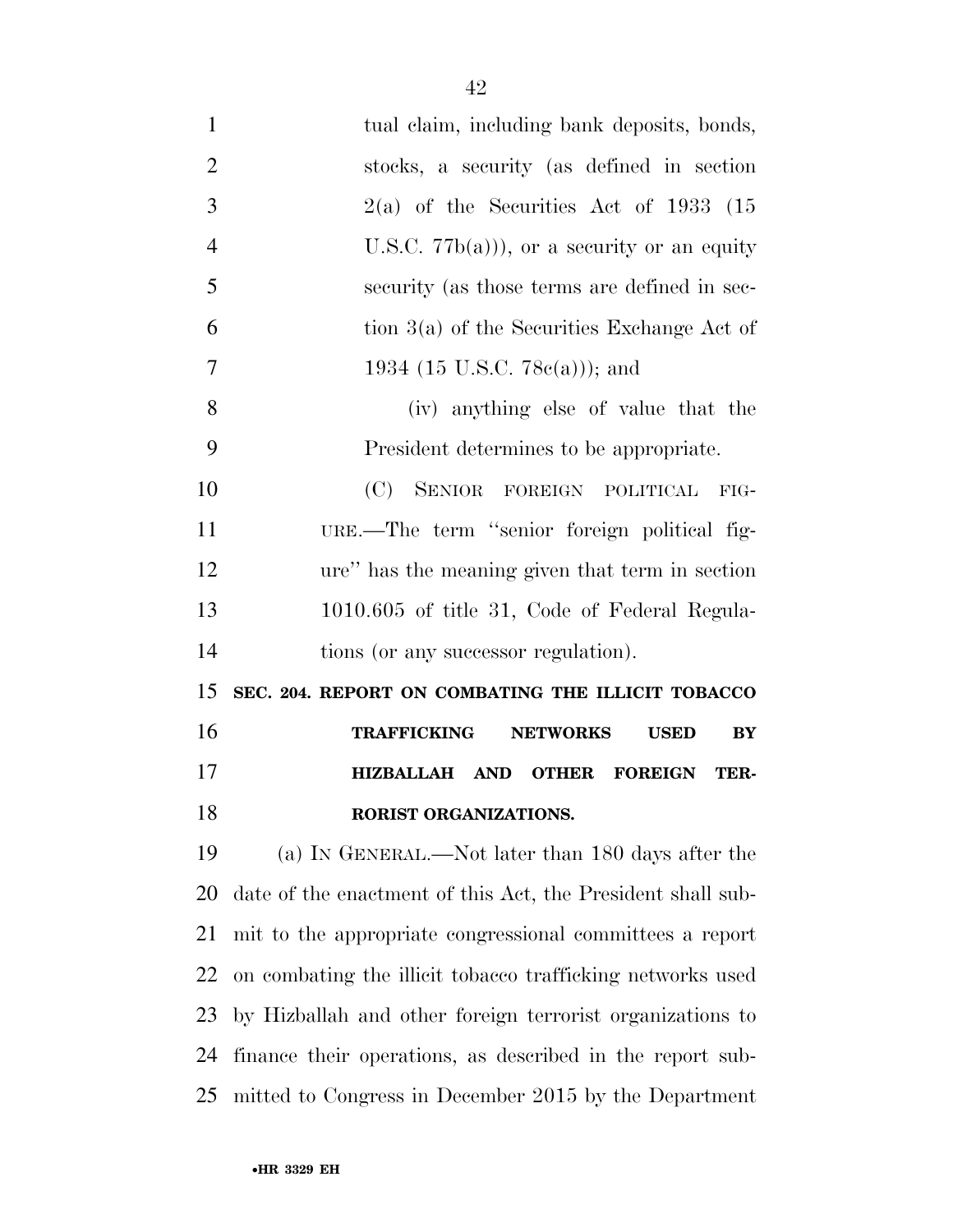of State, the Department of Justice, the Department of the Treasury, the Department of Homeland Security, and the Department of Health and Human Services entitled, ''The Global Illicit Trade in Tobacco: A Threat to Na-tional Security.''.

 (b) MATTERS TO BE ADDRESSED.—The report re-quired by subsection (a) shall include the following:

 (1) A description of the steps to be taken by Federal agencies to combat the illicit tobacco traf- ficking networks used by Hizballah, other foreign terrorist organizations, and other illicit actors.

 (2) A description of the steps to be taken to en- gage State and local law enforcement authorities in efforts to combat illicit tobacco trafficking networks operating within the United States.

 (3) A description of the steps to be taken to en- gage foreign government law enforcement and intel- ligence authorities in efforts to combat illicit tobacco trafficking networks operating outside the United States.

 (4) Recommendations for legislative or adminis- trative action needed to address the threat of illicit tobacco trafficking networks.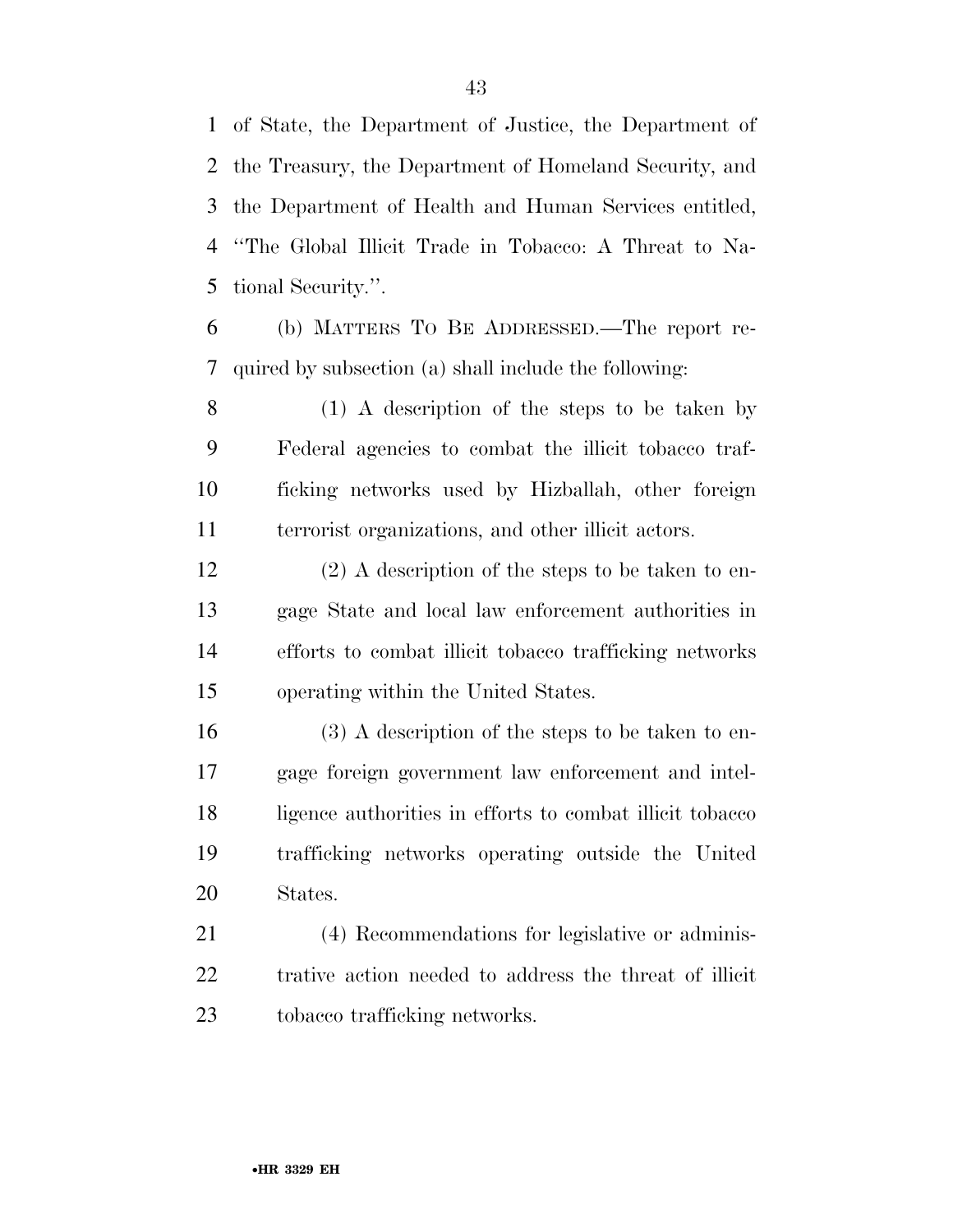(c) APPROPRIATE CONGRESSIONAL COMMITTEES DE- FINED.—In this section, the term ''appropriate congres-sional committees'' means—

 (1) the Committee on Foreign Affairs, the Committee on Armed Services, the Committee on Homeland Security, the Committee on the Judiciary, the Committee on Financial Services, the Committee on Ways and Means, the Committee on Appropria- tions, and the Permanent Select Committee on Intel-ligence of the House of Representatives; and

 (2) the Committee on Foreign Relations, the Committee on Armed Services, the Committee on Homeland Security and Governmental Affairs, the Committee on the Judiciary, the Committee on Banking, Housing, and Urban Affairs, the Com- mittee on Finance, the Committee on Appropria- tions, and the Select Committee on Intelligence of the Senate.

 **TITLE III—GENERAL PROVISIONS** 

#### **SEC. 301. REGULATORY AUTHORITY.**

 (a) IN GENERAL.—The President shall, not later than 180 days after the date of the enactment of this Act, prescribe regulations as necessary for the implementation of this Act and the amendments made by this Act.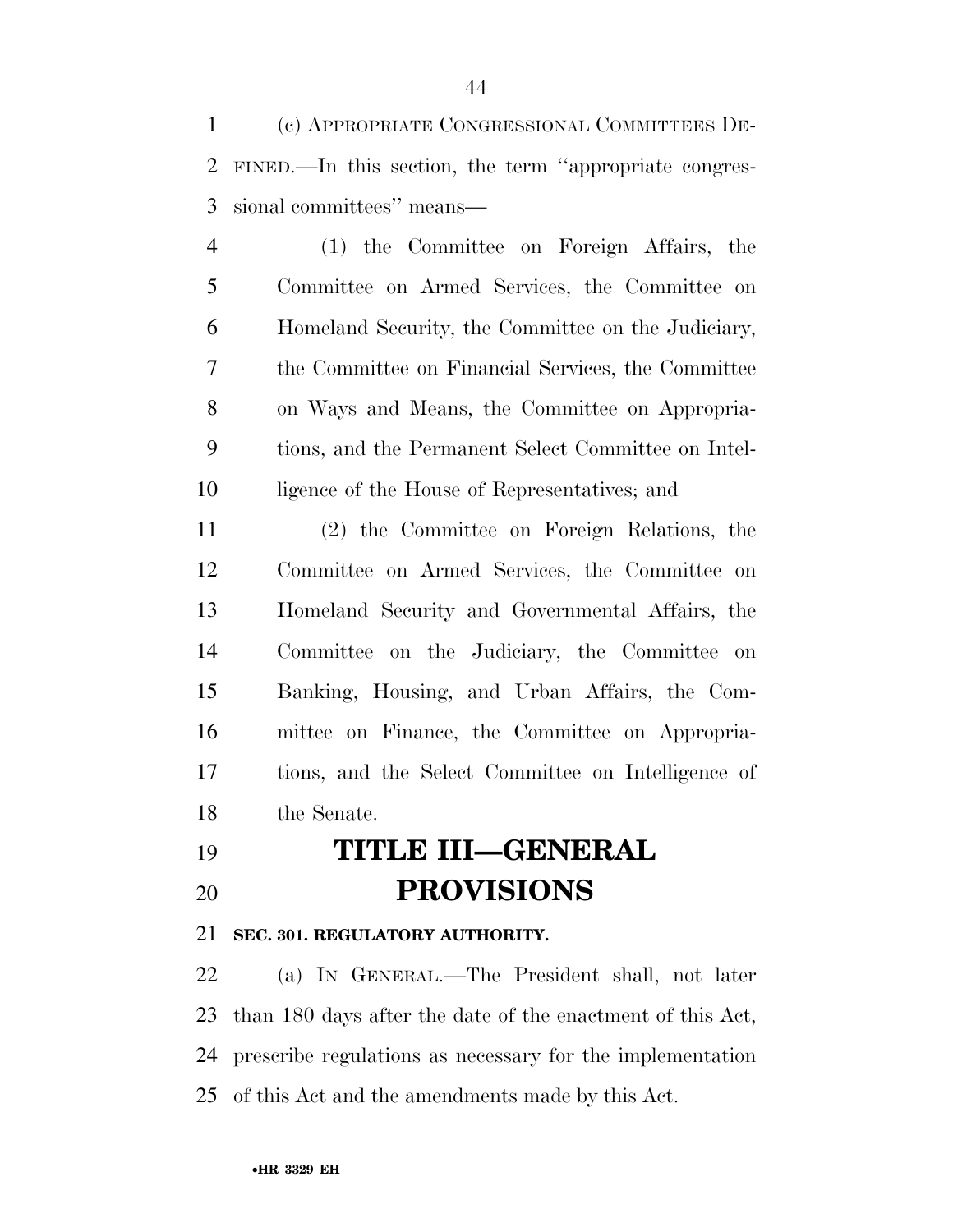(b) BRIEFING TO CONGRESS.—Not later than 10 days before the prescription of regulations under sub- section (a), the President shall brief the appropriate con- gressional committees of the proposed regulations and the provisions of this Act and the amendments made by this Act that the regulations are implementing.

 (c) APPROPRIATE CONGRESSIONAL COMMITTEES DE- FINED.—In this section, the term ''appropriate congres-sional committees'' means—

 (1) the Committee on Foreign Affairs, the Committee on Financial Services, and the Com- mittee on Ways and Means of the House of Rep-resentatives; and

 (2) the Committee on Foreign Relations, the Committee on Banking, Housing, and Urban Af- fairs, and the Committee on Finance of the Senate. **SEC. 302. IMPLEMENTATION; PENALTIES; JUDICIAL RE-VIEW; EXEMPTIONS.** 

 (a) IN GENERAL.—Title I of the Hizballah Inter- national Financing Prevention Act of 2015 (Public Law 114–102; 50 U.S.C. 1701 note), as amended by sections 103 and 105 of this Act, is further amended by adding at the end the following: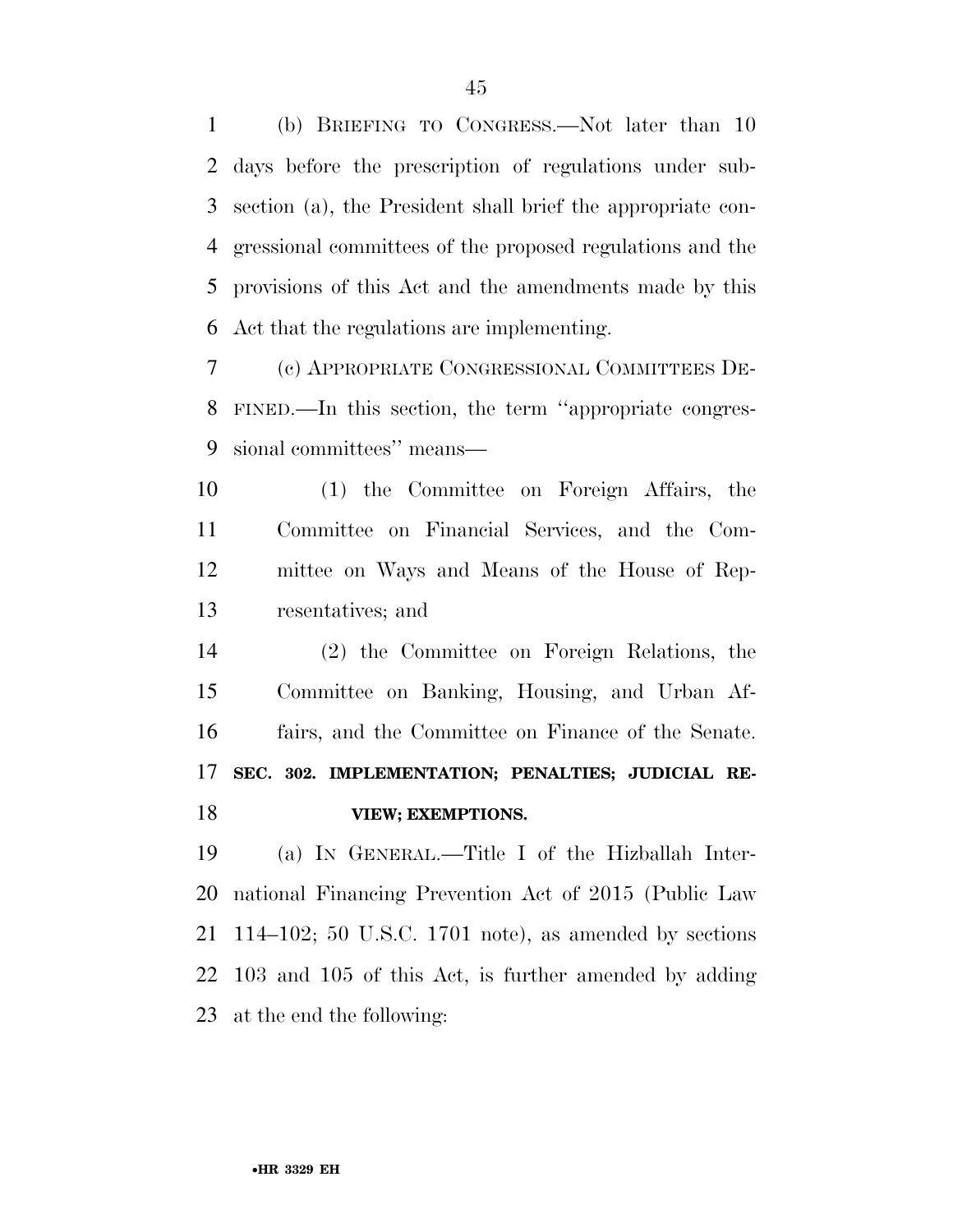## **''SEC. 105. IMPLEMENTATION; PENALTIES; JUDICIAL RE- VIEW; EXEMPTIONS; RULE OF CONSTRUC-TION.**

 ''(a) IMPLEMENTATION.—The President may exercise all authorities provided under sections 203 and 205 of the International Emergency Economic Powers Act (50 U.S.C. 1702 and 1704) to carry out sections 101 and 103. ''(b) PENALTIES.—The penalties provided for in sub- sections (b) and (c) of section 206 of the International Emergency Economic Powers Act (50 U.S.C. 1705) shall apply to a person that violates, attempts to violate, con- spires to violate, or causes a violation of regulations pre- scribed to carry out section 101 or 103 to the same extent that such penalties apply to a person that commits an un- lawful act described in subsection (a) of such section 206. 16 "(c) PROCEDURES FOR JUDICIAL REVIEW OF CLAS-

SIFIED INFORMATION.—

 $\frac{1}{2}$  (1) In GENERAL.—If a finding, or a prohibi- tion, condition, or penalty imposed as a result of any such finding, is based on classified information (as defined in section 1(a) of the Classified Information Procedures Act (18 U.S.C. App.)) and a court re- views the finding or the imposition of the prohibi- tion, condition, or penalty, the President may submit such information to the court ex parte and in cam-

era.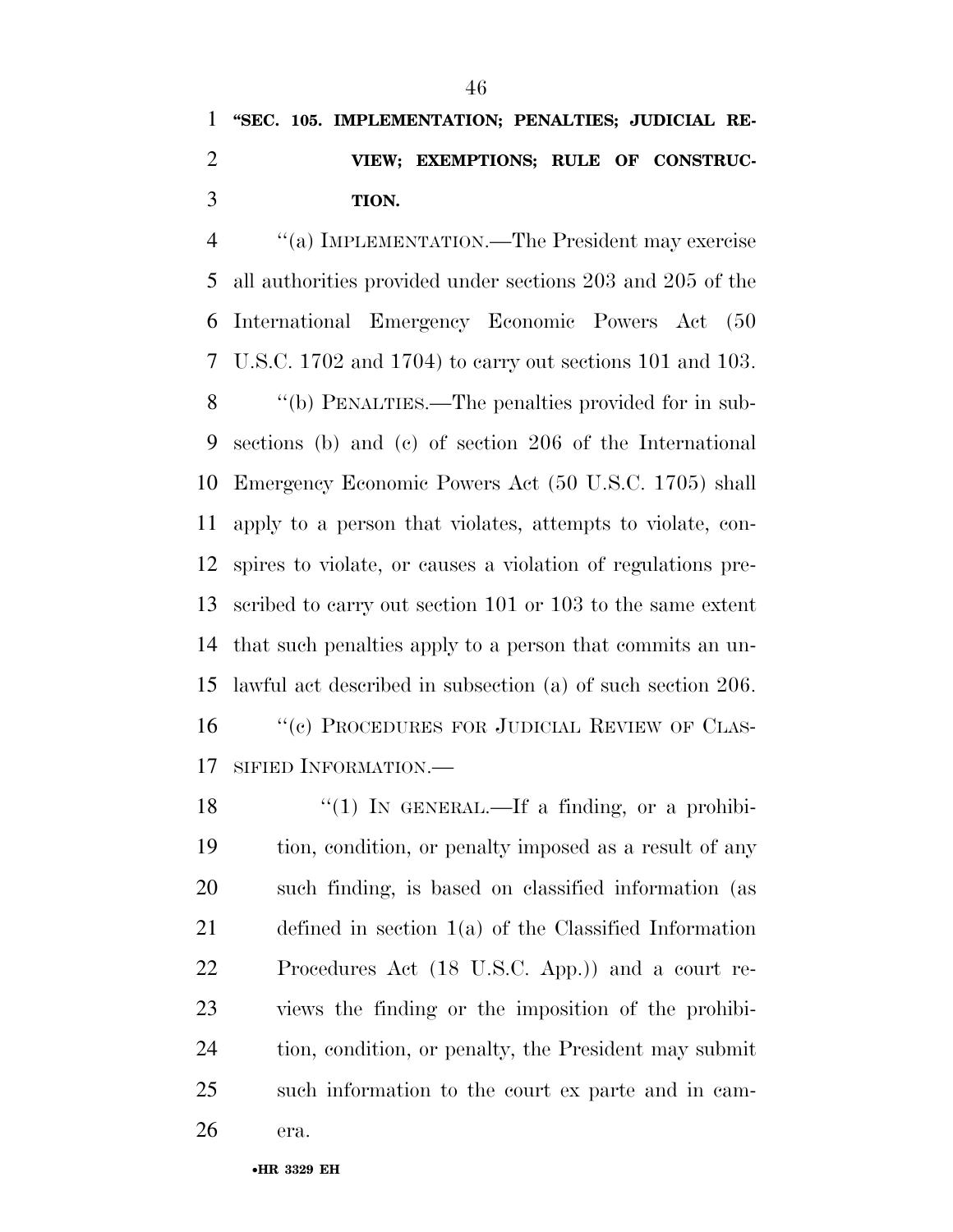1 "(2) RULE OF CONSTRUCTION.—Nothing in this subsection shall be construed to confer or imply any right to judicial review of any finding under sec- tion 101 or 103 or any prohibition, condition, or penalty imposed as a result of any such finding.

 ''(d) EXEMPTIONS.—The following activities shall be exempt from sections 101 and 103:

8 "(1) Any authorized intelligence, law enforce- ment, or national security activities of the United States.

 $\frac{11}{2}$  ''(2) Any transaction necessary to comply with United States obligations under the Agreement be- tween the United Nations and the United States of America regarding the Headquarters of the United States, signed at Lake Success June 26, 1947, and entered into force November 21, 1947, or under the Convention on Consular Relations, done at Vienna April 24, 1963, and entered into force March 19, 1967, or any other United States international agreement.

 ''(e) RULE OF CONSTRUCTION.—Nothing in section 101 or 103 shall be construed to limit the authority of the President under the International Emergency Eco- nomic Powers Act (50 U.S.C. 1701 et seq.) or under any other provision of law.''.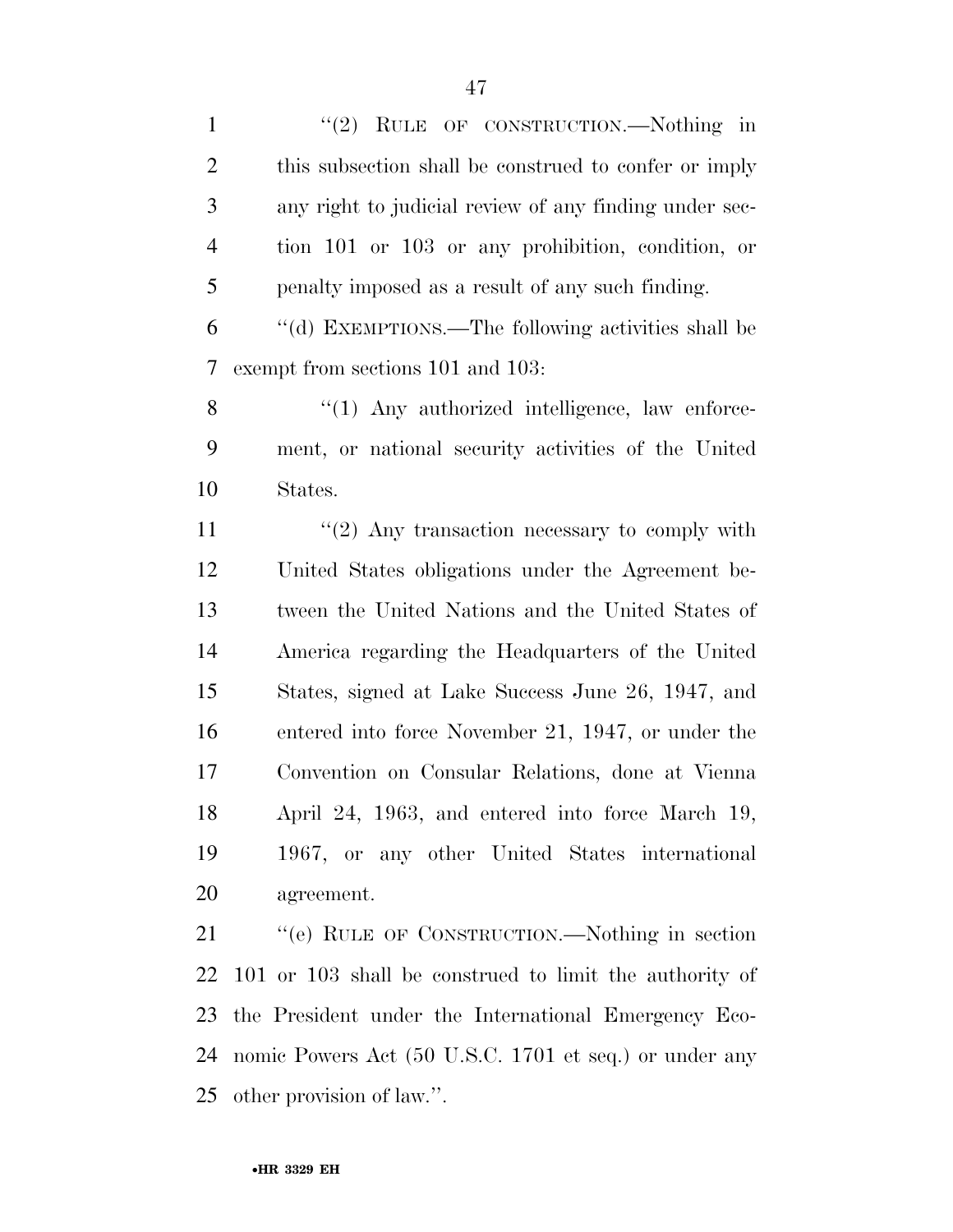(b) CLERICAL AMENDMENT.—The table of contents for the Hizballah International Financing Prevention Act of 2015 is amended by inserting after the item relating to section 104, as added by section 105(c) of this Act, the following new item:

Passed the House of Representatives October 25, 2017.

Attest:

*Clerk.* 

<sup>&#</sup>x27;'Sec. 105. Implementation; penalties; judicial review; exemptions; rule of construction.''.